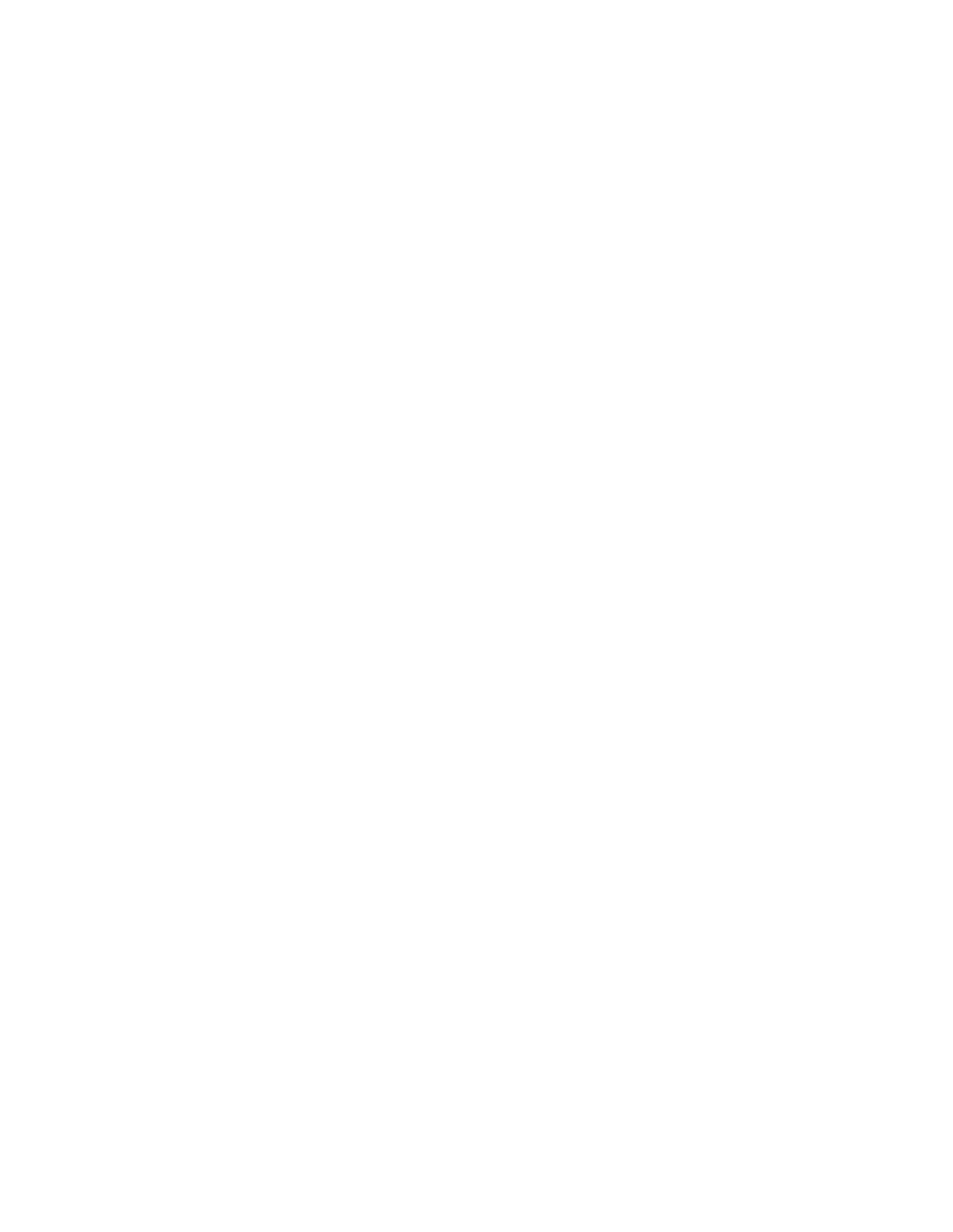Yet dost thou truly find it sweet enough Only to live? Can life and love suffice?"

Answered Sujâta, "Worshipful! my heart Is little, and a little rain will fill The lily's cup which hardly moists the field. It is enough for me to feel life's sun Shine in my Lord's grace and my baby's smile, Making the loving summer of our home. Pleasant my days pass filled with household cares From sunrise when I wake to praise the gods, And give forth grain, and trim the tulsi-plant, And set my handmaids to their tasks, till noon, When my Lord lays his head upon my lap Lulled by soft songs and wavings of the fan; And so to supper-time at quiet eve, When by his side I stand and serve the cakes. Then the stars light their silver lamps for sleep, After the temple and the talk with friends. How should I not be happy, blest so much, And bearing him this boy whose tiny hand Shall lead his soul to Swerga, if it need? For holy books teach when a man shall plant Trees for the travellers' shade, and dig a well For the folks' comfort, and beget a son, It shall be good for such after their death; And what the books say that I humbly take, Being not wiser than those great of old Who spake with gods, and knew the hymns and charms, And all the ways of virtue and of peace. Also I think that good must come of good And ill of evil — surely — unto all – In every place and time — seeing sweet fruit Groweth from wholesome roots, and bitter things From poison-stocks; yea, seeing too, how spite Breeds hate, and kindness friends, and patience peace Even while we live; and when 'tis willed we die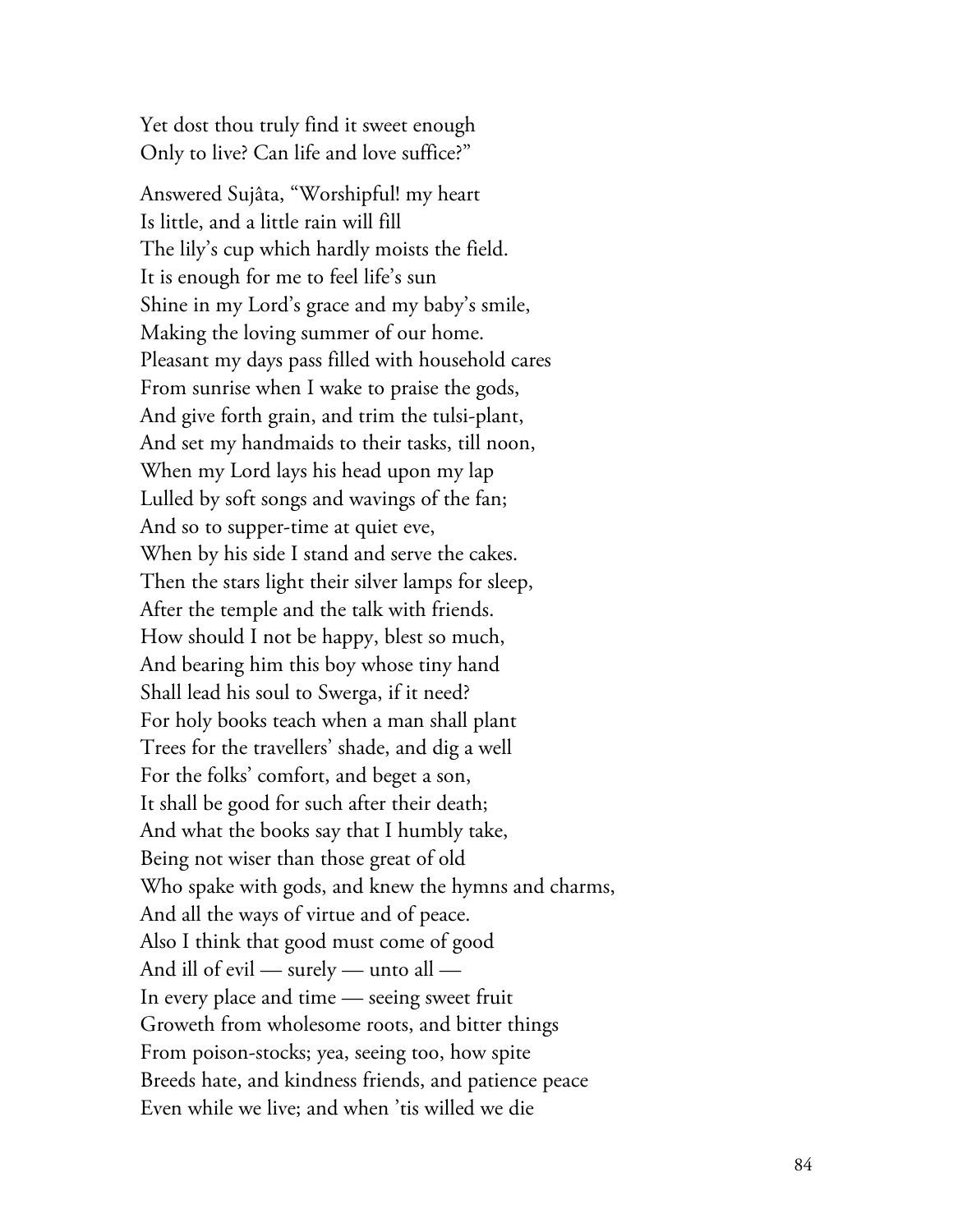Shall there not be as good a 'Then' as 'Now'? Haply much better! since one grain of rice Shoots a green feather gemmed with fifty pearls, And all the starry champak's white and gold Lurks in those little, naked, grey spring-buds. Ah, Sir! I know there might be woes to bear Would lay fond Patience with her face in dust; If this my babe pass first I think my heart Would break — almost I hope my heart would break! That I might clasp him dead and wait my  ${\rm Lord}$  — In whatsoever world holds faithful wives – Duteous, attending till his hour should come. But if Death called Senáni, I should mount The pile and lay that dear head in my lap, My daily way, rejoicing when the torch Lit the quick flame and rolled the choking smoke. For it is written if an Indian wife Die so, her love shall give her husband's soul For every hair upon her head a crore Of years in Swerga. Therefore fear I not. And therefore, Holy Sir! my life is glad, Nowise forgetting yet those other lives Painful and poor, wicked and miserable, Whereon the gods grant pity! but for me, What good I see humbly I seek to do, And live obedient to the law, in trust That what will come, and must come, shall come well." Then spake our Lord, "Thou teachest them who teach,

Wiser than wisdom in thy simple lore. Be thou content to know not, knowing thus Thy way of right and duty: grow, thou flower! With thy sweet kind in peaceful shade — the light Of Truth's high noon is not for tender leaves Which must spread broad in other suns and lift In later lives a crowned head to the sky. Thou who hast worshipped me, I worship thee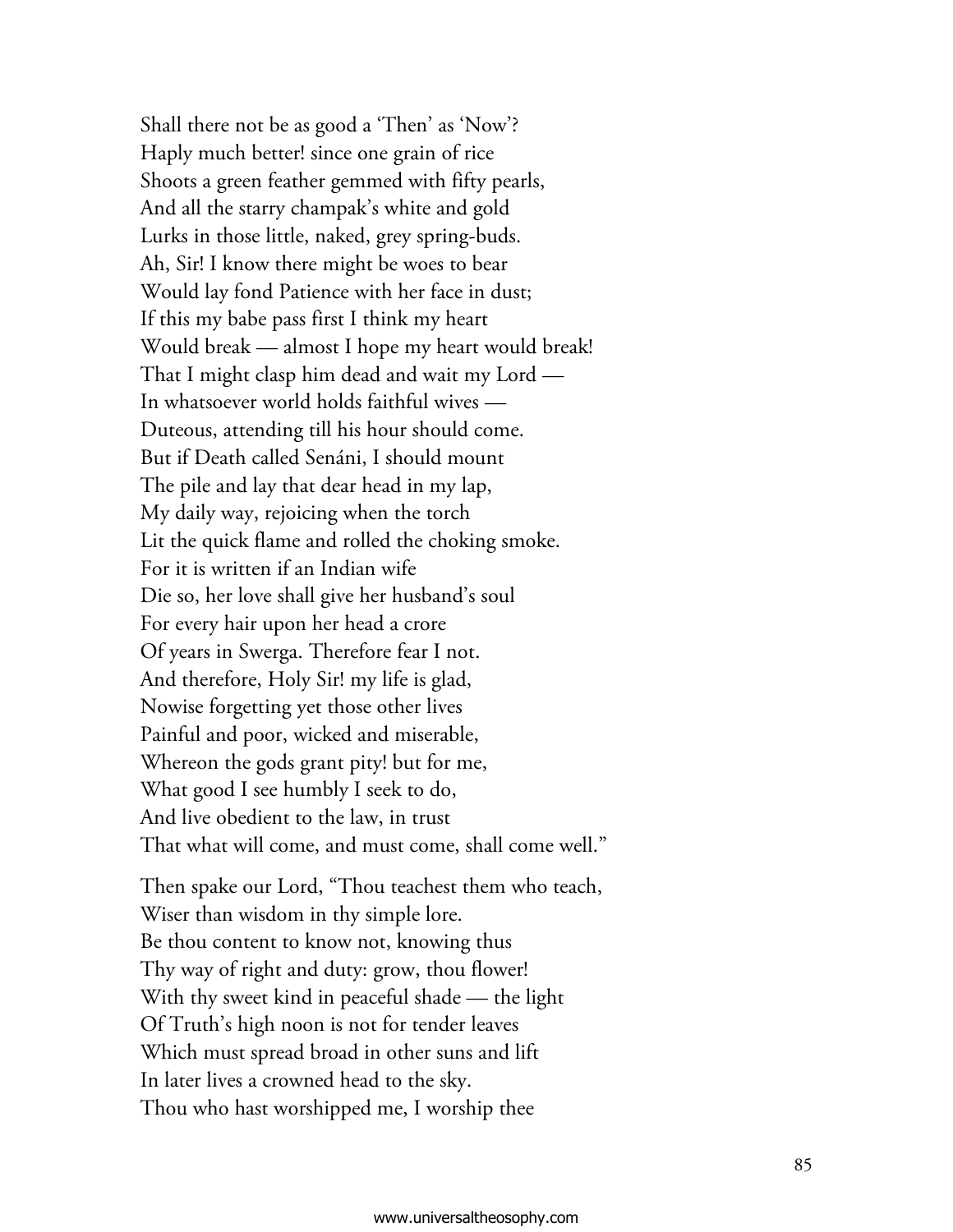Excellent heart! learnéd unknowingly. As the dove is which flieth home by love. In thee is seen why there is hope for man And where we hold the wheel of life at will. Peace go with thee, and comfort all thy days As thou accomplishest, may I achieve! He whom thou thoughtest God bids thee wish this."

"May'st thou achieve," she said, with earnest eyes Bent on her babe, who reached its tender hands To Buddh — knowing, belike, as children know, More than we deem, and reverencing our Lord; But he arose — made strong with that pure meat — And bent his footsteps where a great Tree grew, The Bôdhi-tree (thenceforward in all years Never to fade, and ever to be kept In homage of the world), beneath whose leaves It was ordained that Truth should come to Buddh: Which now the Master knew; wherefore he went With measured pace, steadfast, majestical, Unto the Tree of Wisdom. Oh, ye Worlds! Rejoice! our Lord wended unto the Tree!

Whom — as he passed into its ample shade, Cloistered with columned dropping stems, and roofed With vaults of glistening green — the conscious earth Worshipped with waving grass and sudden flush Of flowers about his feet. The forest-boughs Bent down to shade him; from the river sighed Cool wafts of wind laden with lotus-scents Breathed by the water-gods. Large wondering eyes Of woodland creatures — panther, boar, and deer — At peace that eve, gazed on his face benign From cave and thicket. From its cold cleft wound The mottled deadly snake, dancing its hood In honor of our Lord; bright butterflies Fluttered their vans, azure and green and gold,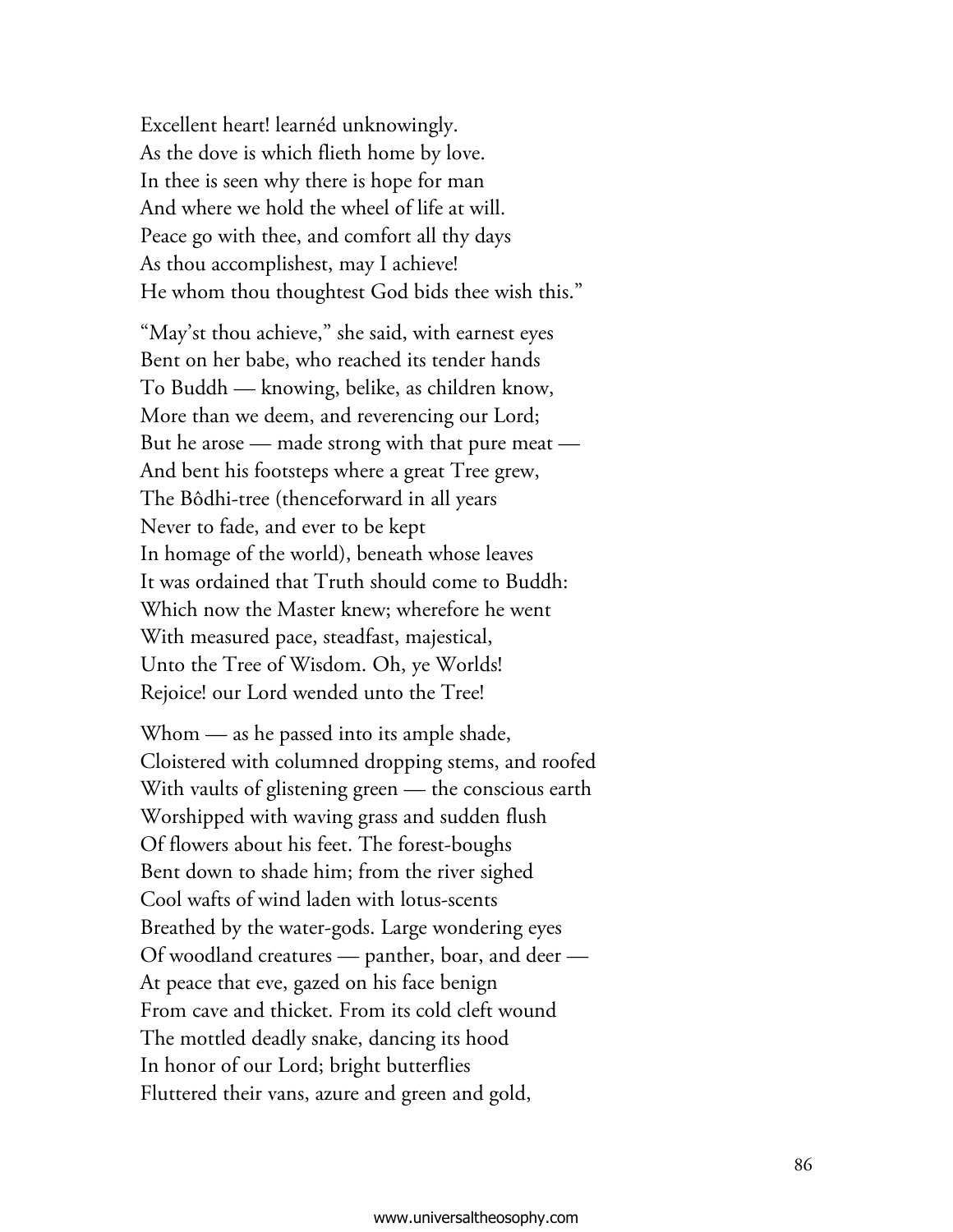To be his fan-bearers; the fierce kite dropped Its prey and screamed; the striped palm-squirrel raced From stem to stem to see; the weaver-bird Chirped from her swinging nest; the lizard ran; The koïl sang her hymn; the doves flocked round; Even the creeping things were 'ware and glad. Voices of earth and air joined in one song, Which unto ears that hear said, "Lord and Friend Lover and Saviour! Thou who hast subdued Angers and prides, desires and fears and doubts, Thou that for each and all hast given thyself, Pass to the Tree! The sad world blesseth thee Who art the Buddh that shall assuage her woes. Pass, Hailed and Honored! strive thy last for us, King and high Conqueror! thine hour is come; This is the Night the ages waited for!"

Then fell the night even as our Master sate Under that Tree. But he who is the Prince Of Darkness, Mara — knowing this was Buddh Who should deliver men, and now the hour When he should find the Truth and save the worlds — Gave unto all his evil powers command. Wherefore there trooped from every deepest pit The fiends who war with Wisdom and the Light, Arati, Trishna, Raga, and their crew Of passions, horrors, ignorances, lusts, The brood of gloom and dread; all hating Buddh, Seeking to shake his mind; nor knoweth one, Not even the wisest, how those fiends of Hell Battled that night to keep the Truth from Buddh: Sometimes with terrors of the tempest, blasts Of demon-armies clouding all the wind, With thunder, and with blinding lightning flung In jagged javelins of purple wrath From splitting skies; sometimes with wiles and words Fair-sounding, 'mid hushed leaves and softened airs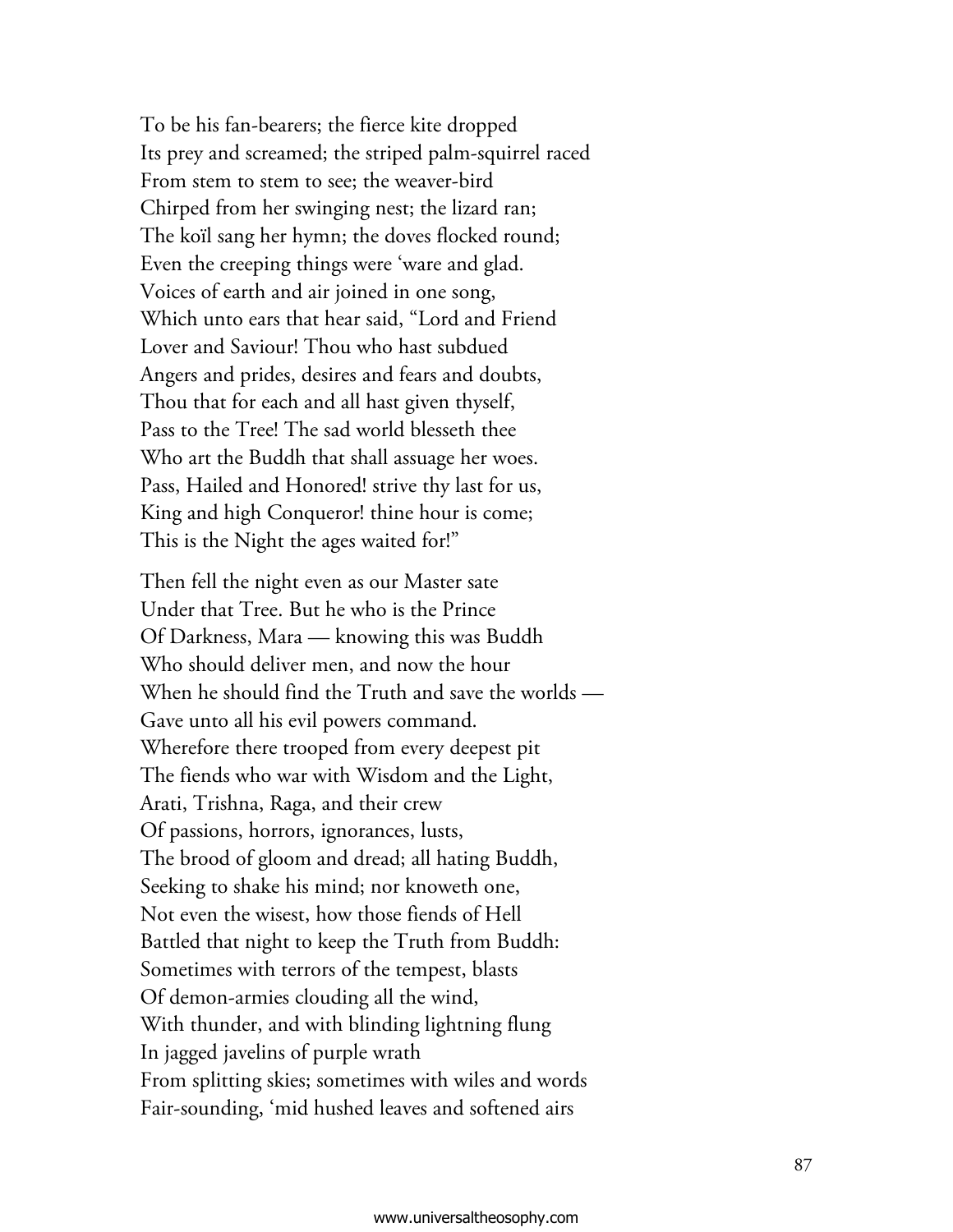From shapes of witching beauty; wanton songs, Whispers of love; sometimes with royal allures Of proffered rule; sometimes with mocking doubts. Making truth vain. But whether these befell Without and visible, or whether Buddh Strove with fell spirits in his inmost heart, Judge ye: — I write what ancient books have writ.

The ten chief Sins came — Mara's mighty ones, Angels of evil — Attavâda first, The Sin of Self, who in the Universe As in a mirror sees her fond face shown, And crying "I" would have the world say "I," And all things perish so if she endure. "If thou be'st Buddh," she said, "let others grope Lightless; it is enough that thou art Thou Changelessly; rise and take the bliss of gods Who change not, heed not, strive not." But Buddh spake "The right in thee is base, the wrong a curse; Cheat such as love themselves." Then came wan Doubt He that denies — the mocking Sin — and this Hissed in the Master's ear, "All things are shows, And vain the knowledge of their vanity; Thou dost but chase the shadow of thyself; Rise and go hence, there is no better way Than patient scorn, nor any help for man, Nor any staying of his whirling wheel." But quoth our Lord, "Thou hast no part with me, False Visikitcha, subtlest of man's foes." And third came she who gives dark creeds their power, Sîlabbat-paramâsa, sorceress, Draped fair in many lands as lowly Faith, But ever juggling souls with rites and prayers; The keeper of those keys which lock up Hells And open Heavens. "Wilt thou dare," she said, Put by our sacred books, dethrone our gods, Unpeople all the temples, shaking down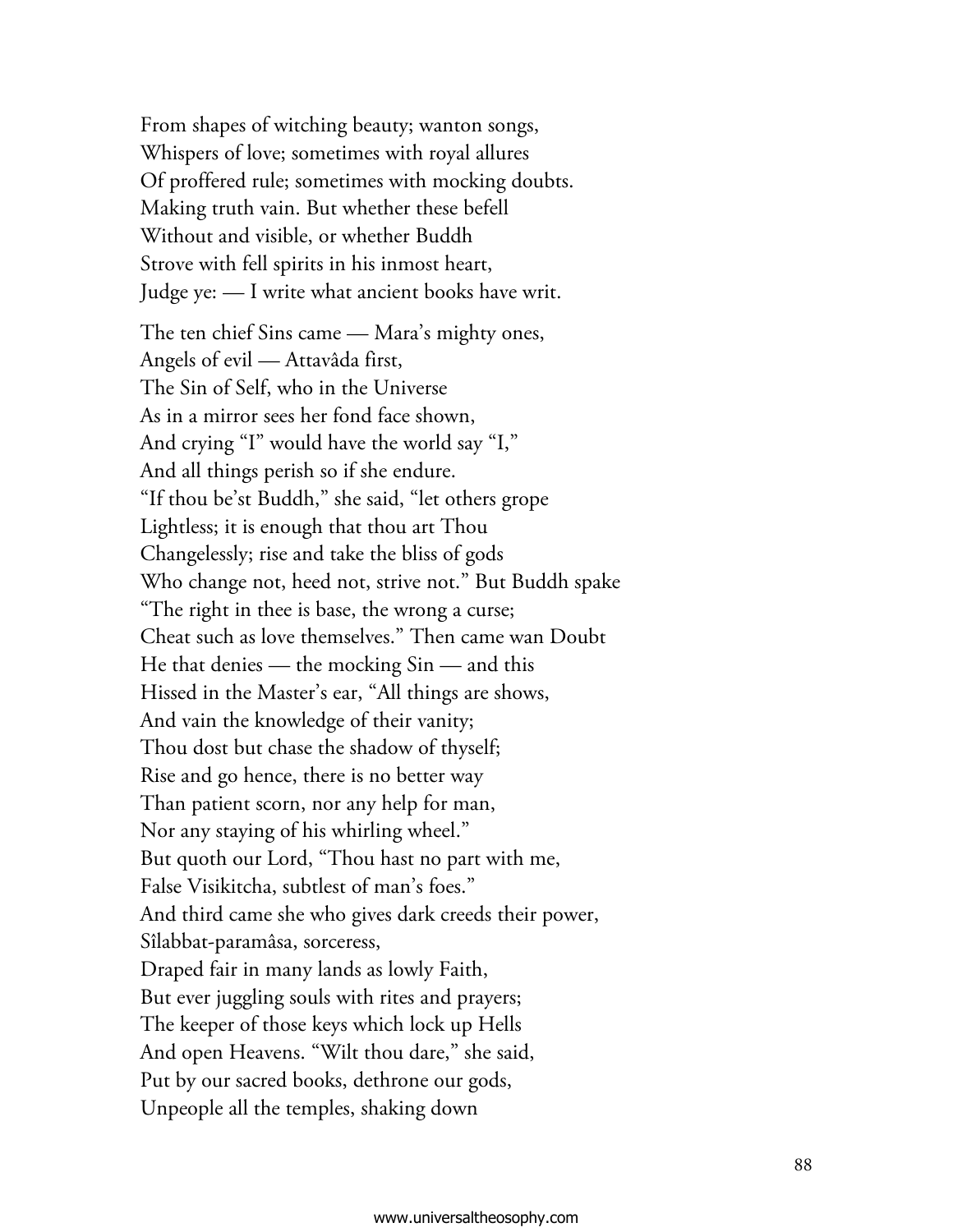That law which feeds the priests and props the realms? But Buddha answered, "What thou bidd'st me keep Is form which passes, but the free Truth stands; Get thee unto thy darkness." Next there drew Gallantly nigh a braver Tempter, he, Kama, the King of passions, who hath sway Over the gods themselves, Lord of all loves, Ruler of Pleasure's realm. Laughing he came Unto the Tree, bearing his bow of gold Wreathed with red blooms, and arrows of desire Pointed with five-tongued delicate flame which stings The heart it smites sharper than poisoned barb: And round him came into that lonely place Bands of bright shapes with heavenly eyes and lips Singing in lovely words the praise of Love To music of invisible sweet chords, So witching, that it seemed the night stood still To hear them, and the listening stars and moon Paused in their orbits while these hymned to Buddh Of lost delights, and how a mortal man Findeth nought dearer in the three wide worlds Than are the yielded loving fragrant breasts Of Beauty and the rosy breast-blossoms, Love's rubies; nay, and toucheth nought more high Than is that dulcet harmony of form Seen in the fines and charms of loveliness Unspeakable, yet speaking, soul to soul, Owned by the bounding blood, worshipped by will Which leaps to seize it, knowing this is best, This the true heaven where mortals are like gods, Makers and Masters, this the gift of gifts Ever renewed and worth a thousand woes. For who hath grieved when soft arms shut him safe, And all life melted to a happy sigh, And all the world was given in one warm kiss? So sang they with soft float of beckoning hands,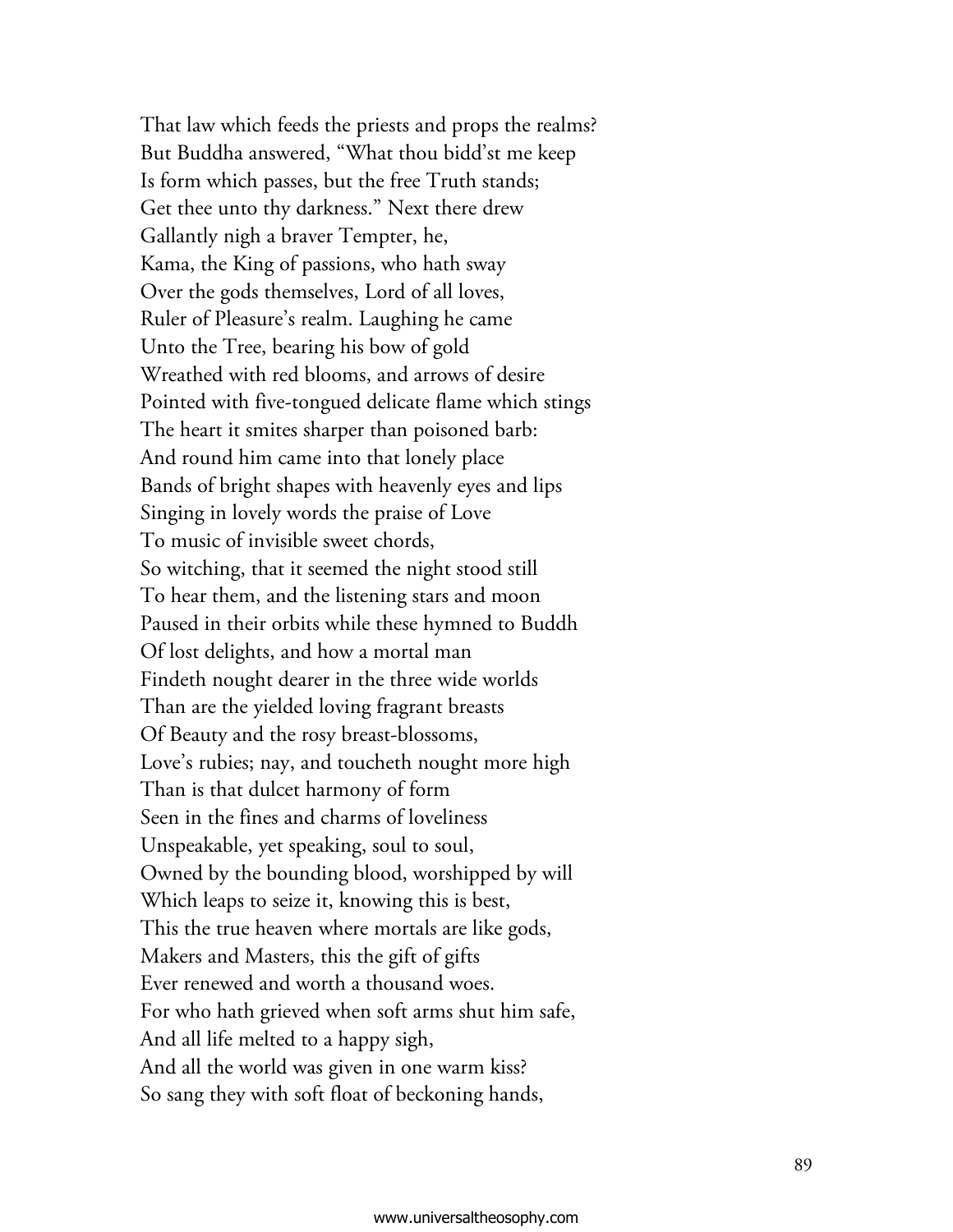Eyes lighted with love-flames, alluring smiles; In dainty dance their supple sides and limbs Revealing and concealing like burst buds Which tell their color, but hide yet their hearts. Never so matchless grace delighted eye As troop by troop these midnight-dancers swept Nearer the Tree, each daintier than the last, Murmuring "O great Siddârtha! I am thine, Taste of my mouth and see if youth is sweet!" Also, when nothing moved our Master's mind, Lo! Kama waved his magic bow, and lo! The band of dancers opened, and a shape Fairest and stateliest of the throng came forth Wearing the guise of sweet Yasôdhara. Tender the passion of those dark eyes seemed Brimming with tears; yearning those outspread arms Opened towards him; musical that moan Wherewith the beauteous shadow named his name, Sighing "My Prince! I die for lack of thee What heaven hast thou found like that we knew By bright Rohini in the Pleasure-house, Where all these weary years I weep for thee? Return, Siddârtha! ah! return. But touch My lips again, but let me to thy breast Once, and these fruitless dreams will end! Ah, look! Am I not she thou lovedst?" But Buddh said, "For that sweet sake of her thou playest thus Fair and false Shadow! is thy playing vain; I curse thee not who wear'st a form so dear, Yet as thou art so are all earthly shows. Melt to thy void again!" Thereat a cry Thrilled through the grove, and all that comely rout Faded with flickering wafts of flame, and trail Of vaporous robes.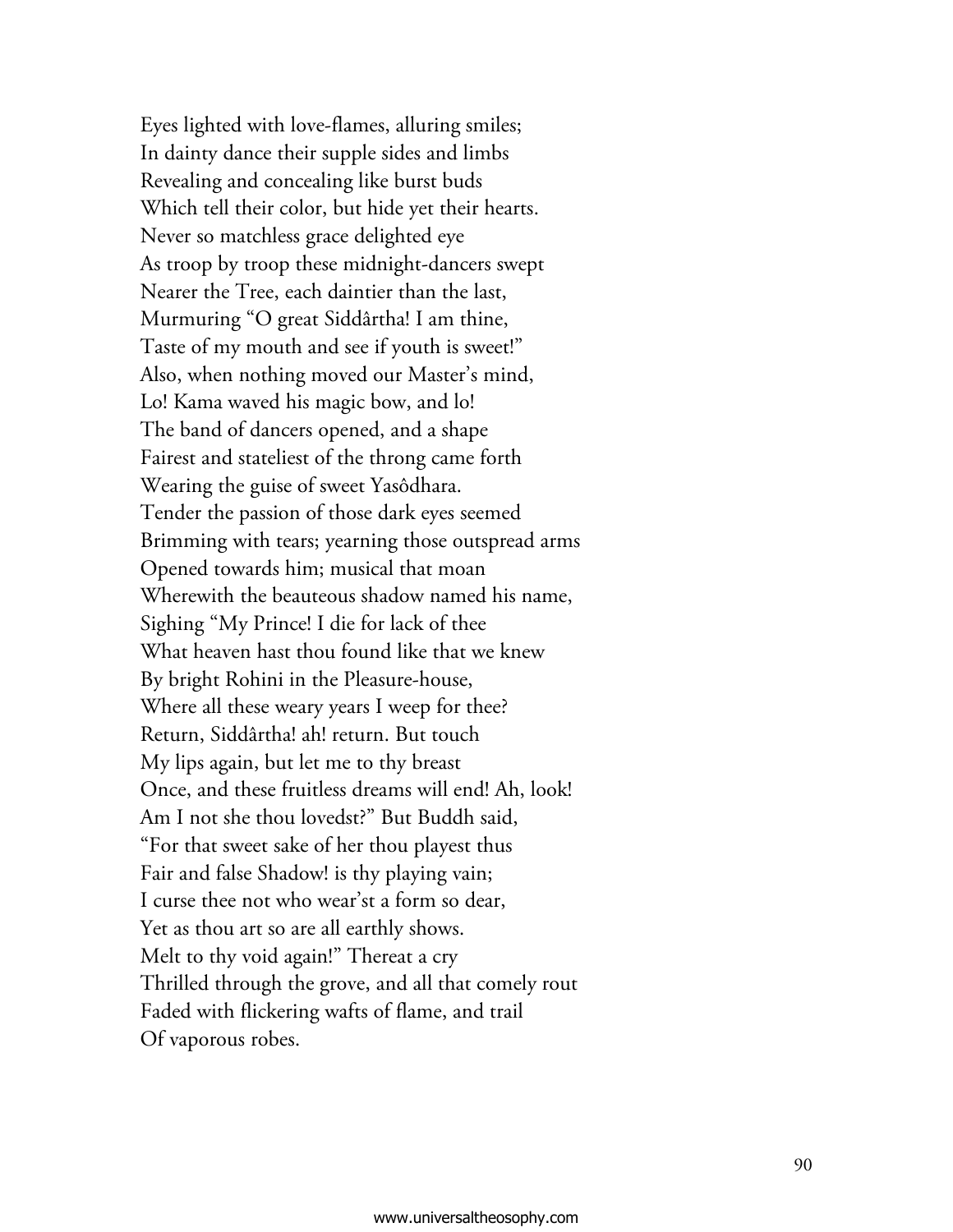Next under darkening skies And noise of rising storm came fiercer Sins, The rearmost of the Ten; Patigha — Hate – With serpents coiled about her waist, which suck Poisonous milk from both her hanging dugs, And with her curses mix their angry hiss. Little wrought she upon that Holy One Who with his calm eyes dumbed her bitter lips And made her black snakes writhe to hide their fangs. Then followed Ruparaga — Lust of days — That sensual Sin which out of greed for life Forgets to live; and next him Lust of Fame, Nobler Aruparaga, she whose spell Beguiles the wise, mother of daring deeds, Battles and toils. And haughty Mano came, The Fiend of Pride; and smooth Self-Righteousness, Uddhachcha; and — with many a hideous band Of vile and formless things, which crept and flapped Toad-like and bat-like — Ignorance, the Dam Of Fear and Wrong, Avidya, hideous hag, Whose footsteps left the midnight darker, while The rooted mountains shook, the wild winds howled, The broken clouds shed from their caverns streams Of levin-lighted rain; stars shot from heaven, The solid earth shuddered as if one laid Flame to her gaping wounds; the torn black air Was full of whistling wings, of screams and yells, Of evil faces peering, of vast fronts Terrible and majestic, Lords of Hell Who from a thousand Limbos led their troops To tempt the Master.

But Buddh heeded not, Sitting serene, with perfect virtue walled As is a stronghold by its gates and ramps; Also the Sacred Tree — the Bôdhi-tree – Amid that tumult stirred not, but each leaf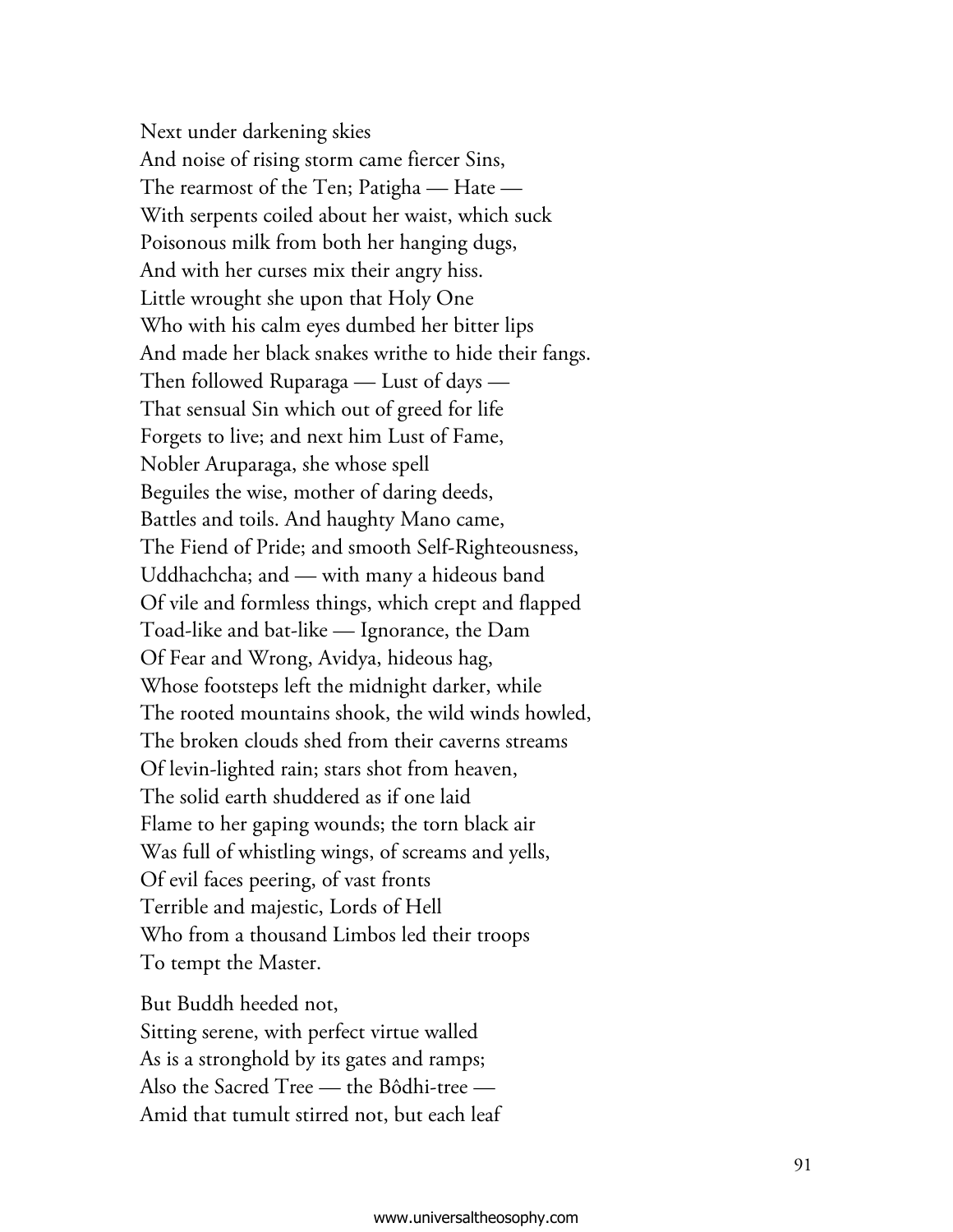Glistened as still as when on moonlit eves No zephyr spills the glittering gems of dew; For all this clamor raged outside the shade Spread by those cloistered stems:

In the third watch,

The earth being still, the hellish legions fled, A soft air breathing from the sinking moon, Our Lord attained Sammâ-sambuddh; he saw By light which shines beyond our mortal ken The line of all his lives in all the worlds, Far back and farther back and farthest yet, Five hundred lives and fifty. Even as one, At rest upon a mountain-summit, marks His path wind up by precipice and crag, Past thick-set woods shrunk to a patch; through bogs, Glittering false-green; down hollows where he toiled Breathless; on dizzy ridges where his feet Had well-nigh slipped; beyond the sunny lawns, The cataract and the cavern and the pool, Backward to those dim flats wherefrom he sprang To reach the blue; thus Buddha did behold Life's upward steps long-linked, from levels low Where breath is base, to higher slopes and higher Whereon the ten great Virtues wait to lead The climber skyward. Also, Buddha saw How new life reaps what the old life did sow: How where its march breaks off its march begins; Holding the gain and answering for the loss; And how in each life good begets more good, Evil fresh evil; Death but casting up Debit or credit, whereupon th' account In merits or demerits stamps itself By sure arithmic — where no tittle drops — Certain and just, on some new-springing life Wherein are packed and scored past thoughts and deeds,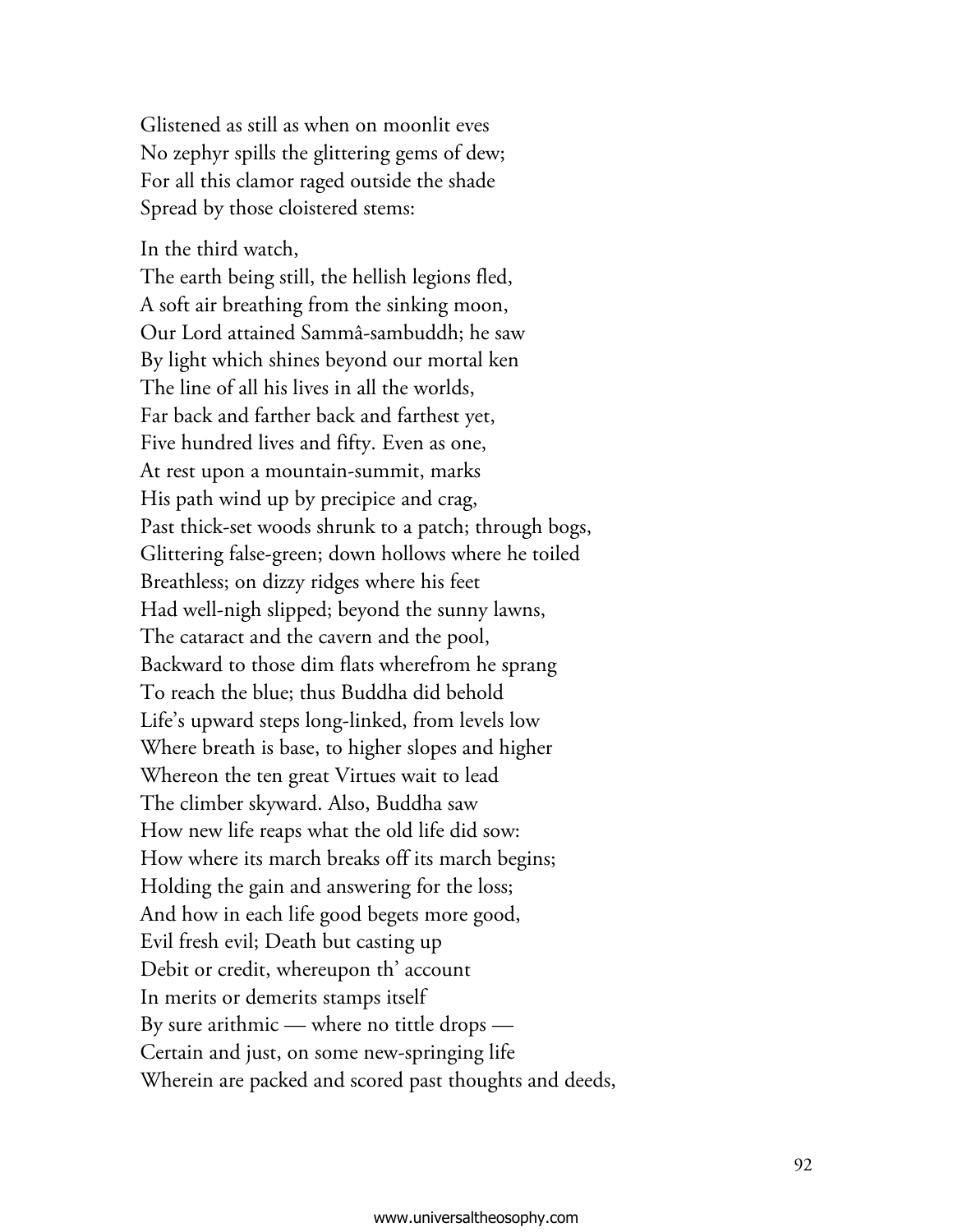Strivings and triumphs, memories and marks Of lives foregone:

And in the middle watch Our Lord attained *Abhidjna* — insight vast Ranging beyond this sphere to spheres unnamed, System on system, countless worlds and suns Moving in splendid measures, band by band Linked in division, one yet separate, The silver islands of a sapphire sea Shoreless unfathomed, undiminished, stirred With waves which roll in restless tides of change. He saw those Lords of Light who hold their worlds By bonds invisible, how they themselves Circle obedient round mightier orbs Which serve profounder splendors, star to star Flashing the ceaseless radiance of life From centres ever shifting unto cirques Knowing no uttermost. These he beheld With unsealed vision, and of all those worlds, Cycle on epicycle, all their tale Of Kalpas, Mahakalpas — terms of time Which no man grasps, yea, though he knew to count The drops in Gunga from her springs to the sea, Measureless unto speech — whereby these wax And wane; whereby each of this heavenly host Fulfils its shining life and darkling dies. Sakwal by Sakwal, depths and heights he passed Transported through the blue infinitudes, Marking — behind all modes, above all spheres, Beyond the burning impulse of each orb — That fixed decree at silent work which wills Evolve the dark to light, the dead to life, To fulness void, to form the yet unformed, Good unto better, better unto best, By wordless edict; having none to bid, None to forbid; for this is past all gods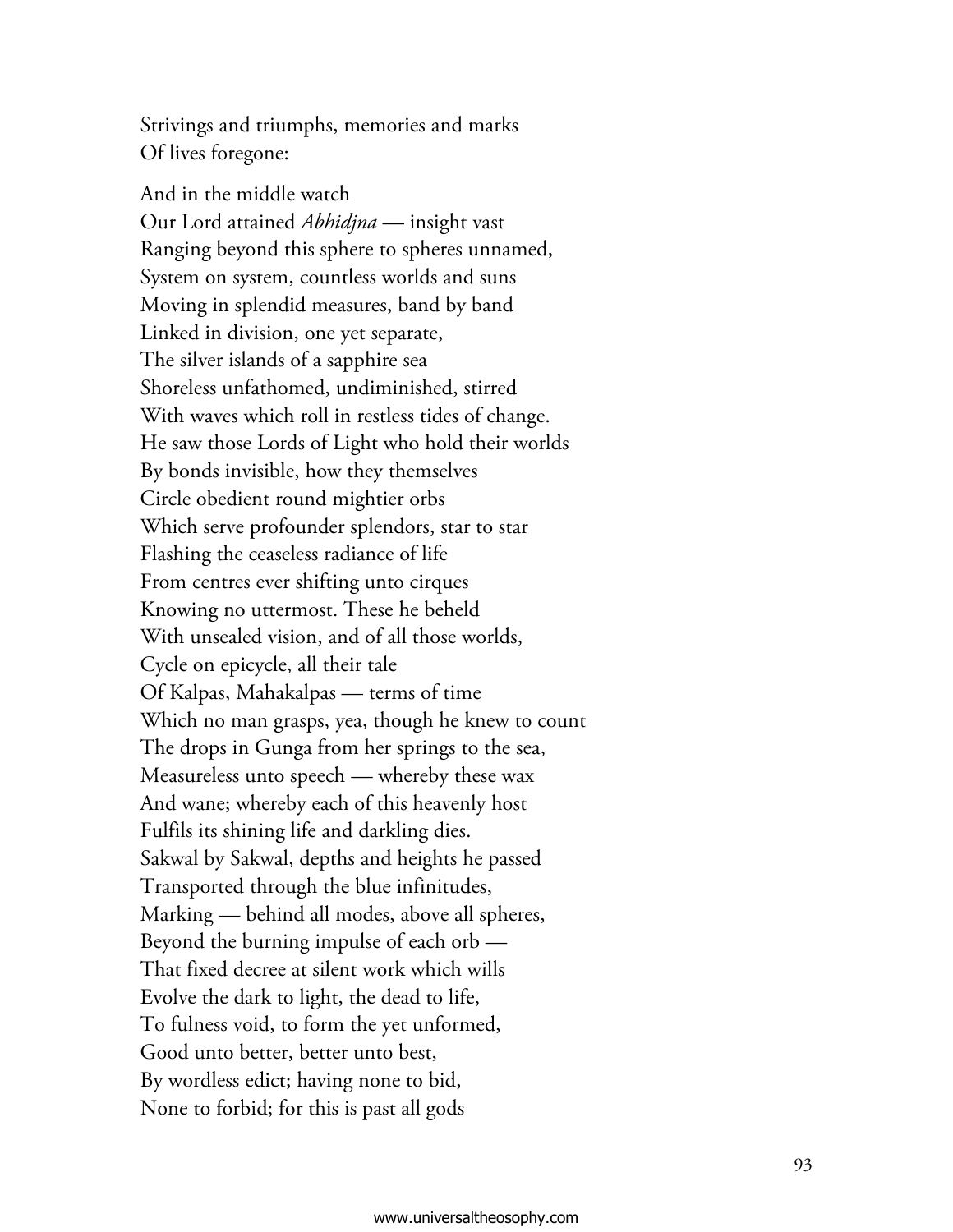Immutable, unspeakable, supreme, A Power which builds, unbuilds, and builds again, Ruling all things accordant to the rule Of virtue, which is beauty, truth, and use. So that all things do well which serve the Power, And ill which hinder; nay, the worm does well Obedient to its kind; the hawk does well Which carries bleeding quarries to its young; The dewdrop and the star shine sisterly, Globing together in the common work; And man who lives to die, dies to live well So if he guide his ways by blamelessness And earnest will to hinder not but help All things both great and small which suffer life. These did our Lord see in the middle watch.

But when the fourth watch came the secret came Of Sorrow, which with evil mars the law, As damp and dross hold back the goldsmith's fire. Then was the Dukha-satya opened him First of the "Noble Truths;" how Sorrow is Shadow to life, moving where life doth move; Not to be laid aside until one lays Living aside, with all its changing states, Birth, growth, decay, love, hatred, pleasure, pain Being and doing. How that none strips off These sad delights and pleasant griefs who lacks Knowledge to know them snares; but he who knows Avidya — Delusion — sets those snares, Loves life no longer but ensues escape. The eyes of such a one are wide, he sees Delusion breeds Sankhâra, Tendency Perverse: Tendency Energy — Vidnnân – Whereby comes Namarûpa, local form And name and bodiment, bringing the man With senses naked to the sensible, A helpless mirror of all shows which pass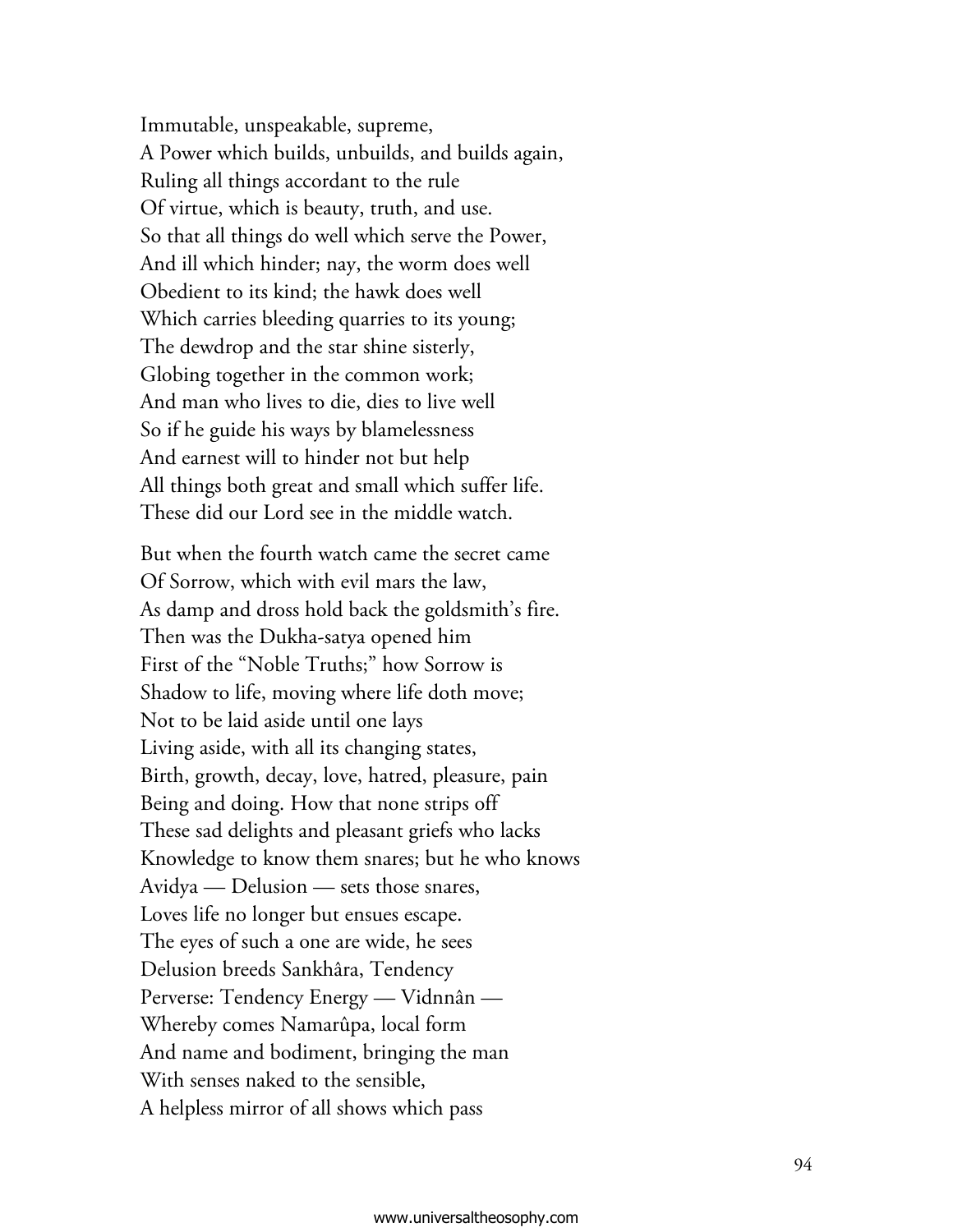Across his heart; and so Vedanâ grows – 'Sense-life' — false in its gladness, fell in sadness, But sad or glad, the Mother of Desire, Trishna, that thirst which makes the living drink Deeper and deeper of the false salt waves Whereon they float, pleasures, ambitions, wealth, Praise, fame, or domination, conquest, love; Rich meats and robes, and fair abodes, and pride Of ancient lines, and lust of days, and strife To live, and sins that flow from strife, some sweet, Some bitter. Thus Life's thirst quenches itself With draughts which double thirst, but who is wise Tears from his soul this Trishna, feeds his sense No longer on false shows, files his firm mind To seek not, strive not, wrong not; bearing meek All ills which flow from foregone wrongfulness, And so constraining passions that they die Famished; till all the sum of ended life — The Karma — all that total of a soul Which is the things it did, the thoughts it had, The 'Self' it wove — with woof of viewless time, Crossed on the warp invisible of  $acts$  — The outcome of him on the Universe, Grows pure and sinless; either never more Needing to find a body and a place, Or so informing what fresh frame it takes In new existence that the new toils prove Lighter and lighter not to be at all, Thus "finishing the Path;" free from Earth's cheats; Broken from ties — from Upâdânas — saved From whirling on the wheel; aroused and sane As is a man wakened from hateful dreams. Until — greater than Kings, than Gods more glad! – The aching craze to live ends, and life glides  $-$ Lifeless — to nameless quiet, nameless joy,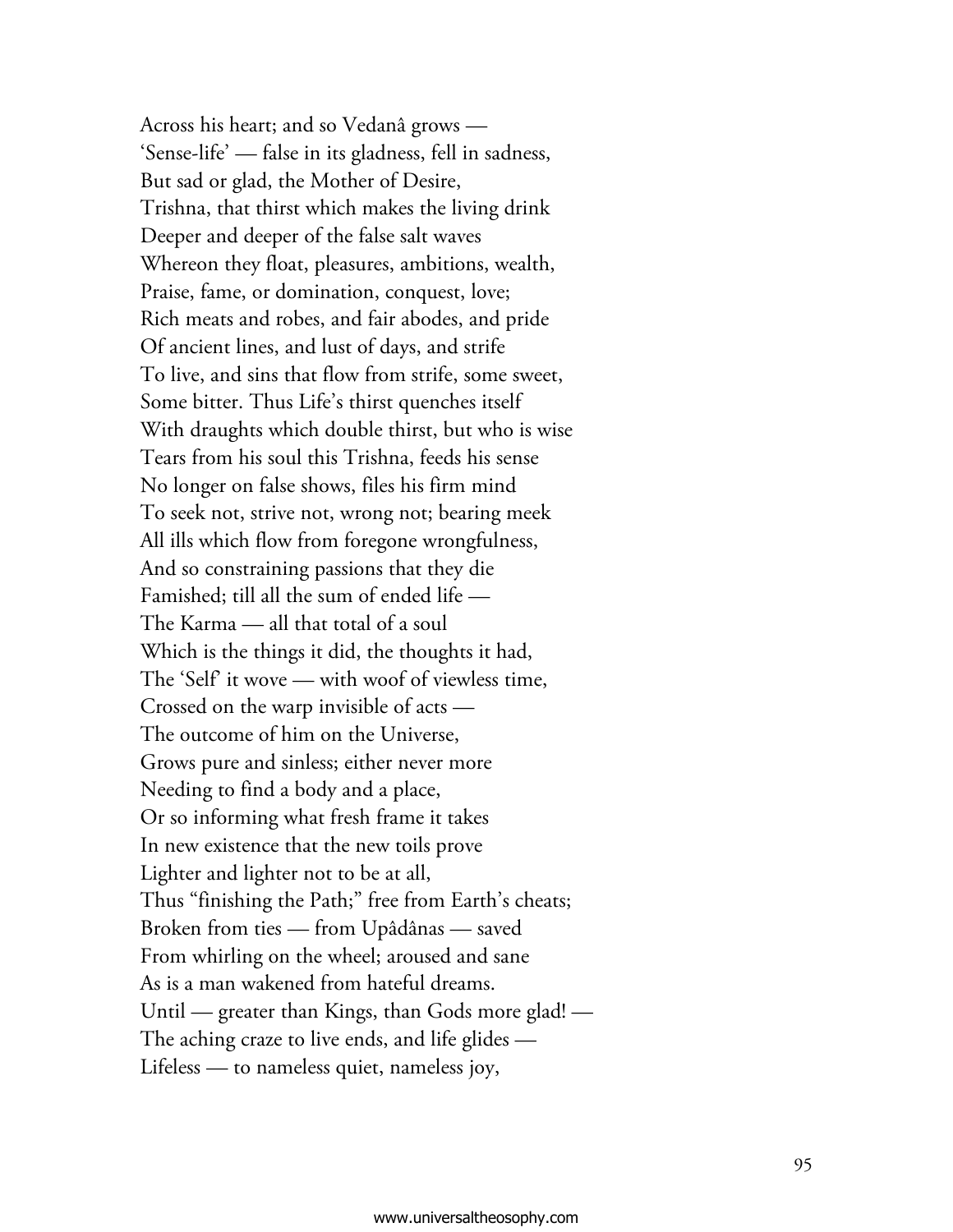Blessed NIRVANA — sinless, stirless rest – That change which never changes!

Lo! the Dawn Sprang with Buddh's Victory! lo! in the East Flamed the first fires of beauteous day, poured forth Through fleeting folds of Night's black drapery. High in the widening blue the herald-star Faded to paler silver as there shot Brighter and brightest bars of rosy gleam Across the grey. Far off the shadowy hills Saw the great Sun, before the world was 'ware, And donned their crowns of crimson; flower by flower Felt the warm breath of Mom and 'gan unfold Their tender lids. Over the spangled grass Swept the swift footsteps of the lovely Light, Turning the tears of Night to joyous gems, Decking the earth with radiance 'broidering. The sinking storm-clouds with a golden fringe, Gilding the feathers of the palms, which waved Glad salutation; darting beams of gold Into the glades; touching with magic wand The stream to rippled ruby; in the brake Finding the mild eyes of the antelopes And saying "it is day;" in nested sleep Touching the small heads under many a wing And whispering, "Children, praise the light of day!" Whereat there piped anthems of all the birds, The Köil's fluted song, the Bulbul's hymn, The "morning, morning" of the painted thrush, The twitter of the sunbirds starting forth To find the honey ere the bees be out The grey crow's caw, the parrot's scream, the strokes Of the green hammersmith, the myna's chirp, The never finished love-talk of the doves: Yea! and so holy was the influence Of that high Dawn which came with victory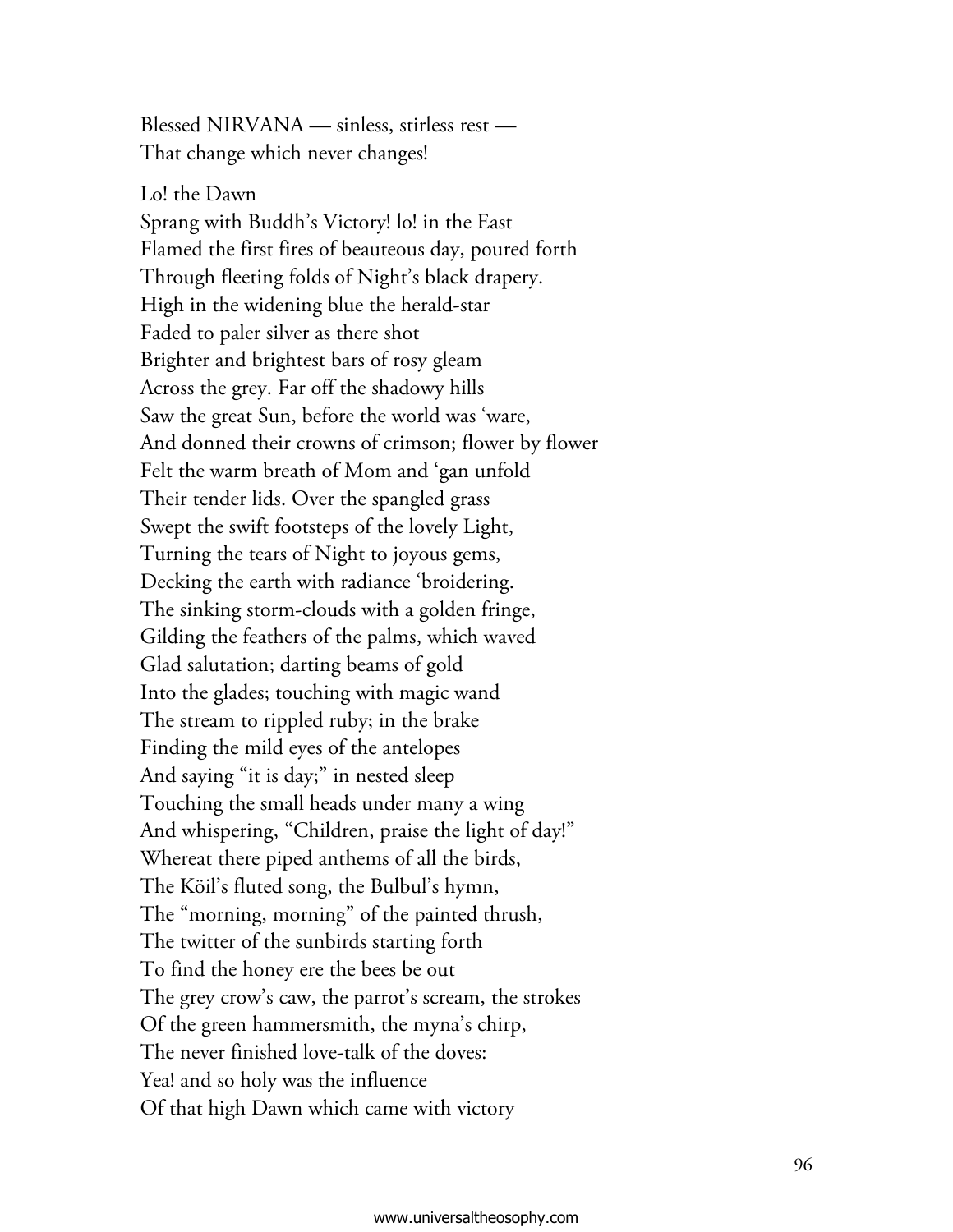That, far and near, in homes of men there spread An unknown peace. The slayer hid his knife; The robber laid his plunder back; the shroff Counted full tale of coins; all evil hearts Grew gentle, kind hearts gentler, as the balm Of that divinest Daybreak lightened Earth. Kings at fierce war called truce; the sick men leaped Laughing from beds of pain; the dying smiled As though they knew that happy Morn was sprung From fountains farther than the utmost East; And o'er the heart of sad Yasôdhara, Sitting forlorn at Prince Siddârtha's bed, Came sudden bliss, as if love should not fail Nor such vast sorrow miss to end in joy. So glad the World was — though it wist not why That over desolate wastes went swooning songs Of mirth, the voice of bodiless Prets and Bhuts Foreseeing Buddh; and Devas in the air Cried "It is finished, finished!" and the priests Stood with the wondering people in the streets Watching those golden splendors flood the sky And saying "There hath happed some mighty thing." Also in Ran and Jungle grew that day Friendship amongst the creatures; spotted deer Browsed fearless where the tigress fed her cubs, And cheetahs lapped the pool beside the bucks; Under the eagle's rock the brown hares scoured While his fierce beak but preened an idle wing; The snake sunned all his jewels in the beam With deadly fangs in sheath; the shrike let pass The nestling-finch; the emerald halcyons Sate dreaming while the fishes played beneath, Nor hawked the merops, though the butterflies — Crimson and blue and amber — flitted thick Around his perch; the Spirit of our Lord Lay potent upon man and bird and beast,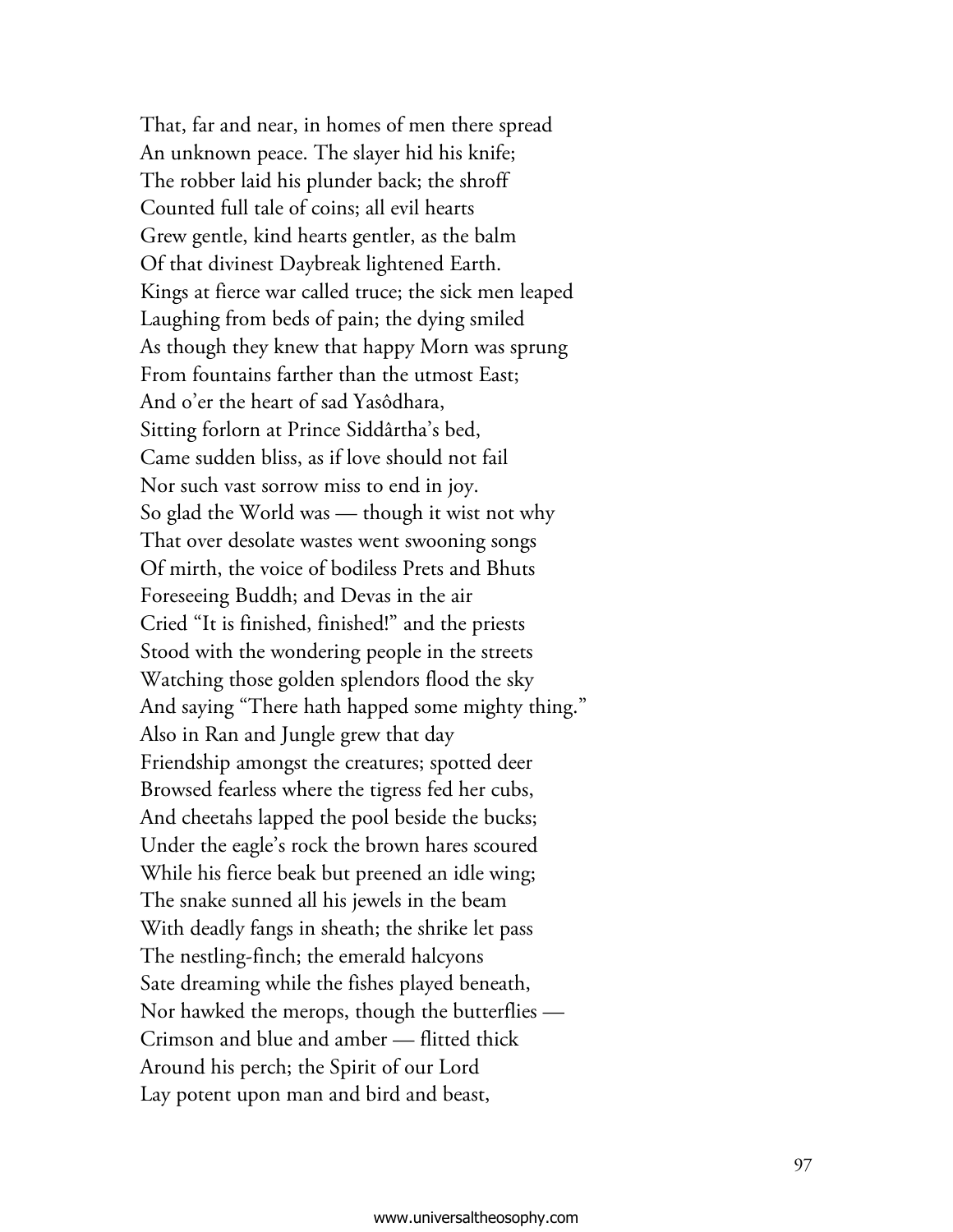Even while he mused under that Bôdhi-tree, Glorified with the Conquest gained for all And lightened by a Light greater than Day's.

Then he arose — radiant, rejoicing, strong — Beneath the Tree, and lifting high his voice Spake this, in hearing of all Times and Worlds: -

> *Anékajátisangsârang Sandhdwissang anibhisang Gahakárakangawesanto Dukkhájátipunappunang. Gahakárakadithósi; Punagehang nakáhasi; Sabhátephásukhábhaggá, Gahakútangwisang khitang; Wisangkháragatang chittang; Janhánangkhayamajhagá.*

MANY A HOUSE OF LIFE

HATH HELD ME — SEEKING EVER HIM WHO WROUGHT THESE PRISONS OF THE SENSES, SORROW-FRAUGHT; SORE WAS MY CEASELESS STRIFE!

BUT NOW,

THOU BUILDER OF THIS TABERNACLE — THOU! I KNOW THEE! NEVER SHALT THOU BUILD AGAIN THESE WALLS OF PAIN, NOR RAISE THE ROOF-TREE OF DECEITS, NOR LAY FRESH RAFTERS ON THE CLAY; BROKEN THY HOUSE IS, AND THE RIDGE-POLE SPLIT! DELUSION FASHIONED IT! SAFE PASS I THENCE — DELIVERANCE TO OBTAIN.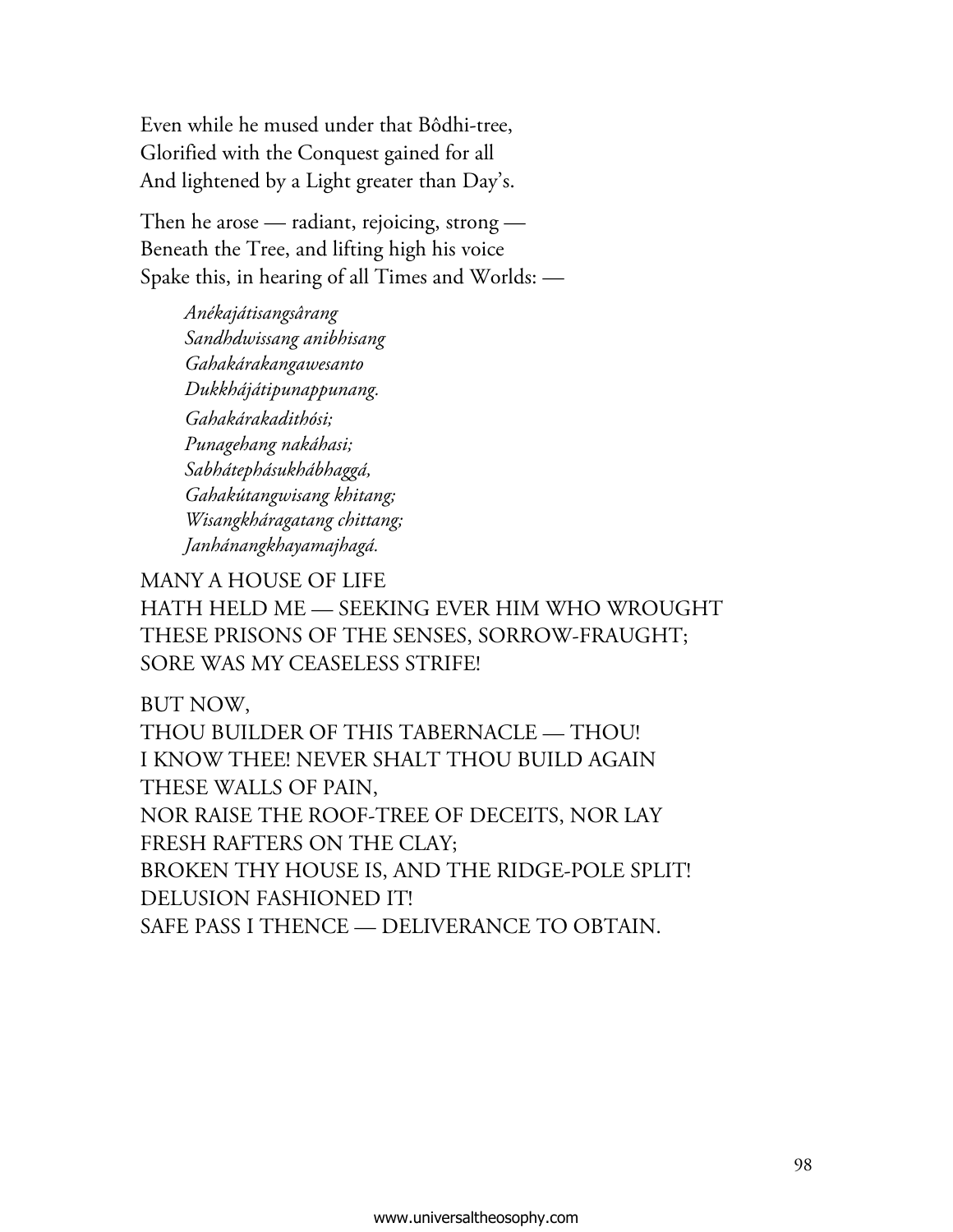## **Book the Seventh.**

Sorrowful dwelt the King Suddhôdana All those long years among the Sâkya Lords Lacking the speech and presence of his Son; Sorrowful sate the sweet Yasôdhara All those long years, knowing no joy of life, Widowed of him her living Liege and Prince And ever, on the news of some recluse Seen far away by pasturing camel-men Or traders threading devious paths for gain, Messengers from the King had gone and come Bringing account of many a holy sage Lonely and lost to home; but nought of him The crown of white Kapilavastu's line, The glory of her monarch and his hope, The heart's content of sweet Yasôdhara, Far-wandered now, forgetful, changed, or dead.

But on a day in the Wasanta-time, When silver sprays swing on the mango-trees And all the earth is clad with garb of spring, The Princess sate by that bright garden-stream Whose gliding glass, bordered with lotus-cups, Mirrored so often in the bliss gone by Their clinging hands and meeting lips. Her lids Were wan with tears, her tender cheeks had thinned Her lips' delicious curves were drawn with grief; The lustrous glory of her hair was hid  $-$ Close-bound as widows use; no ornament She wore, nor any jewel clasped the cloth -Coarse, and of mourning-white — crossed on her breast. Slow moved and painfully those small fine feet Which had the roe's gait and the rose-leaf's fall In old years at the loving voice of him. Her eyes, those lamps of love, — which were as if Sunlight should shine from out the deepest dark,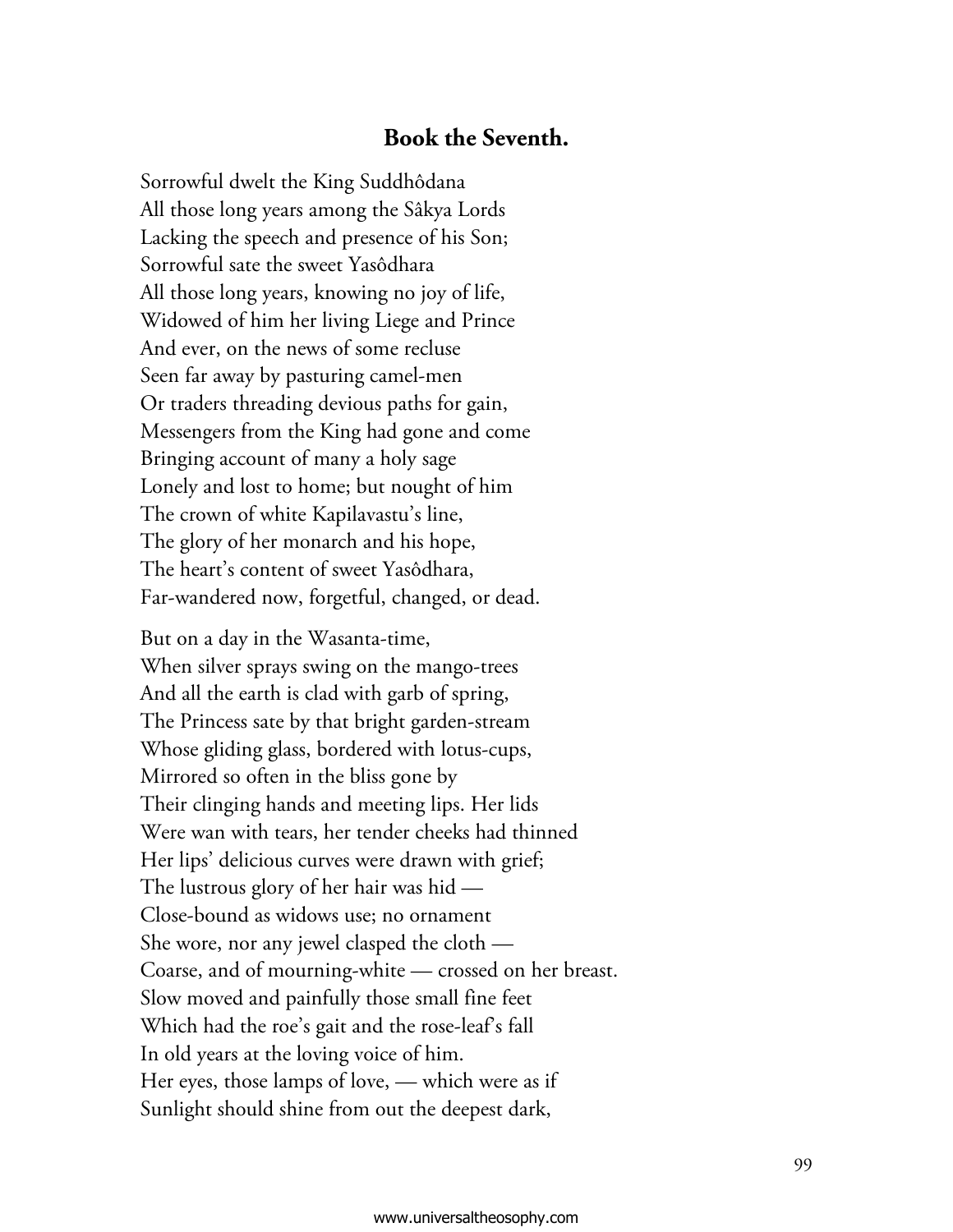Illumining Night's peace with Daytime's glow Unlighted now, and roving aimlessly, Scarce marked the clustering signs of coming Spring So the silk lashes drooped over their orbs. In one hand was a girdle thick with pearls, Siddârtha's — treasured since that night he fled — (Ah, bitter Night! mother of weeping days When was fond Love so pitiless to love Save that this scorned to limit love by life?) The other led her little son, a boy Divinely fair, the pledge Siddârtha left — Named Rahula — now seven years old, who tripped Gladsome beside his mother, light of heart To see the spring-blooms burgeon o'er the world.

So while they lingered by the lotus-pools And, lightly laughing, Rahula flung rice To feed the blue and purple fish; and she With sad eyes watched the swiftly-flying cranes, Sighing, "Oh! creatures of the wandering wing, If I ye shall light where my dear Lord is hid, Say that Yasôdhara lives nigh to death For one word of his mouth, one touch of him!" So, as they played and sighed — mother and child — Came some among the damsels of the Court Saying, "Great Princess! there have entered in At the south gate merchants of Hastinpûr Tripusha called and Bhalluk, men of worth, Long travelled from the loud sea's edge, who bring Marvellous lovely webs pictured with gold, Waved blades of gilded steel, wrought bowls in brass, Cut ivories, spice, simples, and unknown birds, Treasures of far-off peoples; but they bring That which doth beggar these, for He is seen Thy Lord, — our Lord, — the hope of all the land Siddârtha! they have seen him face to face, Yea, and have worshipped him with knees and brows,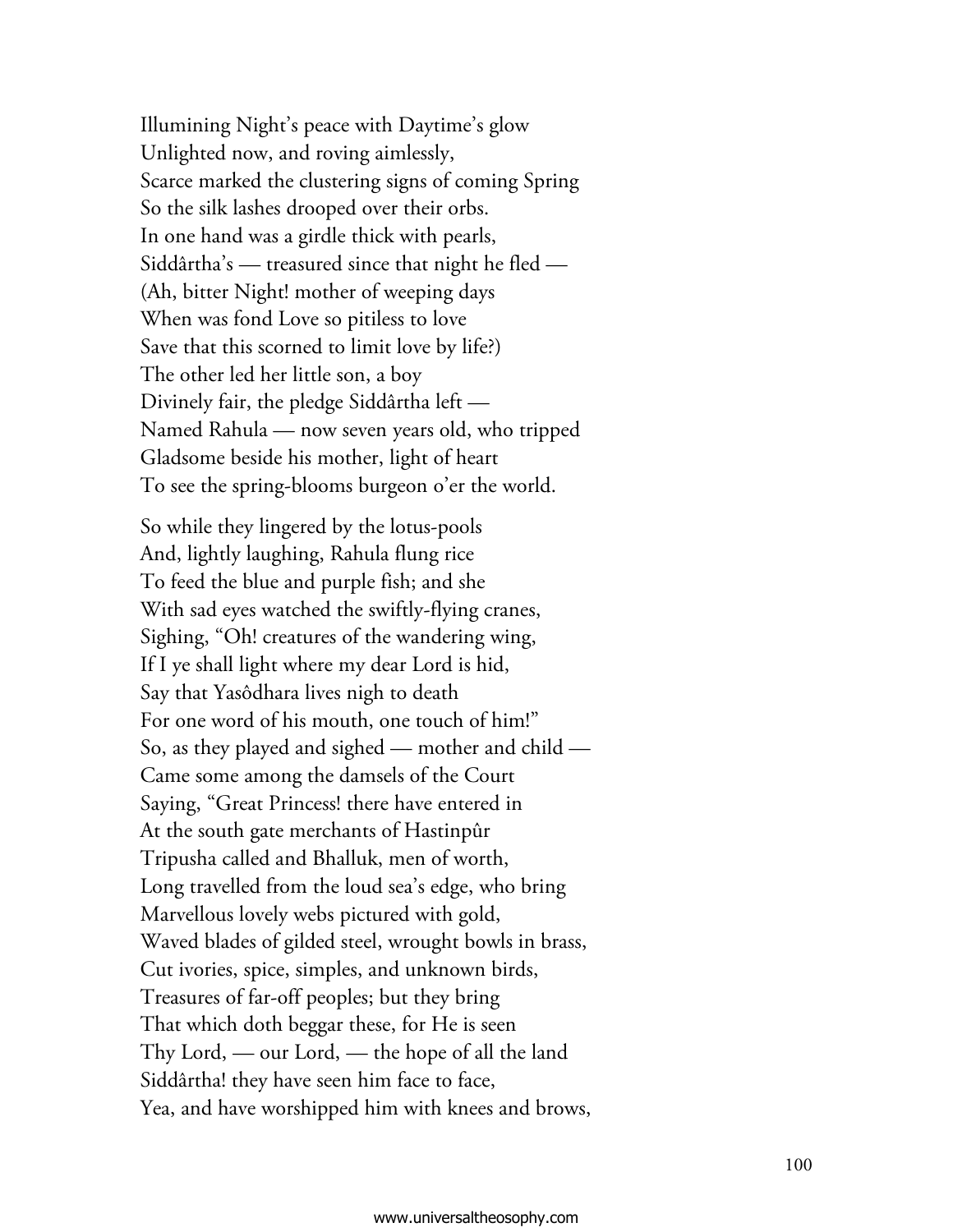And offered offerings; for he is become All which was shown, a teacher of the wise, World-honored, holy, wonderful; a Buddh Who doth deliver men and save all flesh By sweetest speech and pity vast as Heaven: And, lo! he journeyeth hither these do say."

Then — while the glad blood bounded in her veins As Gunga leaps when first the mountain snows Melt at her springs — uprose Yasôdhara And clapped her palms, and laughed, with brimming tears Beading her lashes. "Oh! call quick," she cried, "These merchants to my purdah, for mine ears Thirst like parched throats to drink their blessed news. Go bring them in, — but if their tale be true, Say I will fill their girdles with much gold, With gems that Kings shall envy: come ye too, My girls, for ye shall have guerdon of this If there be gifts to speak my grateful heart."

So went those merchants to the Pleasure-House, Full softly pacing through its golden ways With naked feet, amid the peering maids, Much wondering at the glories of the Court. Whom, when they came without the purdah's folds, A voice, tender and eager, filled and charmed With trembling music, saying, "Ye are come From far, fair Sirs! and ye have seen my Lord Yea, worshipped — for he is become a Buddh, World-honored, holy, and delivers men, And journeyeth hither. Speak! for, if this be, Friends are ye of my House, welcome and dear."

Then answer made Tripusha, "We have seen That sacred Master, Princess! we have bowed Before his feet; for who was lost a Prince Is found a greater than the King of kings. Under the Bôdhi-tree by Phalgú's bank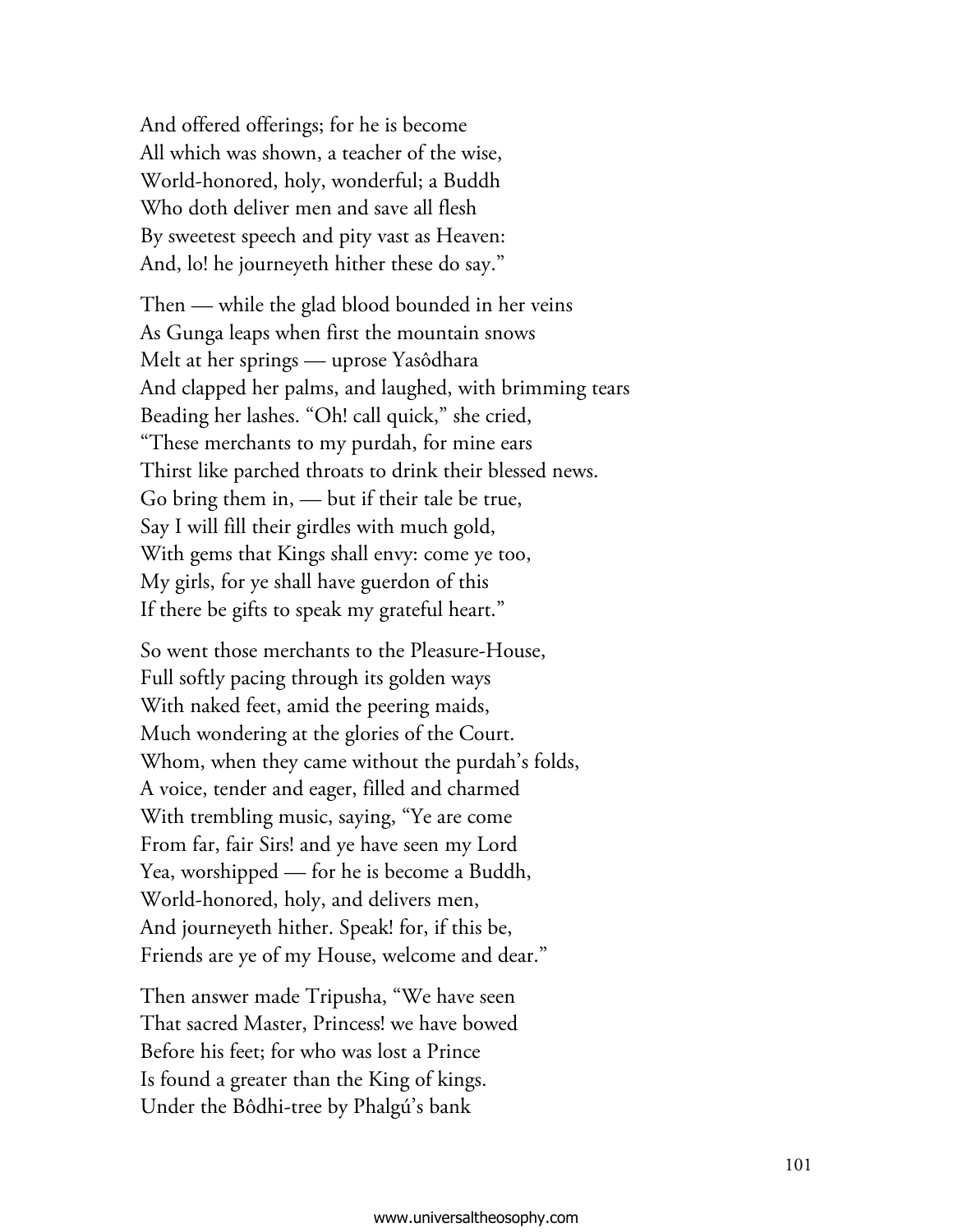That which shall save the world hath late been wrought By him  $-$  the Friend of all, the Prince of all  $-$ Thine most, High Lady! from whose tears men win The comfort of this Word the Master speaks. Lo! he is well, as one beyond all ills, Uplifted as a god from earthly woes, Shining with risen Truth, golden and clear. Moreover as he entereth town by town, Preaching those noble ways which lead to peace, The hearts of men follow his path as leaves Troop to wind or sheep draw after one Who knows the pastures. We ourselves have heard By Gaya in the green Tchîrnika grove Those wondrous lips and done them reverence: He cometh hither ere the first rains fall."

Thus spake he, and Yasôdhara, for joy, Scarce mastered breath to answer, "Be it well Now and at all times with ye, worthy friends! Who bring good tidings; but of this great thing Wist ye how it befell?"

Then Bhalluk told Such as the people of the valleys knew Of that dread night of conflict, when the air Darkened with fiendish shadows, and the earth Quaked, and the waters swelled with Mara's wrath. Also how gloriously that morning broke Radiant with rising hopes for man, and how The Lord was found rejoicing 'neath his Tree. But many days the burden of release — To be escaped beyond all storms of doubt, Safe on Truth's shore — lay, spake he, on that heart A golden load; for how shall men — Buddh mused – Who love their sins and cleave to cheats of sense, And drink of error from a thousand springs — Having no mind to see, nor strength to break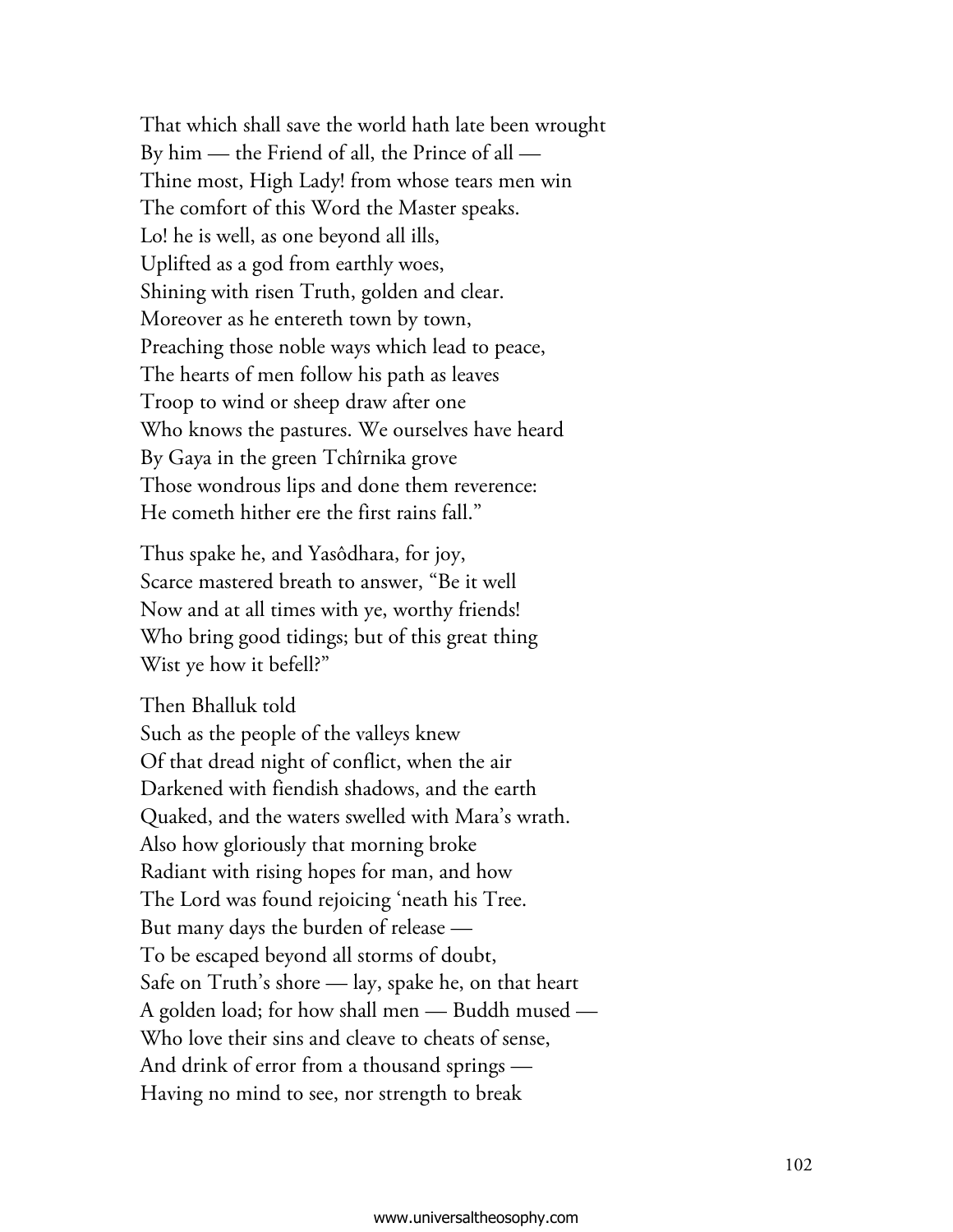The fleshly snare which binds them — how should such Receive the Twelve Nidânas and the Law Redeeming all, yet strange to profit by, As the caged bird oft shuns its opened door? So had we missed the helpful victory If, in this earth without a refuge, Buddh Winning the way, had deemed it all too hard For mortal feet, and passed, none following him. Yet pondered the compassion of our Lord, But in that hour there rang a voice as sharp As cry of travail, so as if the earth Moaned in birth-throe "*Nasyami aham bhû Nasyati lóka*!" SURELY I AM LOST, I AND MY CREATURES: then a pause, and next A pleading sigh borne on the western wind, "*Sruyatâm dharma, Bhagwat*!" OH, SUPREME! LET THY GREAT LAW BE UTTERED! Whereupon The Master cast his vision forth on flesh, Saw who should hear and who must wait to hear, As the keen Sun gilding the lotus-lakes Seeth which buds will open to his beams And which are not yet risen from their roots Then spake, divinely smiling, "Yea! I preach! Whoso will listen let him learn the Law."

Afterwards passed he, said they, by the hills Unto Benares, where he taught the Five, Showing how birth and death should be destroyed, And how man hath no fate except past deeds, No Hell but what he makes, no Heaven too high For those to reach whose passions sleep subdued. This was the fifteenth day of Vaishya Mid-afternoon and that night was full moon.

But, of the Rishis, first Kaundinya Owned the Four Truths and entered on the Paths; And after him Bhadraka, Asvajit,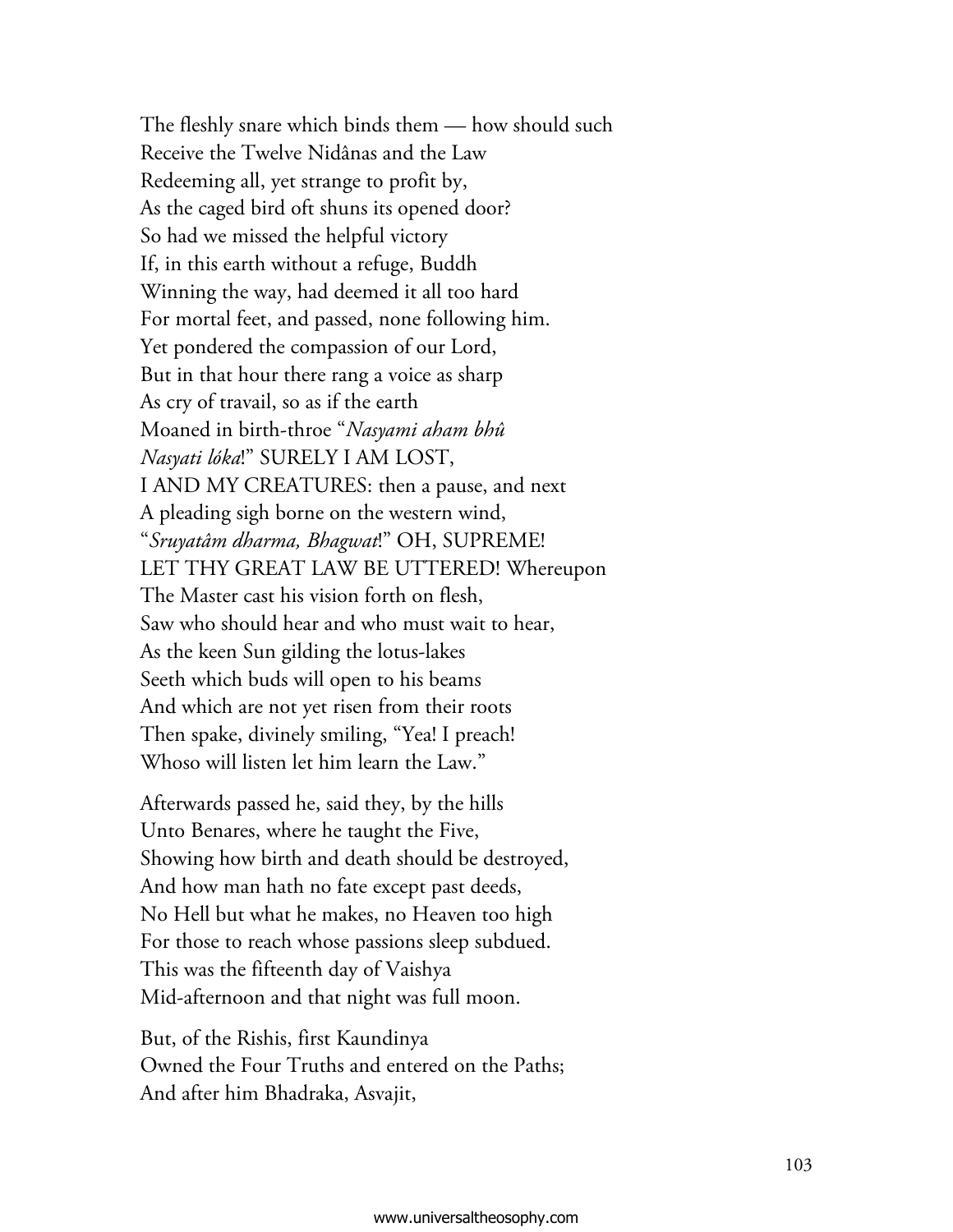Basava, Mahanâma; also there Within the Deer-park, at the feet of Buddh, Yasad the Prince with nobles fifty-four Hearing the blessed word our Master spake Worshipped and followed; for there sprang up peace And knowledge of a new time come for men In all who heard, as spring the flowers and grass When water sparkles through a sandy plain.

These sixty — said they — did our Lord send forth, Made perfect in restraint and passion-free, To teach the Way; but the World-honored turned South from the Deer-park and Isipatan To Yashti and King Bimbasâra's realm, Where many days he taught; and after these King Bimbasâra and his folk believed, Learning the law of love and ordered life. Also he gave the Master, of free gift,  $-$ Pouring forth water on the hands of Buddh The Bamboo-Garden, named Wéluvana, Wherein are streams and caves and lovely glades; And the King set a stone there, carved with this:

> *Yé dharma hetuppabhawá Yesan hétun Tathágató; Aha yesan cha yo nirodhó Ewan wadi Maha samano.*  "What life's course and cause sustain These Tathâgato made plain; What delivers from life's woe That our Lord hath made us know."

And, in that Garden — said they — there was held A high Assembly, where the Teacher spake Wisdom and power, winning all souls which heard, So that nine hundred took the yellow robe  $-$ Such as the Master wears, — and spread his Law And this the gáthá was wherewith he closed: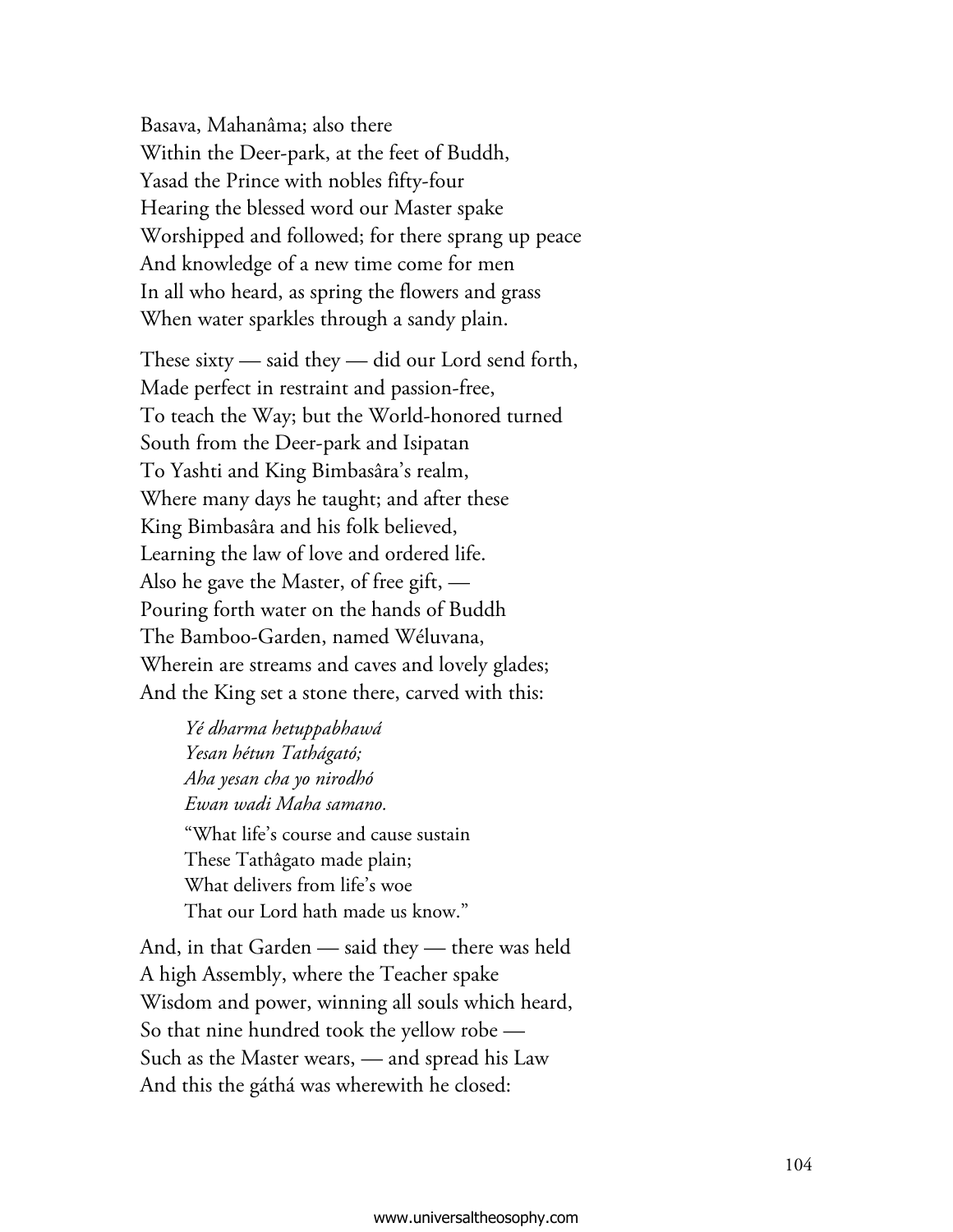*Sabba pápassa akaranan; Kusalassa upasampadá; Sa chitta pariyodapanan Etan Budhánusásanan.*  "Evil swells the debts to pay, Good delivers and acquits; Shun evil, follow good; hold sway Over thyself. This is the Way."

Whom, when they ended, speaking so of him, With gifts, and thanks which made the jewels dull, The Princess recompensed. "But by what road Wendeth my Lord?" she asked: the merchants said, "Yôjans threescore stretch from the city-walls To Rajagriha, whence the easy path Passeth by Sona hither and the hills. Our oxen, treading eight slow koss a day, Came in one moon."

Then the King hearing word, Sent nobles of the Court — well-mounted lords — Nine separate messengers, each embassy Bidden to say, "The King Suddhôdana – Nearer the pyre by seven long years of lack, Wherethrough he hath not ceased to seek for thee Prays of his son to come unto his own, The Throne and people of this longing Realm, Lest he shall die and see thy face no more." Also nine horsemen sent Yasôdhara Bidden to say, "The Princess of thy House – Rahula's mother — craves to see thy face As the night-blowing moon-flower's swelling heart Pines for the moon, as pale asôka-buds Wait for a woman's foot: if thou hast found More than was lost, she prays her part in this, Rahula's part, but most of all thyself." So sped the Sâkya Lords, but it befell That each one, with the message in his mouth,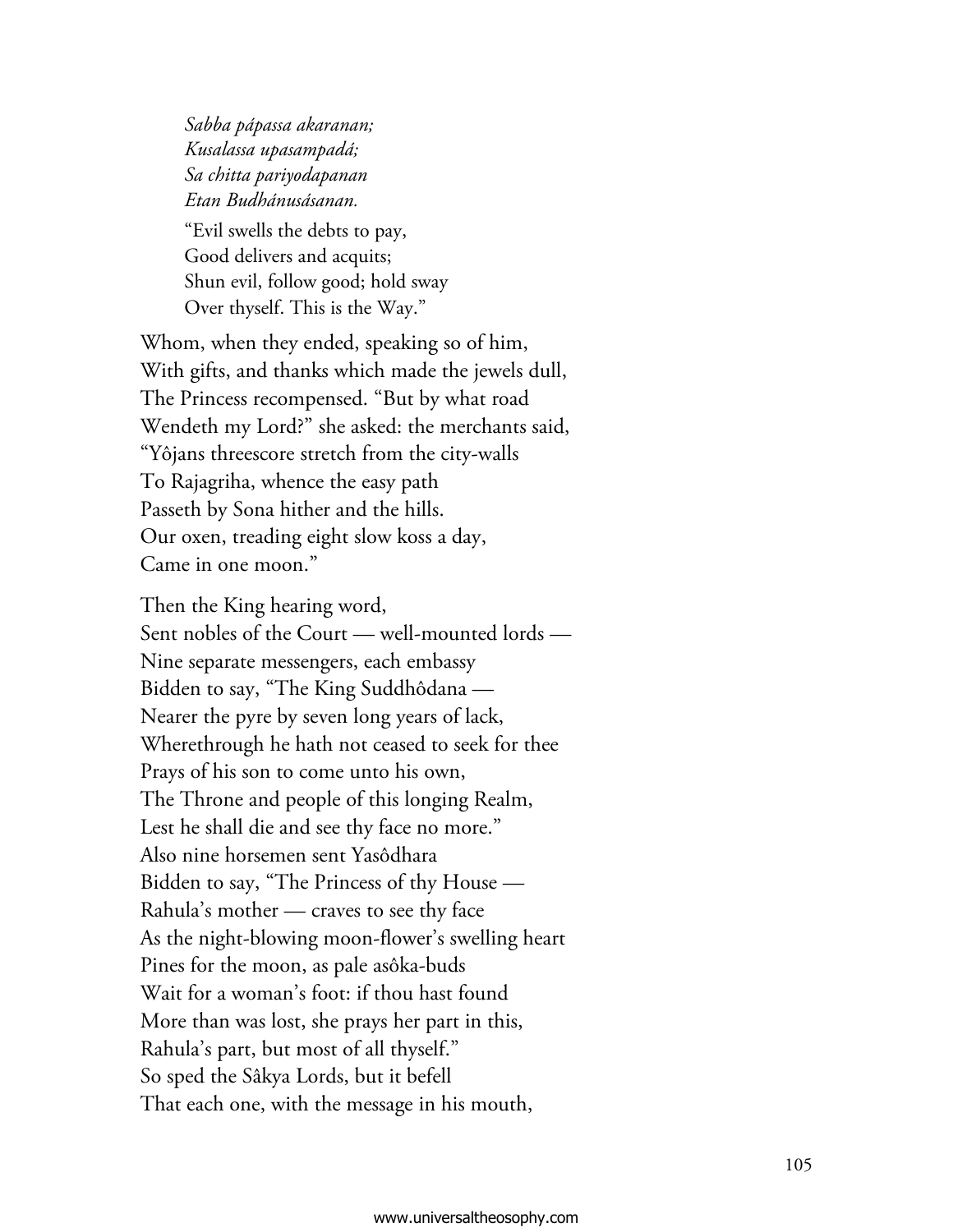Entered the Bamboo-Garden in that hour When Buddha taught his Law; and — hearing — each Forgot to speak, lost thought of King and quest, Of the sad Princess even; only gazed Eye-rapt upon the Master; only hung Heart-caught upon the speech, compassionate, Commanding, perfect, pure, enlightening all, Poured from those sacred lips. Look! like a bee Winged for the hive, who sees the môgras spread And scents their utter sweetness on the air, If he be honey-filled, it matters not; If night be nigh, or rain, he will not heed; Needs must he light on those delicious blooms And drain their nectar; so these messengers One with another, hearing Buddha's words, Let go the purpose of their speed, and mixed, Heedless of all, amid the Master's train. Wherefore the King bade that Udayi go  $-$ Chiefest in all the Court, and faithfullest, Siddârtha's playmate in the happier days — Who, as he drew anear the garden, plucked Blown tufts of tree-wool from the grove and sealed The entrance of his hearing; thus he came Safe through the lofty peril of the place And told the message of the King, and her's.

Then meekly bowed his head and spake our Lord Before the people, "Surely I shall go! It is my duty as it was my will; Let no man miss to render reverence To those who lend him life, whereby come means To live and die no more, but safe attain Blissful Nirvana, if ye keep the Law, Purging past wrongs and adding nought thereto, Complete in love and lovely charities. Let the King know and let the Princess hear I take the way forthwith." This told, the folk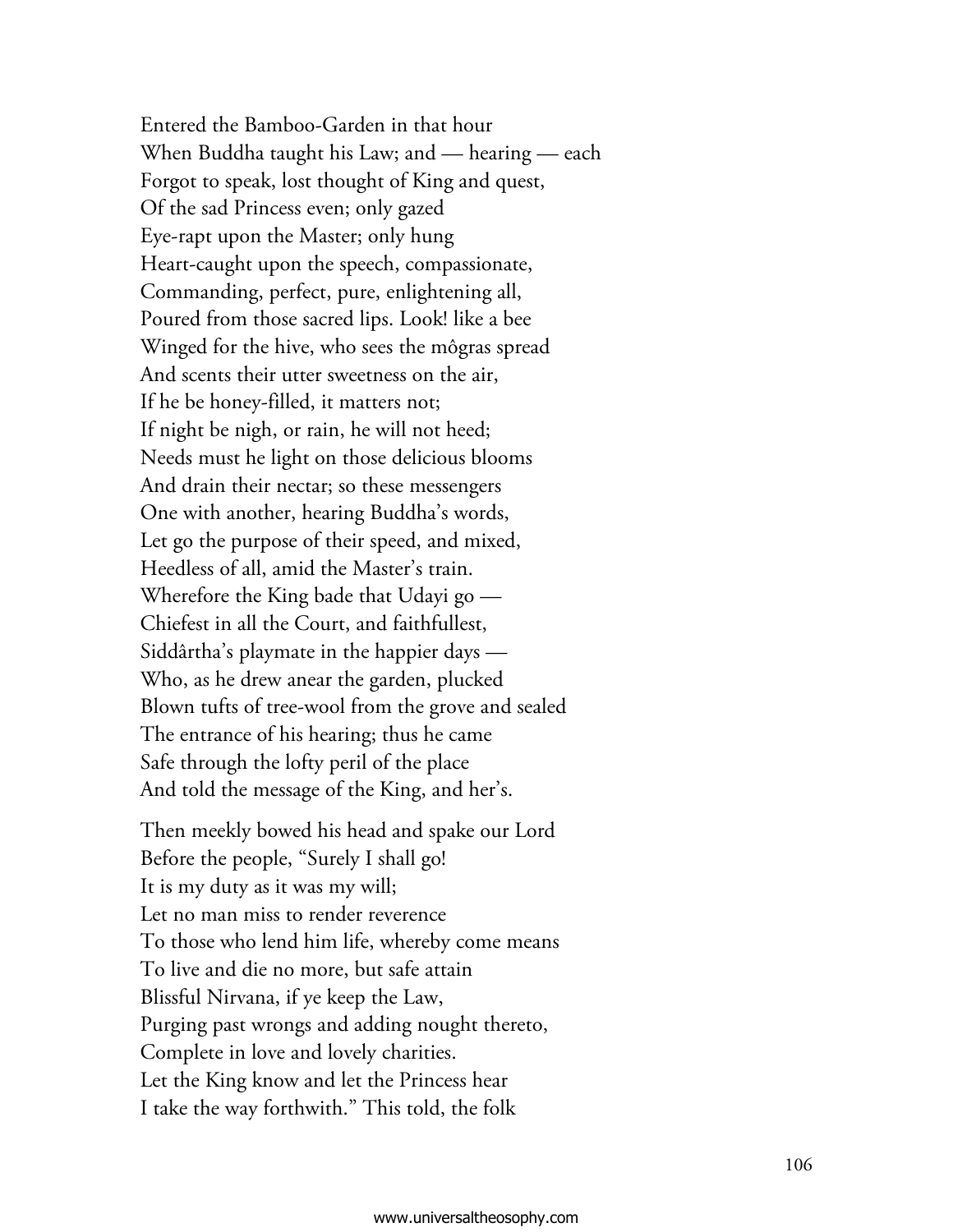Of white Kapilavastu and its fields Made ready for the entrance of their Prince. At the south gate a bright pavilion rose With flower-wreathed pillars and the walls of silk Wrought on their red and green with woven gold. Also the roads were laid with scented boughs Of neem and mango, and full mussuks shed Sandal and jasmine on the dust, and flags Fluttered; and on the day when he should come It was ordained how many elephants — With silver howdahs and their tusks gold-tipped Should wait beyond the ford, and where the drums Should boom "Siddârtha cometh" where the lords Should light and worship, and the dancing-girls Where they should strew their flowers with dance and son, So that the steed he rode might tramp knee-deep In rose and balsam, and the ways be fair; While the town rang with music and high joy. This was ordained, and all men's ears were pricked Dawn after dawn to catch the first drum's beat Announcing, "Now he cometh!"

But it fell —

Eager to be before — Yasôdhara Rode in her litter to the city-walls Where soared the bright pavilion. All around A beauteous garden smiled — Nigrôdha named Shaded with bel-trees and the green-plumed dates, New-trimmed and gay with winding walks and banks Of fruits and flowers; for the southern road Skirted its lawns, on this hand leaf and bloom, On that the suburb-huts where base-borns dwelt Outside the gates, a patient folk and poor, Whose touch for Kshatriya and priest of Brahm Were sore defilement. Yet those, too, were quick With expectation, rising ere the dawn To peer along the road, to climb the trees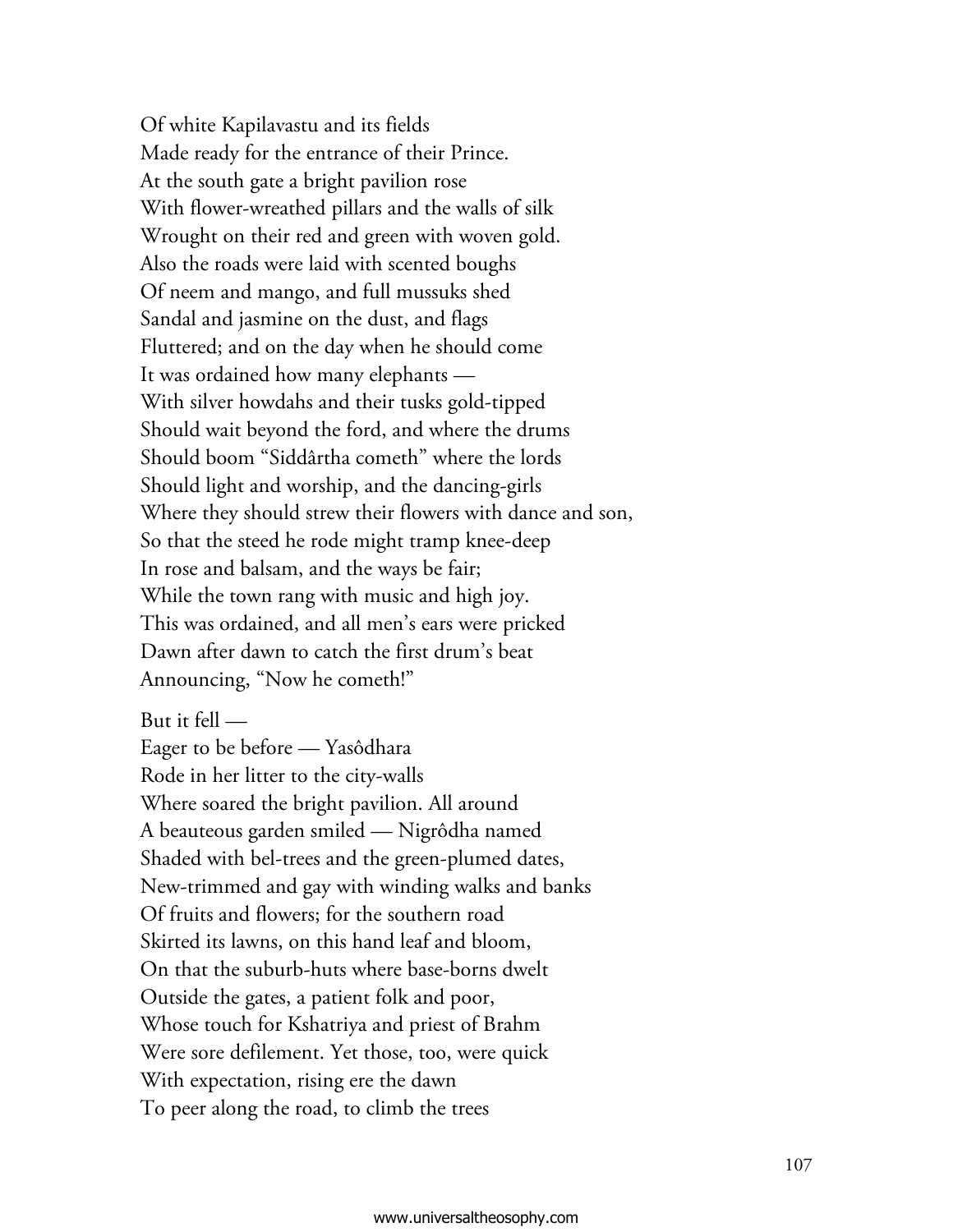At far-off trumpet of some elephant, Or stir of temple-drum; and when none came, Busied with lowly chares to please the Prince; Sweeping their door-stones, setting forth their flags, Stringing the fluted fig-leaves into chains, New furbishing the Lingam, decking new Yesterday's faded arch of boughs, but aye Questioning wayfarers if any noise Be on the road of great Siddârtha. These The Princess marked with lovely languid eyes, Watching, as they, the southward plain, and bent Like them to listen if the passers gave News of the path. So fell it she beheld One slow approaching with his head close shorn, A yellow cloth over his shoulder cast, Girt as the hermits are, and in his hand An earthen bowl, shaped melonwise, the which Meekly at each hut-door he held a space, Taking the granted dole with gentle thanks And all as gently passing where none gave. Two followed him wearing the yellow robe, But he who bore the bowl so lordly seemed, So reverend, and with such a passage moved, With so commanding presence filled the air, With such sweet eyes of holiness smote all, That, as they reached him alms the givers gazed Awestruck upon his face, and some bent down In worship, and some ran to fetch fresh gifts Grieved to be poor; till slowly, group by group, Children and men and women drew behind Into his steps, whispering with covered lips, "Who is he? who? when looked a Rishi thus?" But as he came with quiet footfall on Nigh the pavilion, lo! the silken door Lifted, and, all unveiled, Yasôdhara Stood in his path crying, "Siddârtha! Lord!"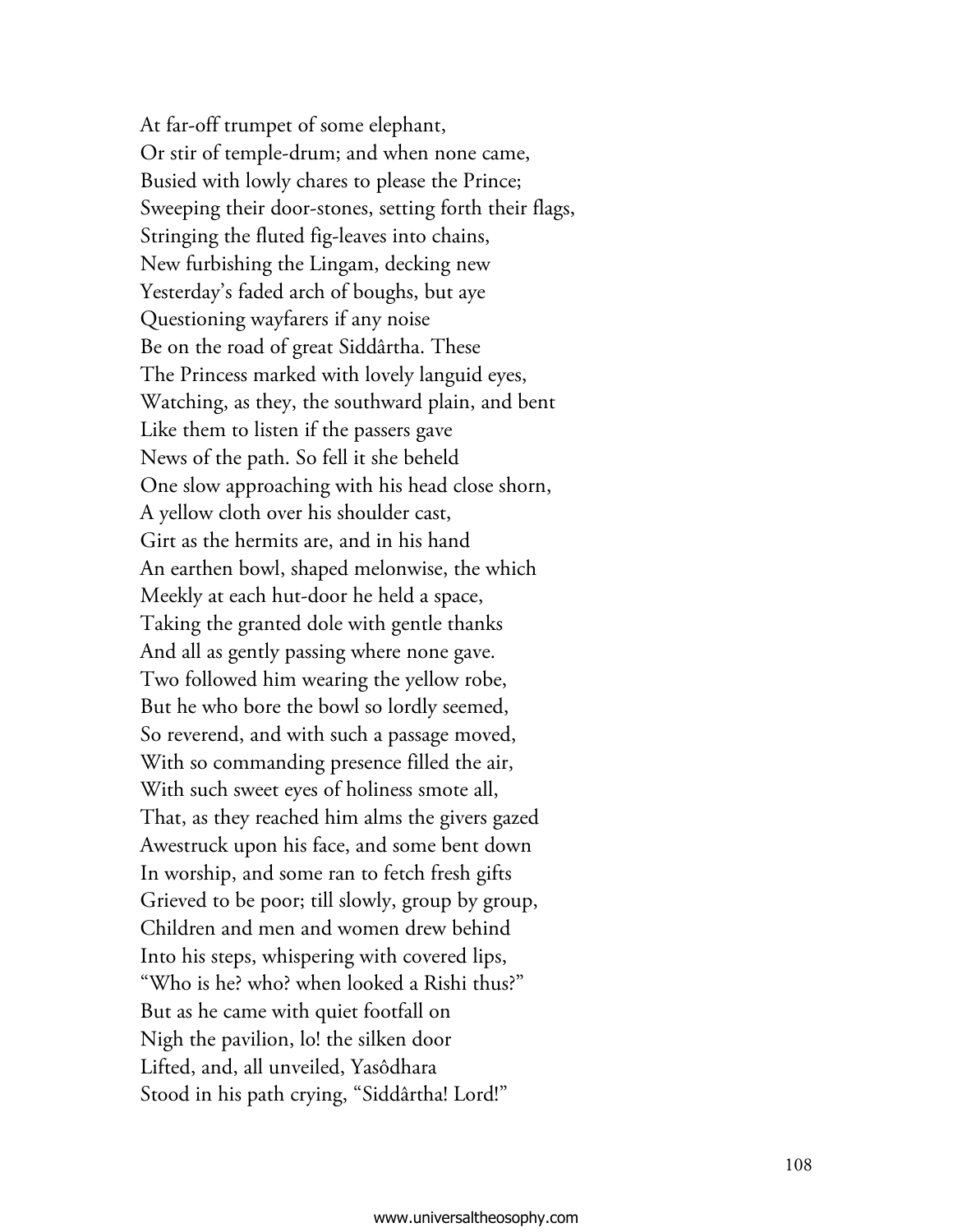With wide eyes streaming and with close-clasped hands, Then sobbing fell upon his feet, and lay.

Afterwards, when this weeping lady passed Into the Noble Paths, and one had prayed Answer from Buddha wherefore — being vowed Quit of all mortal passion and the touch, Flower-soft and conquering, of a woman's hands  $-$ He suffered such embrace, the Master said: "The greater beareth with the lesser love So it may raise it unto easier heights. Take heed that no man, being 'scaped from bonds, Vexeth bound souls with boasts of liberty. Free are ye rather that your freedom spread By patient winning and sweet wisdom's skill. Three eras of long toil bring Bodhisats Who will be guides and help this darkling world Unto deliverance, and the first is named Of deep 'Resolve,' the second of 'Attempt,' The third of 'Nomination.' Lo! I lived In era of Resolve, desiring good, Searching for wisdom, but mine eyes were sealed. Count the grey seeds on yonder castor-clump, So many rains it is since I was Ram, A merchant of the coast which looketh south To Lanka and the hiding-place of pearls. Also in that far time Yasôdhara Dwelt with me in our village by the sea, Tender as now, and Lukshmi was her name. And I remember how I journeyed thence Seeking our gain, for poor the household was And lowly. Not the less with wistful tears She prayed me that I should not part, nor tempt Perils by land and water. 'How could love Leave what it loved?' she wailed; yet, venturing, I Passed to the Straits, and after storm and toil And deadly strife with creatures of the deep,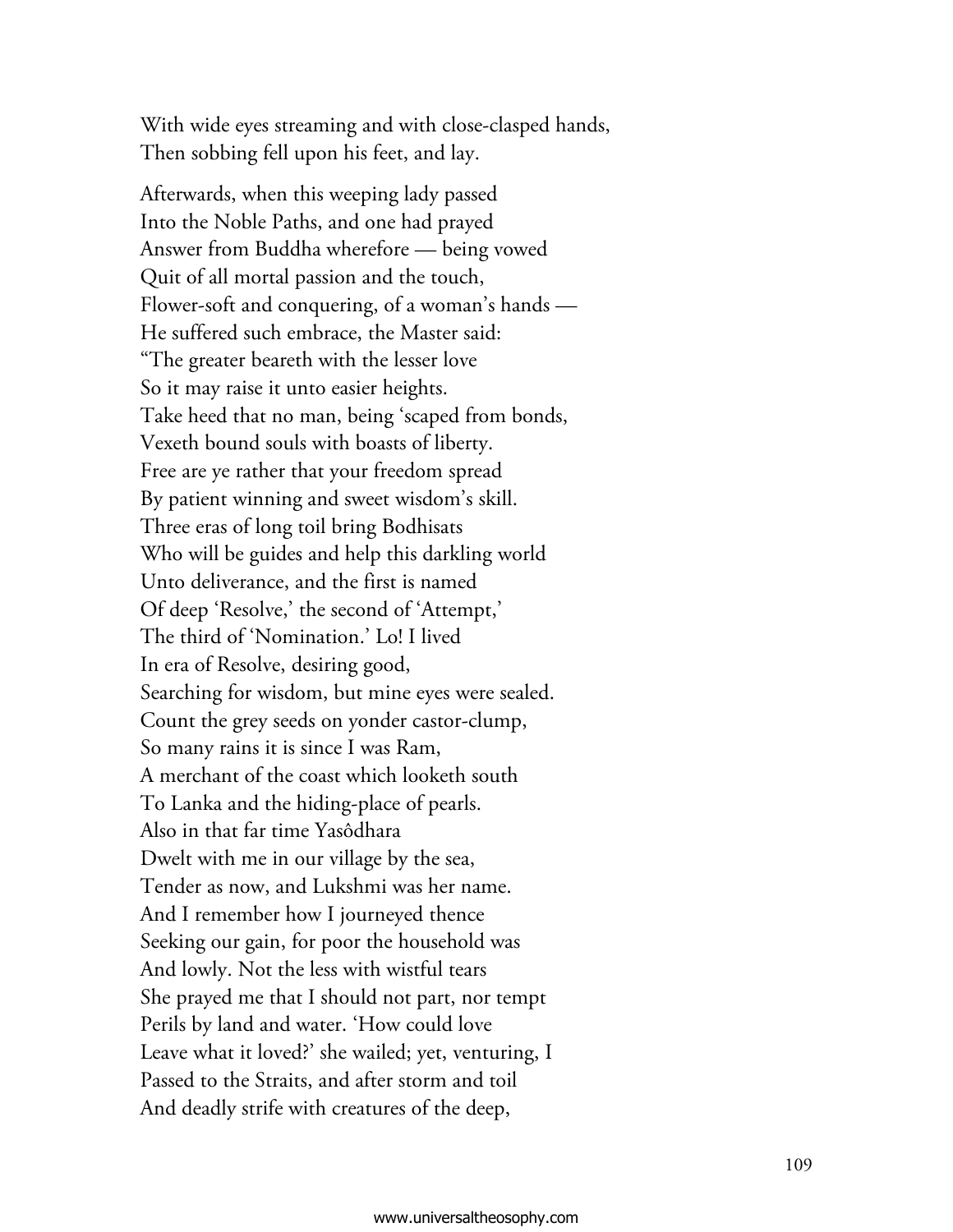And woes beneath the midnight and the noon, Searching the wave I won therefrom a pearl Moonlike and glorious, such as Kings might buy Emptying their treasury. Then came I glad Unto mine hills, but over all that land Famine spread sore; ill was I stead to live In journey home, and hardly reached my door Aching for food — with that white wealth of the sea Tied in my girdle. Yet no food was there; And on the threshold she for whom I toiled — More than myself — lay with her speechless lips Nigh unto death for one small gift of grain Then cried I, 'If there be who hath of grain, Here is a kingdom's ransom for one life: Give Lukshmi bread and take my moonlight pearl.' Whereat one brought the last of all his hoard, Millet — three seers — and clutched the beauteous thing. But Lukshmi lived and sighed with gathered life, 'Lo! thou didst love indeed!' I spent my pearl Well in that life to comfort heart and mind Else quite uncomforted, but these pure pearls, My last large gain, won from a deeper wave  $-$ The Twelve Nidânas and the Law of Good – Cannot be spent, nor dimmed, and most fulfil Their perfect beauty being freeliest given. For like as is to Meru yonder hill Heaped by the little ants, and like as dew Dropped in the footmark of a bounding roe Unto the shoreless seas, so was that gift Unto my present giving; and so love — Vaster in being free from toils of sense — Was wisest stooping to the weaker heart; And so the feet of sweet Yasôdhara Passed into peace and bliss, being softly led."

But when the King heard how Siddârtha came Shorn, with the mendicant's sad-colored cloth,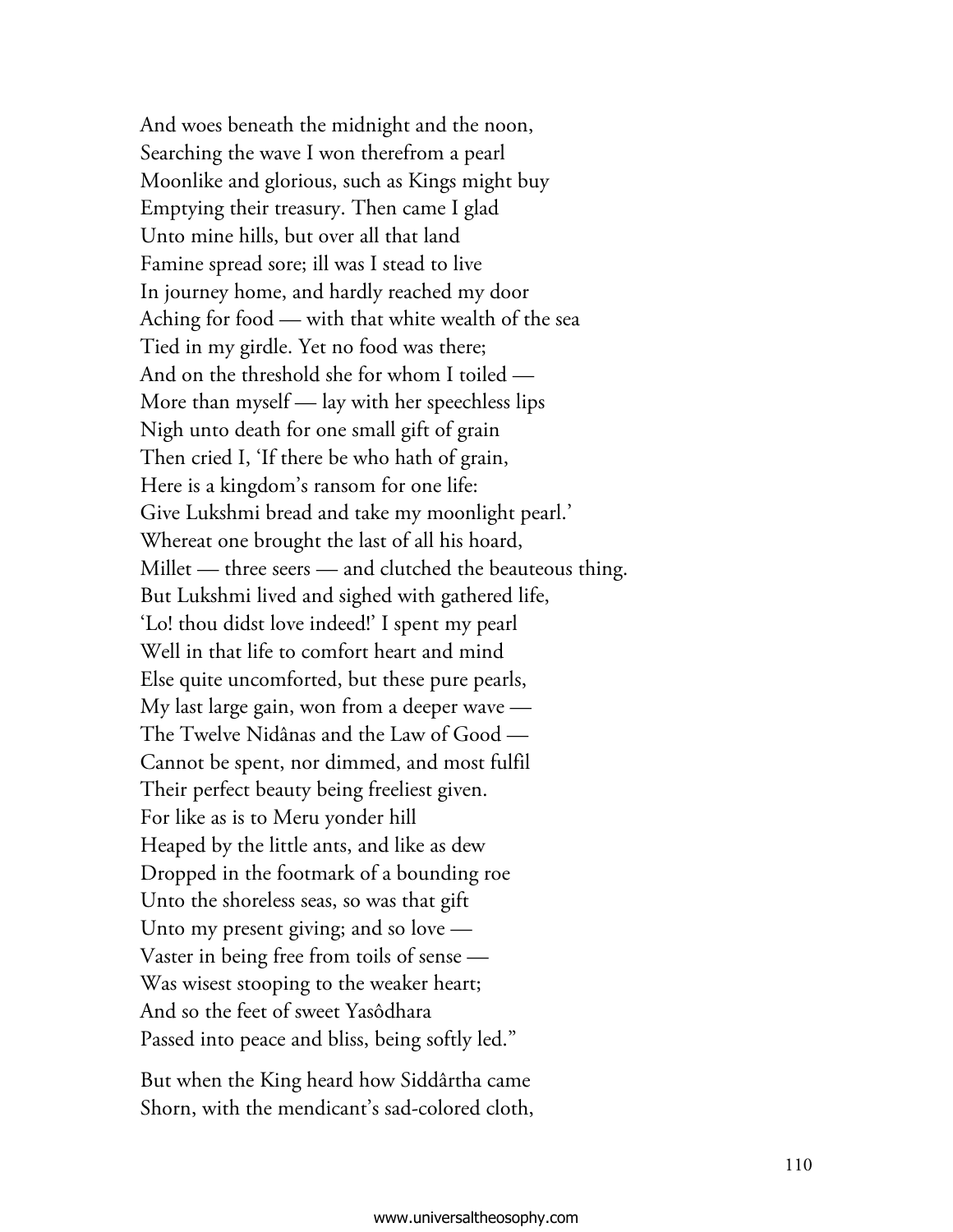And stretching out a bowl to gather orts From base-borns' leavings, wrathful sorrow drove Love from his heart. Thrice on the ground he spat, Plucked at his silvered beard, and strode straight forth Lackeyed by trembling lords. Frowning he clomb Upon his war-horse, drove the spurs, and dashed, Angered, through wondering streets and lanes of folk, Scarce finding breath to say, "The King! bow down!" Ere the loud cavalcade had clattered by: Which — at the turning by the Temple-wall Where the south gate was seen — encountered full A mighty crowd; to every edge of it Poured fast more people, till the roads were lost, Blotted by that huge company which thronged And grew, close following him whose look serene Met the old King's. Nor lived the father's wrath Longer than while the gentle eyes of Buddh Lingered in worship on his troubled brows, Then downcast sank, with his true knee, to earth In proud humility. So dear it seemed To see the Prince, to know him whole, to mark That glory greater than of earthly state Crowning his head, that majesty which brought All men, so awed and silent, in his steps. Nathless the King broke forth, "Ends it in this That great Siddârtha steals into his realm, Wrapped in a clout, shorn, sandalled, craving food Of low-borns, he whose life was as a God's? My son! heir of this spacious power, and heir Of Kings who did but clap their palms to have What earth could give or eager service bring? Thou should'st have come apparelled in thy rank, With shining spears and tramp of horse and foot. Lo! all my soldiers camped upon the road, And all my city waited at the gates; Where hast thou sojourned through these evil years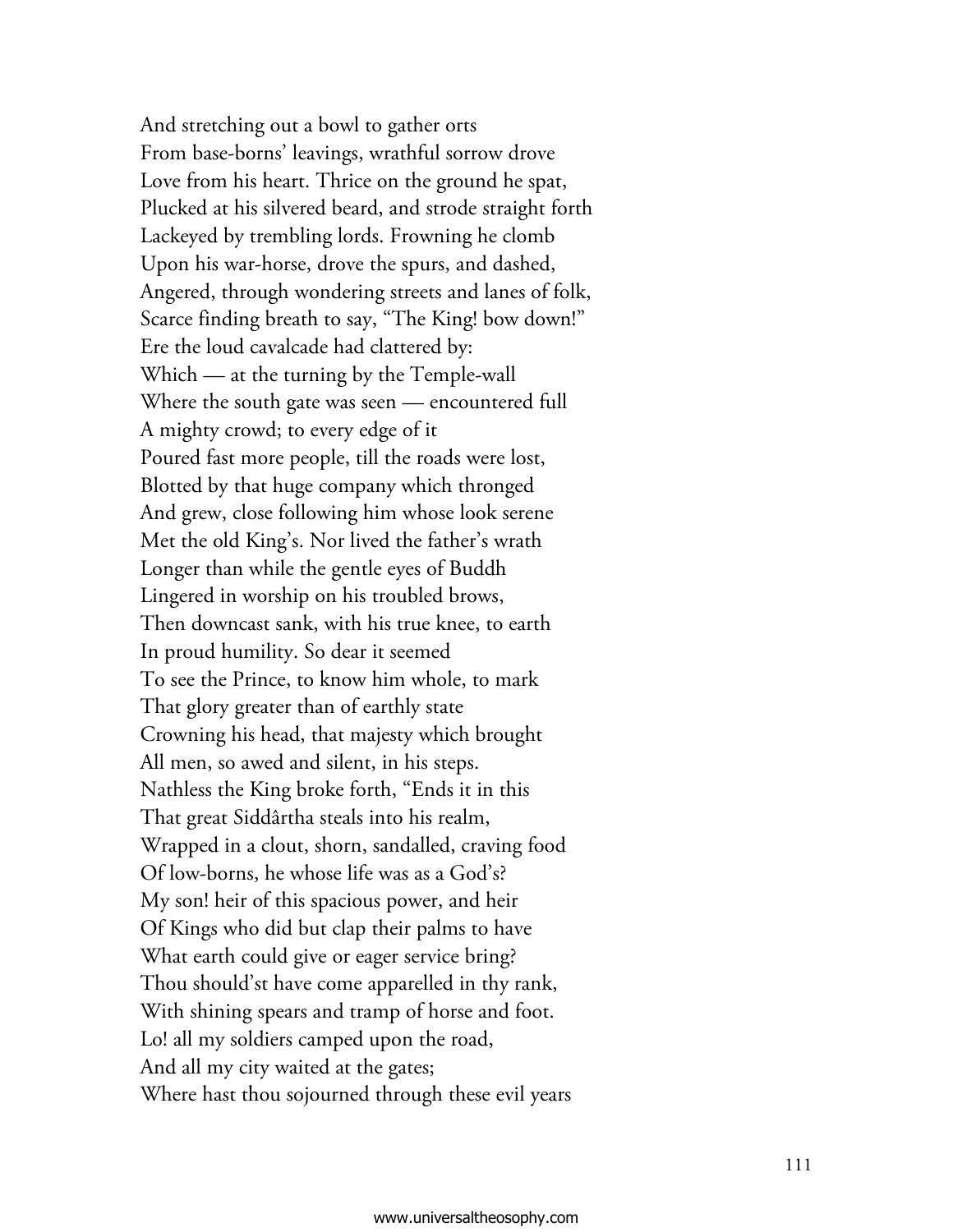Whilst thy crowned fattier mourned? and she, too, there Lived as the widows use, foregoing joys; Never once hearing sound of song or string. Nor wearing once the festal robe, till now When in her cloth of gold she welcomes home A beggar spouse in yellow remnants clad. Son! why is this?"

"My Father!" came reply, "It is the custom of my race."

"Thy race," Answered the King "counteth a hundred thrones From Maha Sammât, but no deed like this."

"Not of a mortal line," the Master said, "I spake, but of descent invisible, The Buddhas who have been and who shall be: Of these am I, and what they did I do, And this which now befalls so fell before That at his gate a King in warrior-mail Should meet his son, a Prince in hermit-weeds And that, by love and self-control, being more Than mightiest Kings in all their puissance, The appointed Helper of the Worlds should bow — As now do I — and with all lowly love Proffer, where it is owed for tender debts, The first-fruits of the treasure he hath brought Which now I proffer."

Then the King amazed Inquired "What treasure?" and the Teacher took Meekly the royal palm, and while they paced Through worshipping streets — the Princess and the King On either side — he told the things which make For peace and pureness, those Four noble Truths Which hold all wisdom as shores shut the seas, Those eight right Rules whereby who will may walk -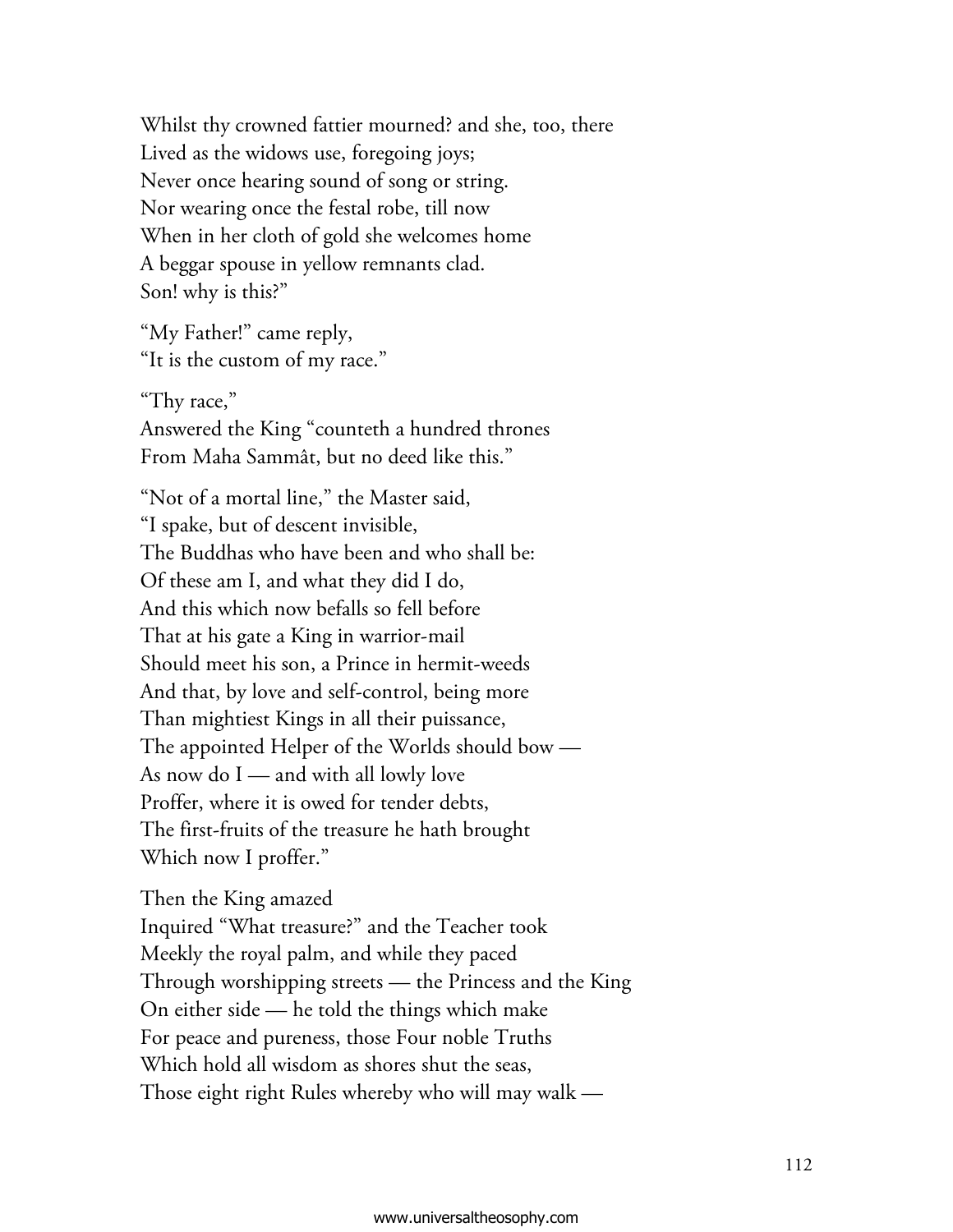Monarch or slave — upon the perfect Path That hath its Stages Four and Precepts Eight, Whereby whoso will live — mighty or mean Wise or unlearned, man, woman, young or old Shall soon or late break from the wheels of life Attaining blest Nirvana. So they came Into the Palace-porch, Suddhôdana With brows unknit drinking the mighty words, And in his own hand carrying Buddha's bowl, Whilst a new light brightened the lovely eyes Of sweet Yasôdhara and sunned her tears; And that night entered they the Way of Peace.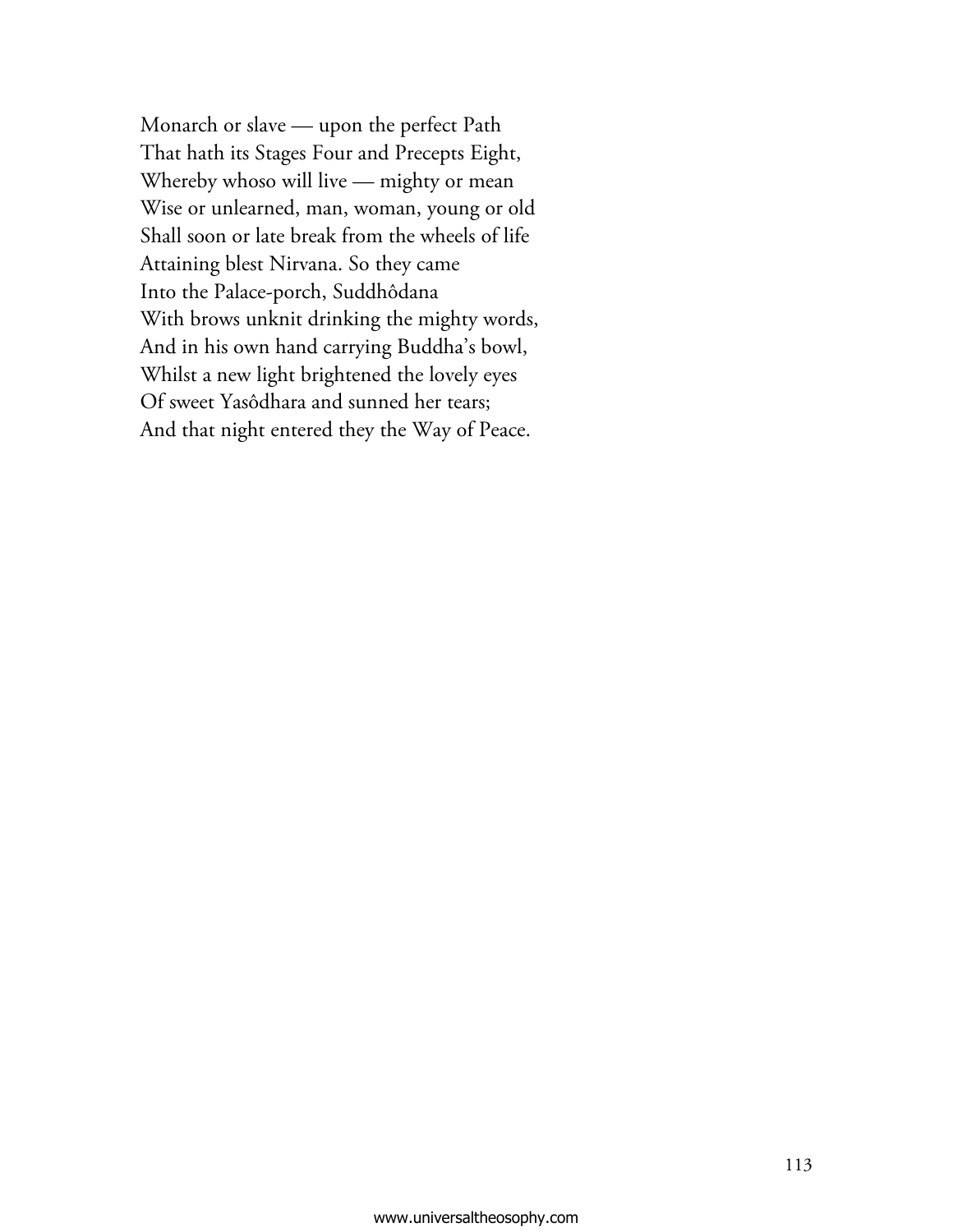## **Book the Eighth.**

A broad mead spreads by swift Kohâna's bank At Nagara; five days shall bring a man In ox-wain thither from Benares' shrines Eastward and northward journeying. The horns Of white Himâla look upon the place, Which all the year is glad with blooms and girt By groves made green from that bright streamlet's wave. Soft are its slopes and cool its fragrant shades, And holy all the spirit of the spot Unto this time: the breath of eve comes hushed Over the tangled thickets, and high heaps Of carved red stones cloven by root and stem Of creeping fig, and clad with waving veil Of leaf and grass. The still snake glistens forth From crumbled work of lac and cedar-beams To coil his folds there on deep-graven slabs; The lizard dwells and darts o'er painted floors Where Kings have paced; the grey fox litters safe Under the broken thrones; only the peaks, And stream, and sloping lawns, and gentle air Abide unchanged. All else, like all fair shows Of life, are fled — for this is where it stood, The city of Suddhôdana, the hill Whereon, upon an eve of gold and blue At sinking sun Lord Buddha set himself To teach the Law in hearing of his own.

Lo! ye shall read it in the Sacred Books How, being met in that glad pleasaunce-place — A garden in old days with hanging walks, Fountains, and tanks, and rose-banked terraces Girdled by gay pavilions and the sweep Of stately palace-fronts — the Master sate Eminent, worshipped, all the earnest throng Catching the opening of his lips to learn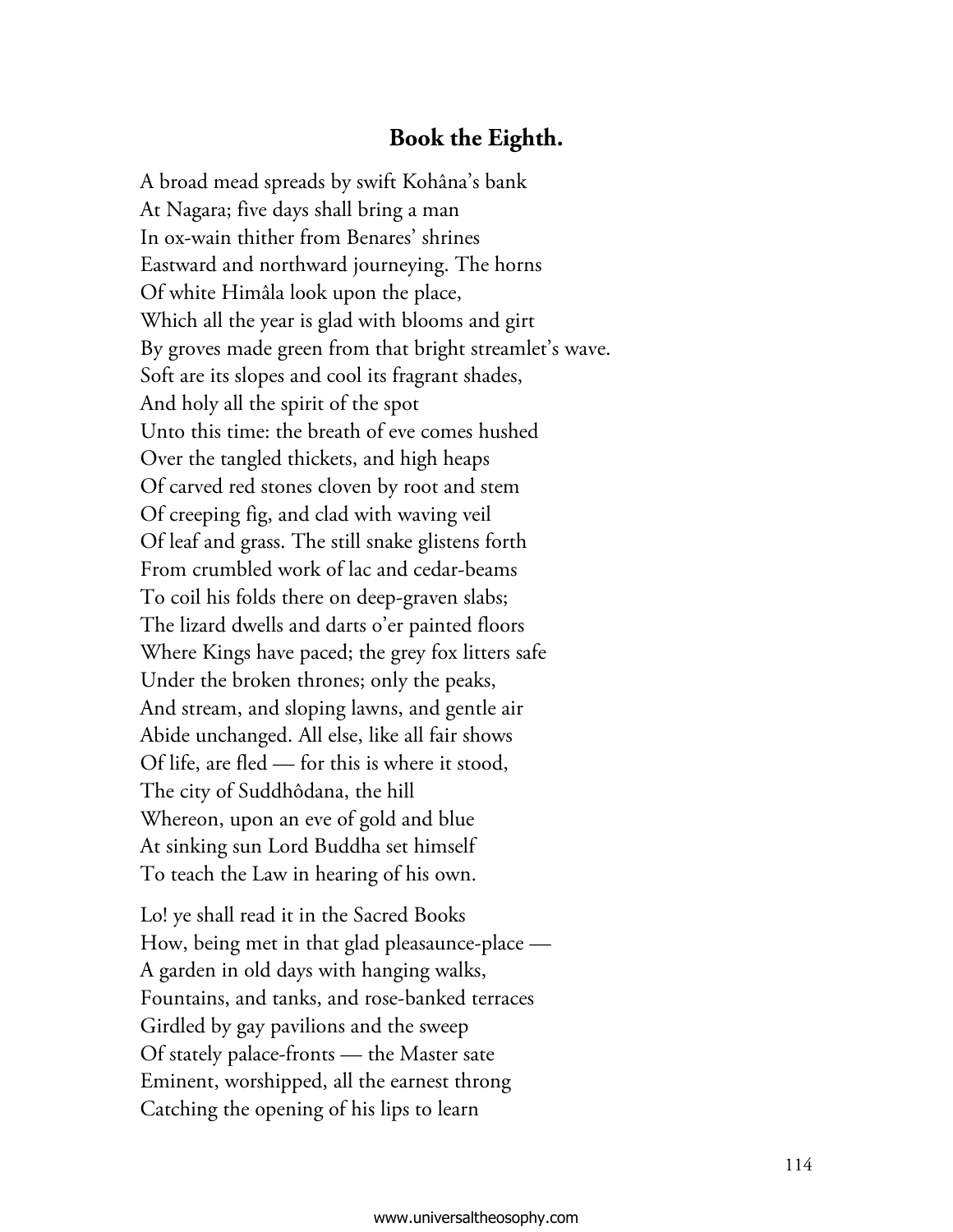That wisdom which hath made our Asia mild; Whereto four hundred crores of living souls Witness this day. Upon the King's right hand He sate, and round were ranged the Sâkya Lords Ananda, Devadatta — all the Court. Behind stood Seriyut and Mugallan, chiefs Of the calm brethren in the yellow garb, A goodly company. Between his knees Rahula smiled with wondering childish eyes Bent on the awful face, while at his feet Sate sweet Yasôdhara, her heartaches gone, Foreseeing that fair love which doth not feed On fleeting sense, that life which knows no age, That blessed last of deaths when Death is dead, His victory and hers. Wherefore she laid Her hand upon his hands, folding around Her silver shoulder-cloth his yellow robe, Nearest in all the world to him whose words The Three Worlds waited for. I cannot tell A small part of the splendid lore which broke From Buddha's lips: I am a late-come scribe Who love the Master and his love of men, And tell this legend, knowing he was wise, But have not wit to speak beyond the books And time hath blurred their script and ancient sense, Which once was new and mighty, moving all. A little of that large discourse I know Which Buddha spake on the soft Indian eve. Also I know it writ that they who heard Were more — lakhs more — crores more — than could be seen, For all the Devas and the Dead thronged there, Till Heaven was emptied to the seventh zone And uttermost dark Hells opened their bars Also the daylight lingered past its time In rose-leaf radiance on the watching peaks, So that it seemed Night listened in the glens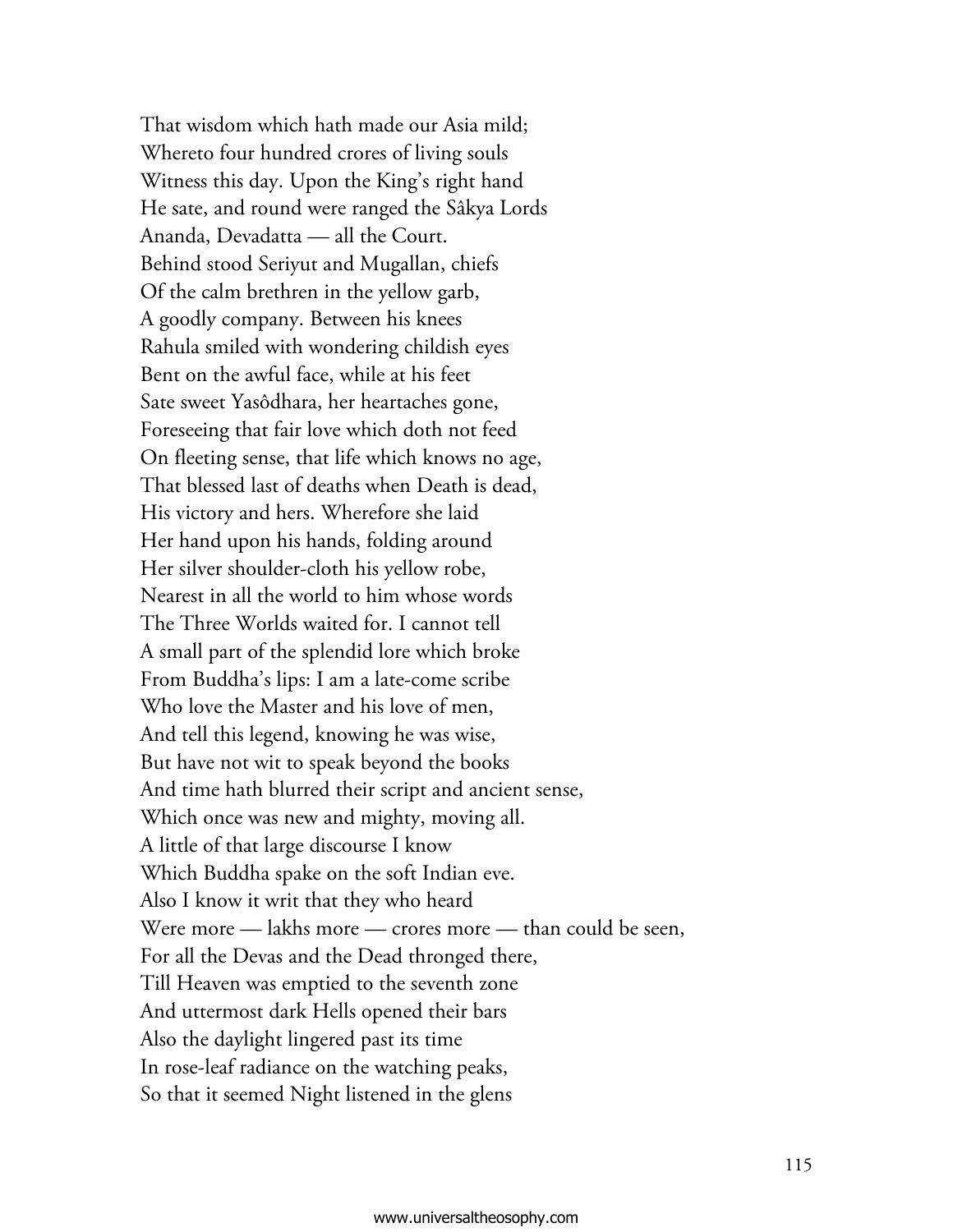And Noon upon the mountains; yea! they write, The evening stood between them like some maid Celestial, love-struck, rapt; the smooth-rolled clouds Her braided hair; the studded stars the pearls And diamonds of her coronal; the moon Her forehead-jewel, and the deepening dark Her woven garments. 'Twas her close-held breath Which came in scented sighs across the lawns While our Lord taught, and, while he taught, who heard — Though he were stranger in the land, or slave, High caste or low, come of the Aryan blood, Or Mlech or Jungle-dweller — seemed to hear What tongue his fellows talked. Nay, outside those Who crowded by the river, great and small, The birds and beasts and creeping things  $-$  'tis writ  $-$ Had sense of Buddha's vast embracing love And took the promise of his piteous speech; So that their lives — prisoned in shape of ape, Tiger, or deer, shagged bear, jackal, or wolf, Foul-feeding kite, pearled dove, or peacock gemmed. Squat toad, or speckled serpent, lizard, bat; Yea, or of fish fanning the river-waves — Touched meekly at the skirts of brotherhood With man who hath less innocence than these; And in mute gladness knew their bondage broke Whilst Buddha spake these things before the King: —

Om, AMITAYA! measure not with words Th' Immeasurable: nor sink the string of thought Into the Fathomless. Who asks doth err, Who answers, errs. Say nought!

The Books teach Darkness was, at first of all, And Brahm, sole meditating in that Night: Look not for Brahm and the Beginning there! Nor him, nor any light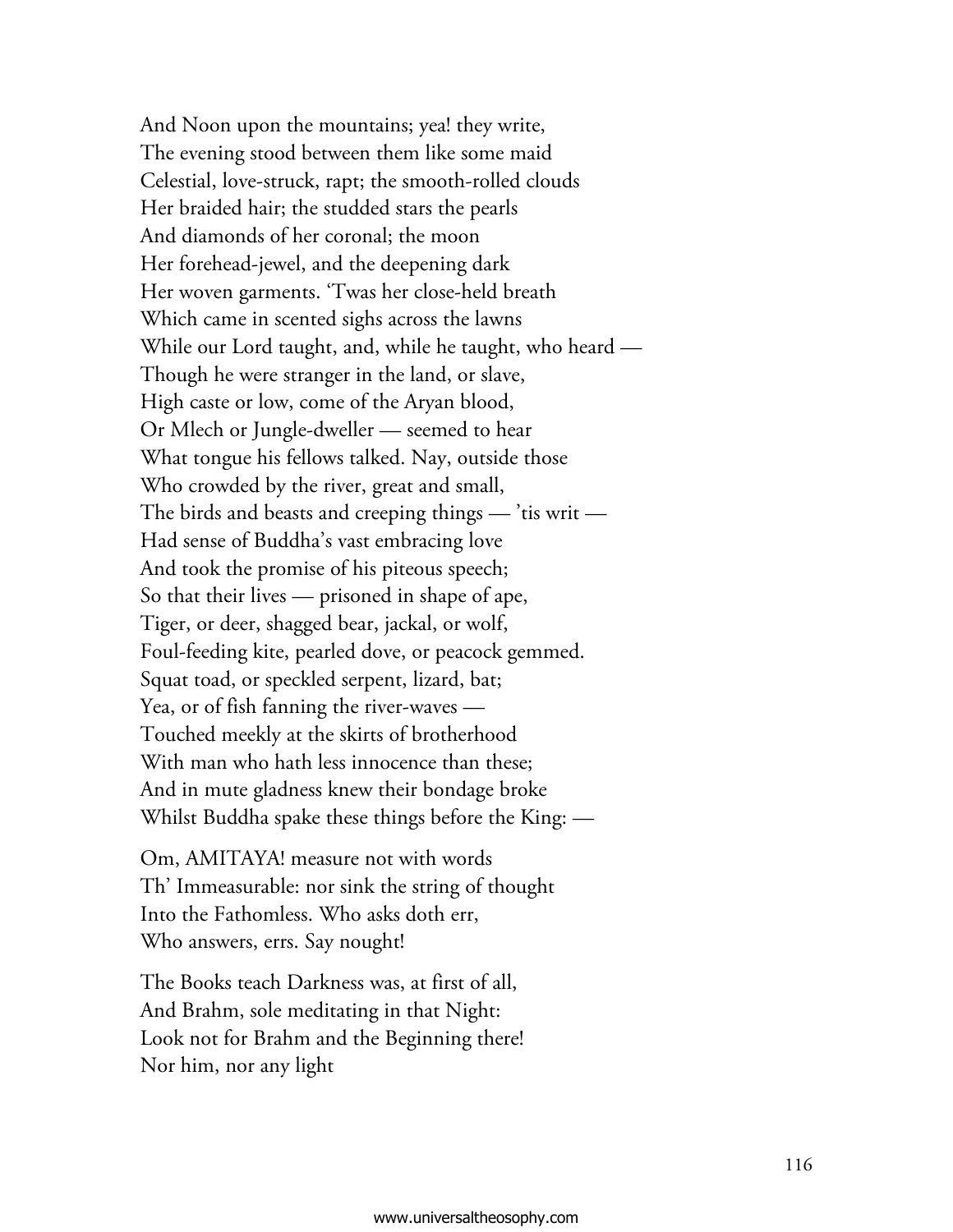Shall any gazer see with mortal eyes, Or any searcher know by mortal mind, Veil after veil will lift — but there must be Veil upon veil behind.

Stars sweep and question not. This is enough That life and death and joy and woe abide; And cause and sequence, and the course of time, And Being's ceaseless tide,

Which, ever-changing, runs, linked like a river By ripples following ripples, fast or slow  $-$ The same yet not the same — from far-off fountain To where its waters flow

Into the seas. These, steaming to the Sun, Give the lost wavelets back in cloudy fleece To trickle down the hills, and glide again; Having no pause or peace.

This is enough to know, the phantasms are; The Heavens, Earths, Worlds, and changes changing them A mighty whirling wheel of strife and stress Which none can stay or stem.

Pray not! the Darkness will not brighten! Ask Nought from the Silence, for it cannot speak! Vex not your mournful minds with pious pains! Ah! Brothers, Sisters! seek

Nought from the helpless gods by gift and hymn, Nor bribe with blood, nor feed with fruit and cakes; Within yourselves deliverance must be sought; Each man his prison makes.

Each hath such lordship as the loftiest ones; Nay, for with Powers above, around, below, As with all flesh and whatsoever lives, Act maketh joy and woe.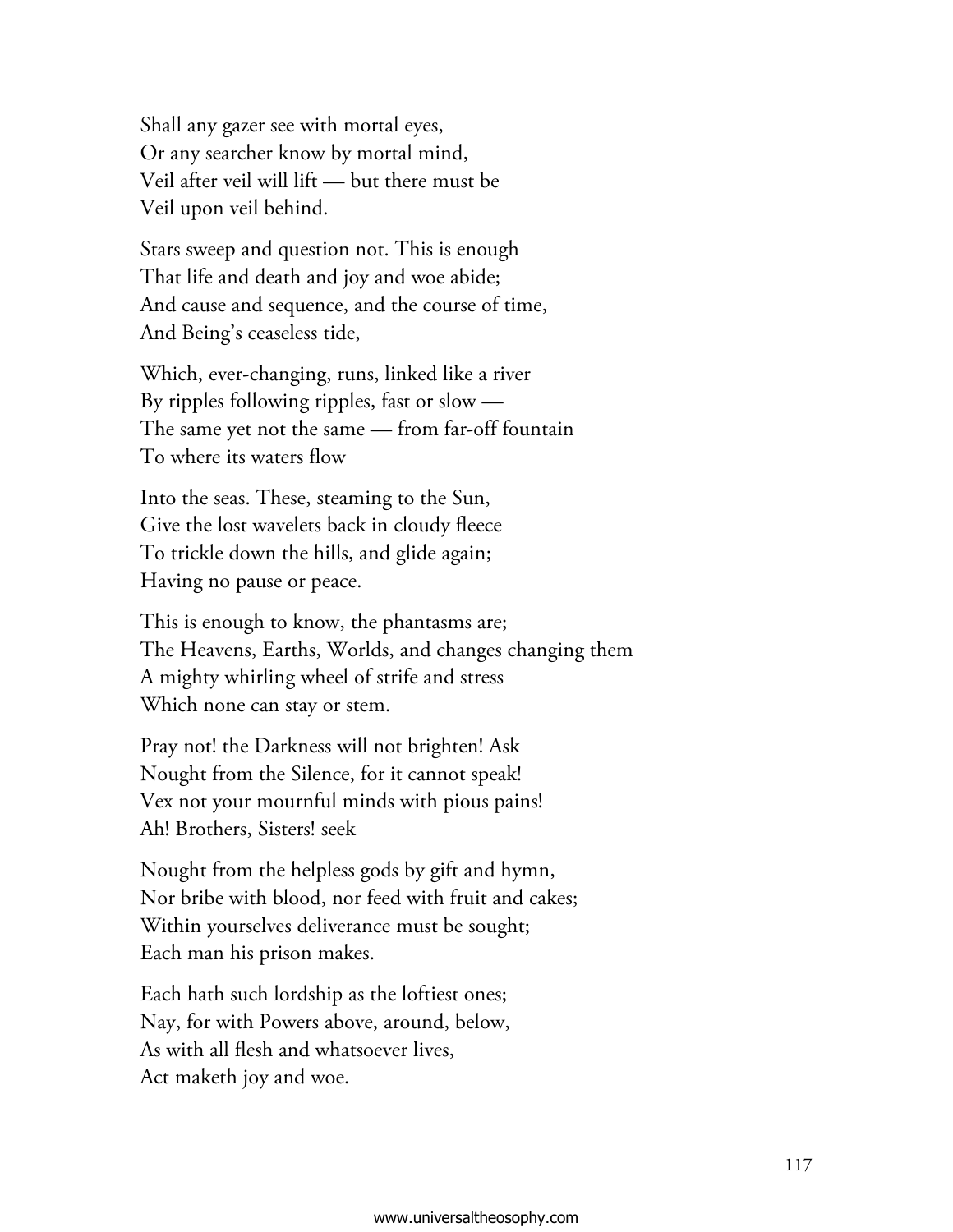What hath been bringeth what shall be, and is, Worse — better — last for first and first for last; The Angels in the Heavens of Gladness reap Fruits of a holy past.

The devils in the underworlds wear out Deeds that were wicked in an age gone by. Nothing endures: fair virtues waste with time, Foul sins grow purged thereby.

Who toiled a slave may come anew a Prince For gentle worthiness and merit won; Who ruled a King may wander earth in rags For things done and undone.

Higher than Indra's ye may lift your lot, And sink it lower than the worm or gnat; The end of many myriad lives is this, The end of myriads that.

Only, while turns this wheel invisible, No pause, no peace, no staying-place can be; Who mounts will fall, who falls may mount; the spokes Go round unceasingly!

If ye lay bound upon the wheel of change, And no way were of breaking from the chain, The Heart of boundless Being is a curse, The Soul of Things fell Pain.

Ye are not bound! the Soul of Things is sweet, The Heart of Being is celestial rest; Stronger than woe is will: that which was Good Doth pass to Better — Best.

I, Buddh, who wept with all my brothers' tears, Whose heart was broken by a whole world's woe, Laugh and am glad, for there is Liberty! Ho! ye who suffer! know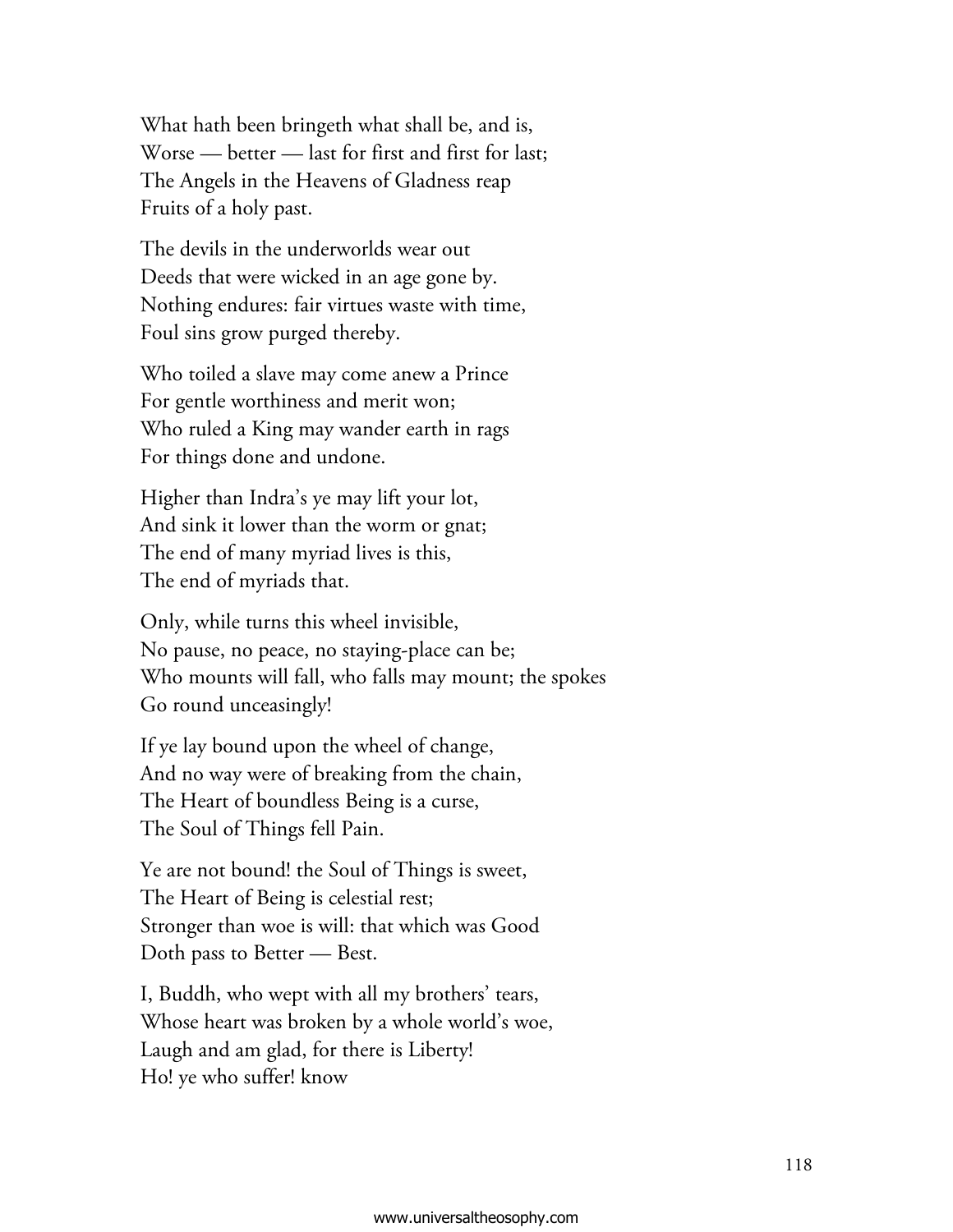Ye suffer from yourselves. None else compels, None other holds you that ye live and die, And whirl upon the wheel, and hug and kiss Its spokes of agony,

Its tire of tears, its nave of nothingness. Behold, I show you Truth! Lower than hell, Higher than heaven, outside the utmost stars, Farther than Brahm doth dwell,

Before beginning, and without an end, As space eternal and as surety sure, Is fixed a Power divine which moves to good, Only its laws endure.

This is its touch upon the blossomed rose, The fashion of its hand shaped lotus-leaves; In dark soil and the silence of the seeds The robe of Spring it weaves;

That is its painting on the glorious clouds, And these its emeralds on the peacock's train; It hath its stations in the stars; its slaves In lightning, wind, and rain.

Out of the dark it wrought the heart of man, Out of dull shells the pheasant's pencilled neck; Ever at toil, it brings to loveliness All ancient wrath and wreck.

The grey eggs in the golden sun-bird's nest Its treasures are, the bees' six-sided cell Its honey-pot; the ant wots of its ways, The white doves know them well.

It spreadeth forth for flight the eagle's wings What time she beareth home her prey; it sends The she-wolf to her cubs; for unloved things It findeth food and friends.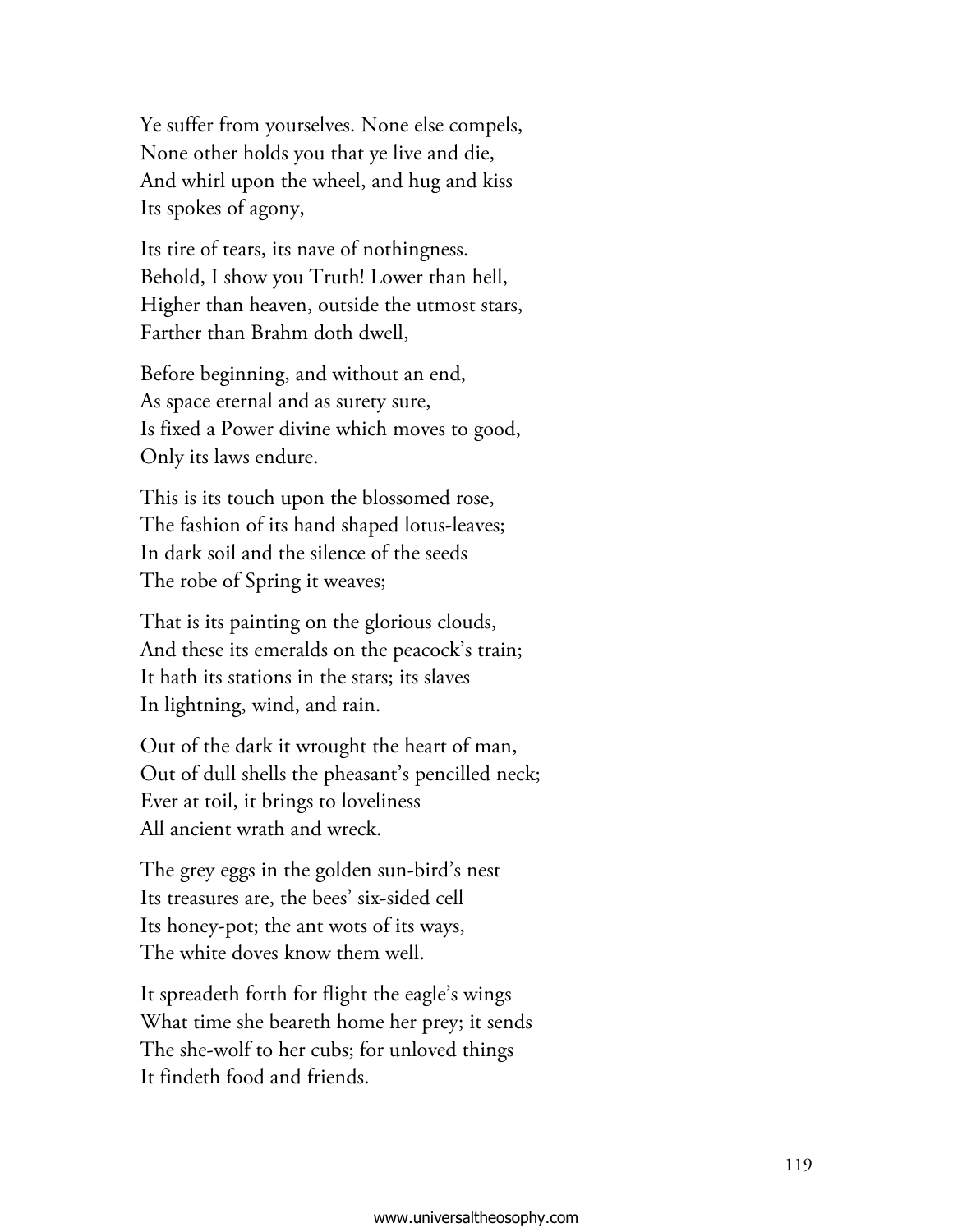It is not marred nor stayed in any use, All liketh it; the sweet white milk it brings To mothers' breasts; it brings the white drops, too, Wherewith the young snake stings.

The ordered music of the marching orbs It makes in viewless canopy of sky; In deep abyss of earth it hides up gold, Sards, sapphires, lazuli.

Ever and ever bringing secrets forth, It sitteth in the green of forest-glades Nursing strange seedlings at the cedar's root, Devising leaves, blooms, blades.

It slayeth and it saveth, nowise moved Except unto the working out of doom; Its threads are Love and Life; and Death and Pain The shuttles of its loom.

It maketh and unmaketh, mending all; What it hath wrought is better than hath been; Slow grows the splendid pattern that it plans Its wistful hands between.

This is its work upon the things ye see, The unseen things are more; men's hearts and minds, The thoughts of peoples and their ways and wills, Those, too, the great Law binds.

Unseen it helpeth ye with faithful hands, Unheard it speaketh stronger than the storm. Pity and Love are man's because long stress Moulded blind mass to form.

It will not be contemned of any one; Who thwarts it loses, and who serves it gains; The hidden good it pays with peace and bliss, The hidden ill with pains.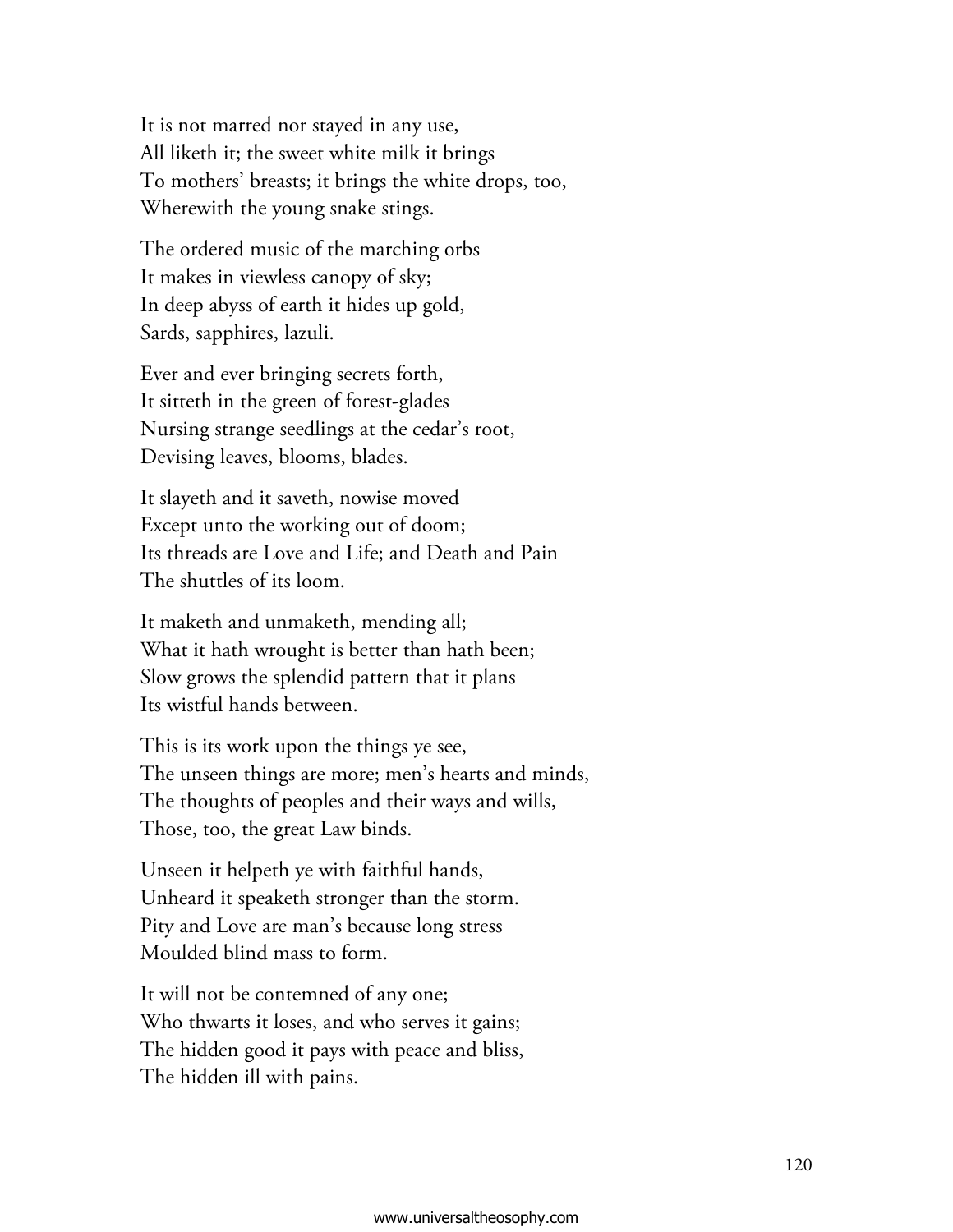It seeth everywhere and marketh all: Do right — it recompenseth! do one wrong — The equal retribution must be made, Though DHARMA tarry long.

It knows not wrath nor pardon; utter-true Its measures mete, its faultless balance weighs; Times are as nought, to-morrow it will judge, Or after many days.

By this the slayer's knife did stab himself; The unjust judge hath lost his own defender; The false tongue dooms its lie; the creeping thief And spoiler rob, to render.

Such is the Law which moves to righteousness, Which none at last can turn aside or stay; The heart of it is Love, the end of it Is Peace and Consummation sweet. Obey!

The Books say well, my Brothers! each man's life The outcome of his former living is; The bygone wrongs bring forth sorrows and woes The bygone right breeds bliss.

That which ye sow ye reap. See yonder fields! The sesamum was sesamum, the corn Was corn. The Silence and the Darkness knew! So is a man's fate born.

He cometh, reaper of the things he sowed, Sesamum, corn, so much cast in past birth; And so much weed and poison-stuff, which mar Him and the aching earth.

If he shall labor rightly, rooting these, And planting wholesome seedlings where they grew, Fruitful and fair and clean the ground shall be, And rich the harvest due.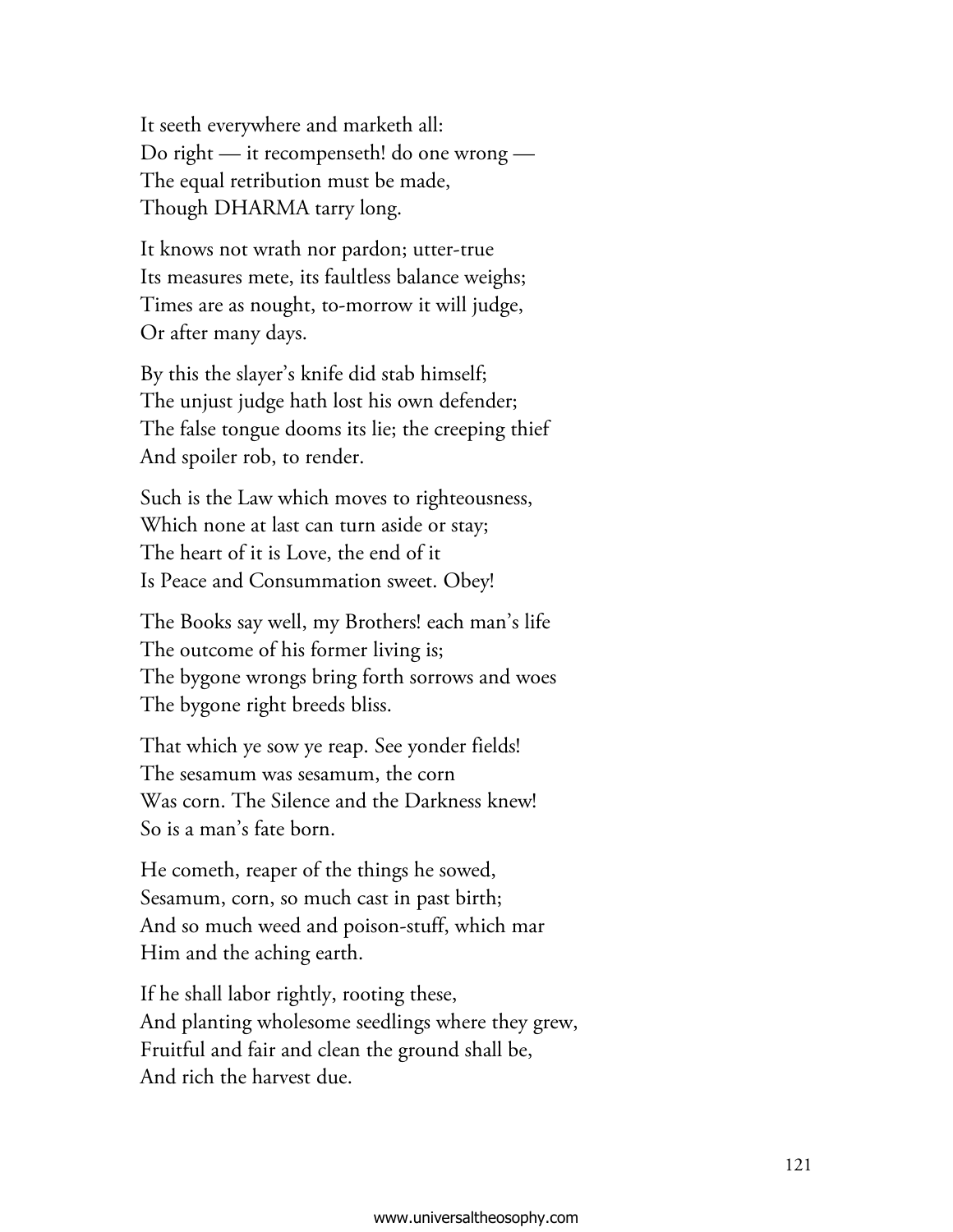If he who liveth, learning whence woe springs, Endureth patiently, striving to pay His utmost debt for ancient evils done In Love and Truth alway;

If making none to lack, he throughly purge The lie and lust of self forth from his blood; Suffering all meekly, rendering for offence Nothing but grace and good:

If he shall day by day dwell merciful, Holy and just and kind and true; and rend Desire from where it clings with bleeding roots, Till love of life have end:

He — dying — leaveth as the sum of him A life-count closed, whose ills are dead and quit, Whose good is quick and mighty, far and near, So that fruits follow it.

No need hath such to live as ye name life; That which began in him when he began Is finished: he hath wrought the purpose through Of what did make him Man.

Never shall yearnings torture him, nor sins Stain him, nor ache of earthly joys and woes Invade his safe eternal peace; nor deaths And lives recur. He goes

Unto NIRVANA. He is one with Life Yet lives not. He is blest, ceasing to be. OM, MANI PADME, OM! the Dewdrop slips Into the shining sea!

This is the doctrine of the KARMA. Learn! Only when all the dross of sin is quit, Only when life dies like a white flame spent Death dies along with it.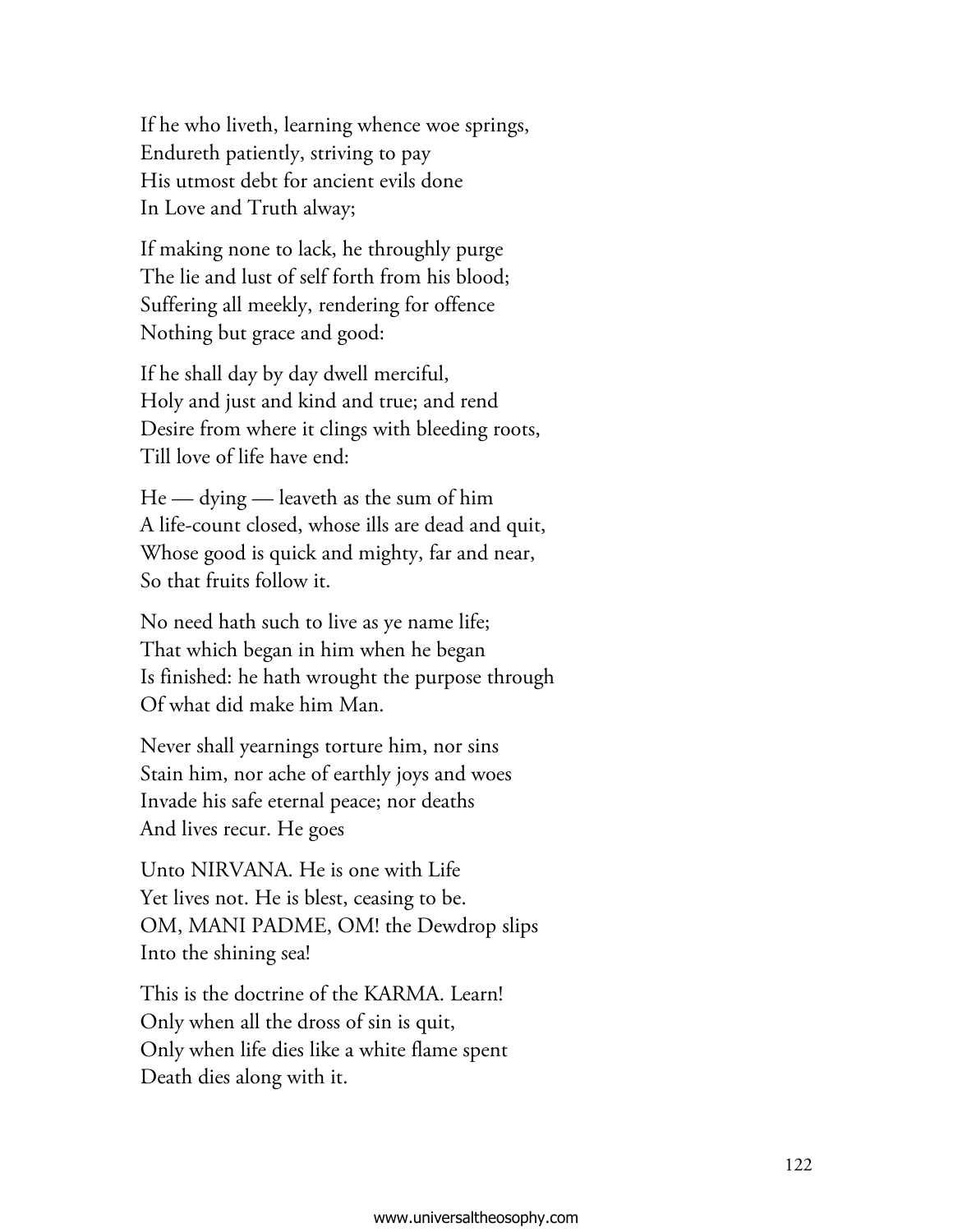Say not "I am," "I was," or "I shall be," Think not ye pass from house to house of flesh Like travellers who remember and forget, Ill-lodged or well-lodged. Fresh

Issues upon the Universe that sum Which is the lattermost of lives. It makes Its habitation as the worm spins silk And dwells therein. It takes

Function and substance as the snake's egg hatched Takes scale and fang; as feathered reed-seeds fly O'er rock and loam and sand, until they find Their marsh and multiply.

Also it issues forth to help or hurt. When Death the bitter murderer doth smite, Red roams the unpurged fragment of him, driven On wings of plague and blight.

But when the mild and just die, sweet airs breathe; The world grows richer, as if desert-stream Should sink away to sparkle up again Purer, with broader gleam.

So merit won winneth the happier age Which by demerit halteth short of end; Yet must this Law of Love reign King of all Before the Kalpas end.

What lets? — Brothers! the Darkness lets! which breeds Ignorance, mazed whereby ye take these shows For true, and thirst to have, and, having, cling To lusts which work you woes.

Ye that will tread the Middle Road, whose course Bright Reason traces and soft Quiet smoothes; Ye who will take the high Nirvana-way List the Four Noble Truths.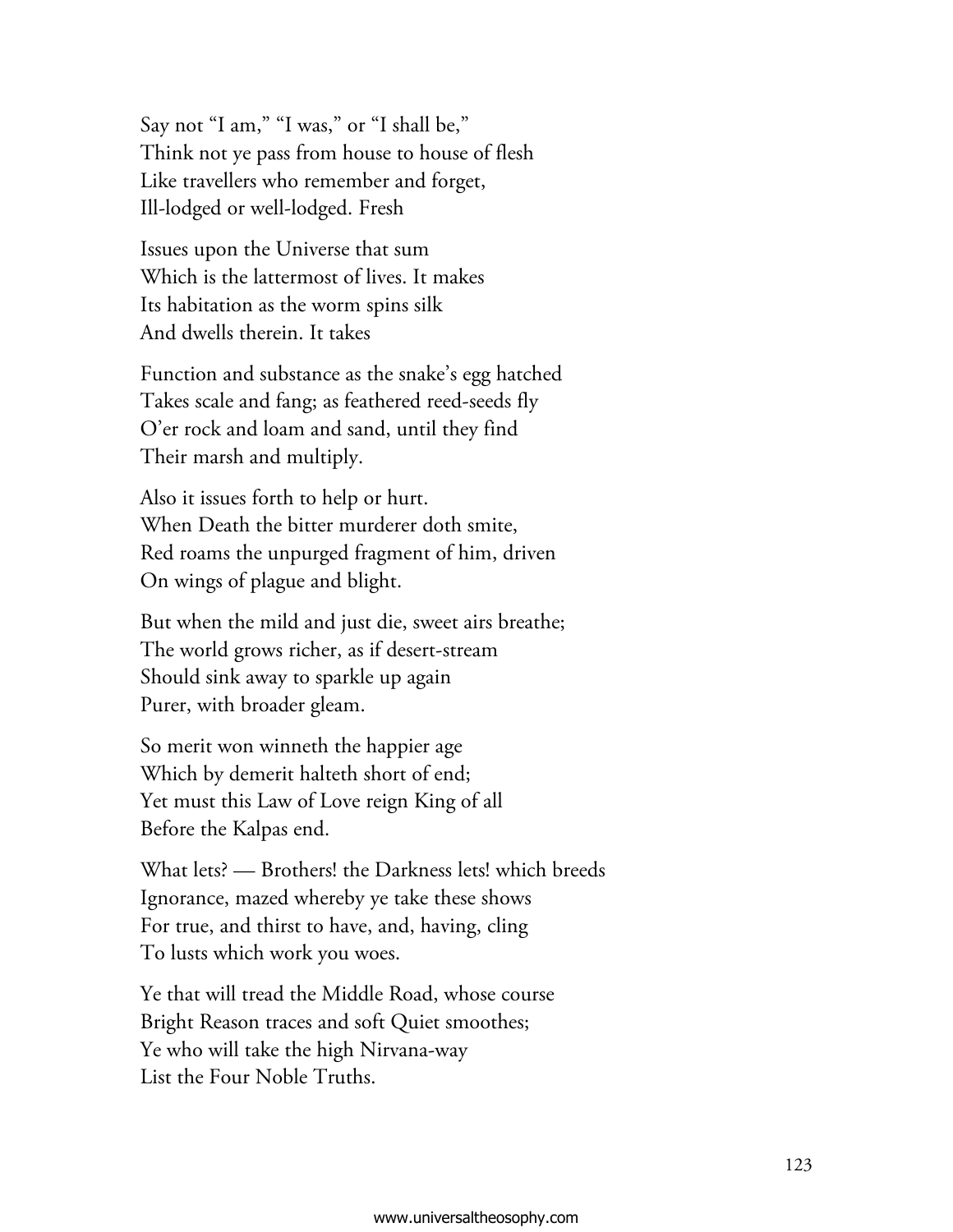The First Truth is of *Sorrow.* Be not mocked! Life which ye prize is long-drawn agony: Only its pains abide; its pleasures are As birds which light and fly.

Ache of the birth, ache of the helpless days, Ache of hot youth and ache of manhood's prime; Ache of the chill grey years and choking death, These fill your piteous time.

Sweet is fond Love, but funeral-flames must kiss The breasts which pillow and the lips which cling; Gallant is warlike Might, but vultures pick The joints of chief and King.

Beauteous is Earth, but all its forest-broods Plot mutual slaughter, hungering to live; Of sapphire are the skies, but when men cry Famished, no drops they give.

Ask of the sick, the mourners, ask of him Who tottereth on his staff, lone and forlorn, "Liketh thee life?" — these say the babe is wise That weepeth, being born.

The Second Truth is *Sorrow's Cause.* What grief Springs of itself and springs not of Desire? Senses and things perceived mingle and light Passion's quick spark of fire:

So flameth Trishna, lust and thirst of things. Eager ye cleave to shadows, dote on dreams; A false Self in the midst ye plant, and make A world around which seems;

Blind to the height beyond, deaf to the sound Of sweet airs breathed from far past Indra's sky; Dumb to the summons of the true life kept For him who false puts by.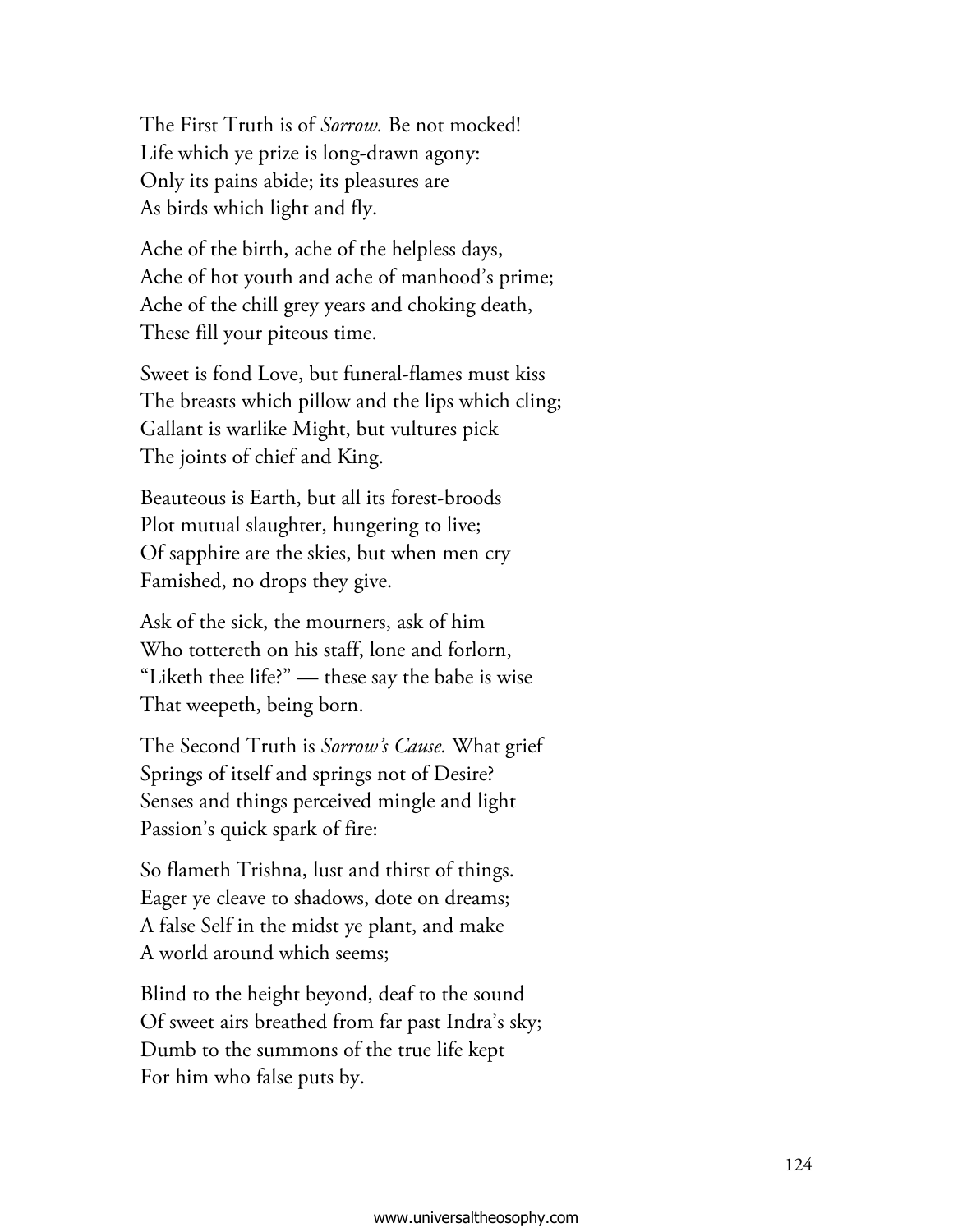So grow the strifes and lusts which make earth's war, So grieve poor cheated hearts and flow salt tears; So wax the passions, envies, angers, hates; So years chase blood-stained years

With wild red feet. So, where the grain should grow, Spreads the birân-weed with its evil root And poisonous blossoms; hardly good seeds find Soil where to fall and shoot;

And drugged with poisonous drink the soul departs, And fierce with thirst to drink Karma returns; Sense-struck again the sodden self begins, And new deceits it earns.

The Third is *Sorrow's Ceasing.* This is peace To conquer love of self and lust of life, To tear deep-rooted passion from the breast, To still the inward strife;

For love to clasp Eternal Beauty close; For glory to be Lord of self, for pleasure To live beyond the gods; for countless wealth To lay up lasting treasure

Of perfect service rendered, duties done In charity, soft speech, and stainless days: These riches shall not fade away in life, Nor any death dispraise.

Then Sorrow ends, for Life and Death have ceased; How should lamps flicker when their oil is spent? The old sad count is clear, the new is clean; Thus hath a man content.

The Fourth Truth is *The Way.* It openeth wide, Plain for all feet to tread, easy and near, The *Noble Eightfold Path*; it goeth straight To peace and refuge. Hear!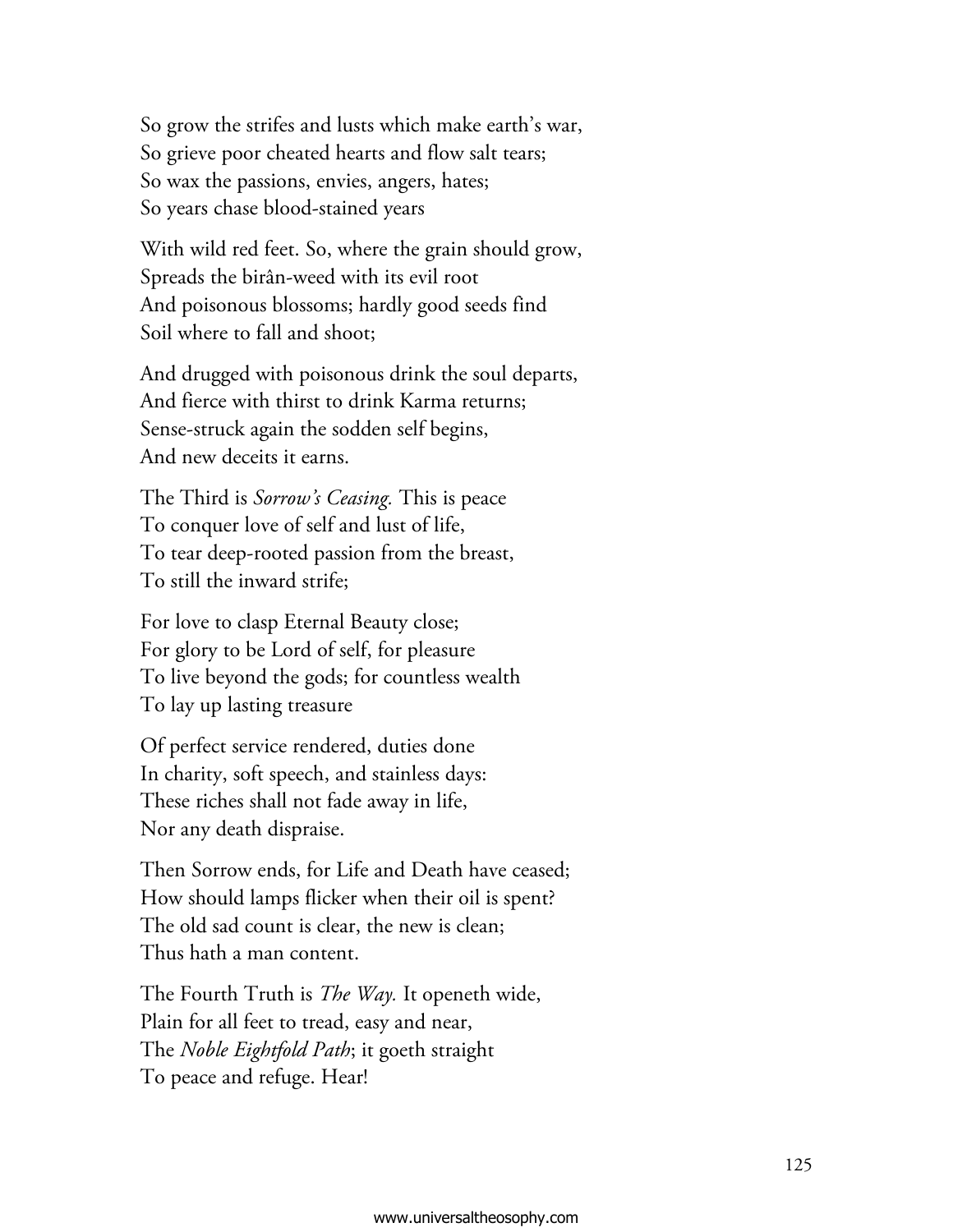Manifold tracks lead to yon sister-peaks Around whose snows the gilded clouds are curled; By steep or gentle slopes the climber comes Where breaks that other world.

Strong limbs may dare the rugged road which storms, Soaring and perilous, the mountain's breast; The weak must wind from slower ledge to ledge With many a place of rest.

So is the Eightfold Path which brings to peace; By lower or by upper heights it goes. The firm soul hastes, the feeble tarries. All Will reach the sunlit snows.

The First good Level is *Right Doctrine.* Walk In fear of Dharma, shunning all offence; In heed of Karma, which doth make man's fate; In lordship over sense.

The Second is *Right Purpose.* Have good-will To all that lives, letting unkindness die And greed and wrath; so that your lives be made Like soft airs passing by.

The Third is *Right Discourse.* Govern the lips As they were palace-doors, the King within; Tranquil and fair and courteous be all words Which from that presence win.

The Fourth is *Right Behavior.* Let each act Assoil a fault or help a merit grow: Like threads of silver seen through crystal beads Let love through good deeds show.

Four higher roadways be. Only those feet May tread them which have done with earthly things; *Right Purity, Right Thought, Right Loneliness, Right Rapture.* Spread no wings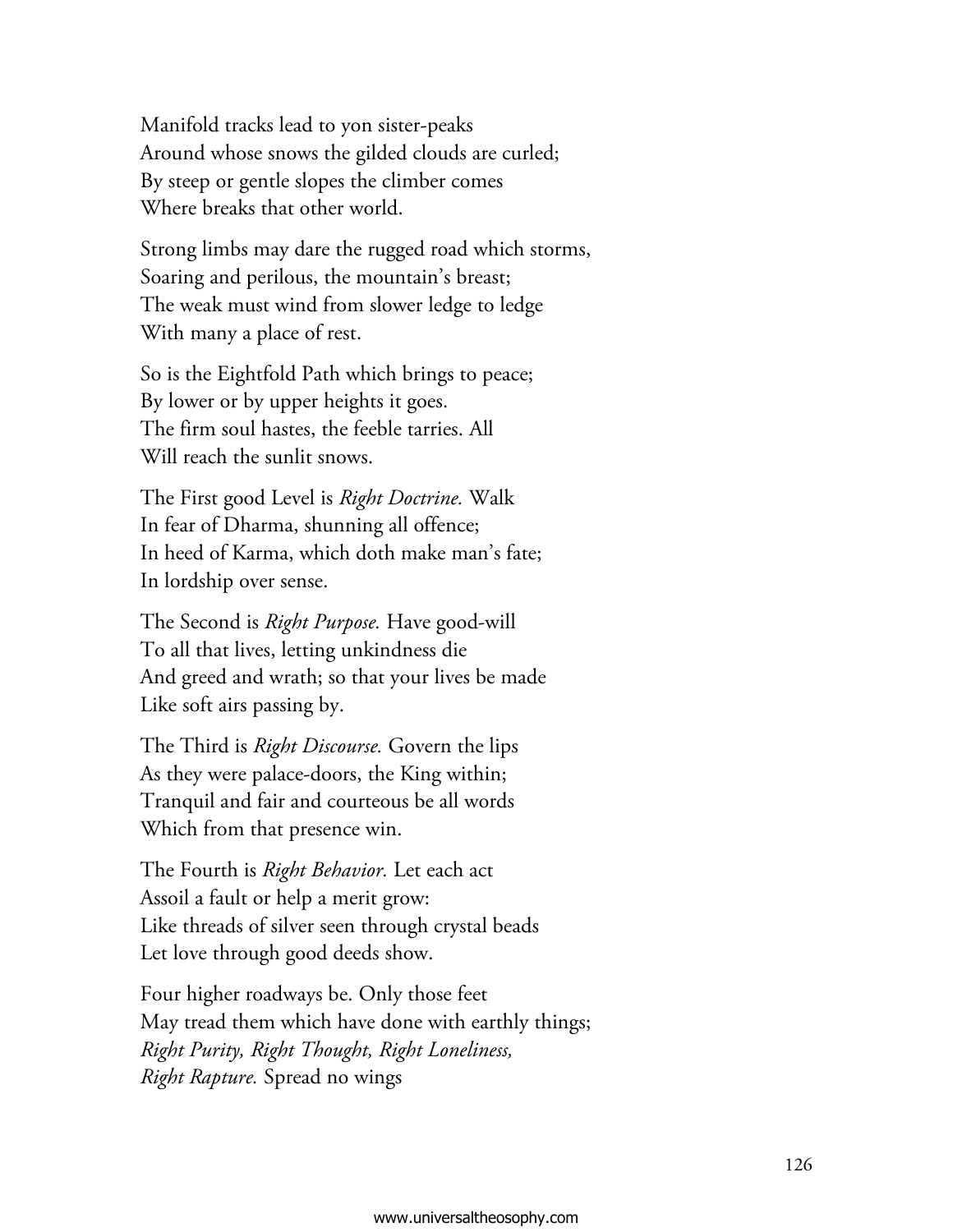For sunward flight, thou soul with unplumed vans! Sweet is the lower air and safe, and known The homely levels: only strong ones leave The nest each makes his own.

Dear is the love, I know, of Wife and Child; Pleasant the friends and pastimes of your years; Fruitful of good Life's gentle charities; False, though firm-set, its fears.

Live — ye who must — such lives as live on these Make golden stair-ways of your weakness; rise By daily sojourn with those phantasies To lovelier verities.

So shall ye pass to clearer heights and find Easier ascents and lighter loads of sins, And larger will to burst the bonds of sense, Entering the Path. Who wins

To such commencement hath the *First Stage* touched; He knows the Noble Truths, the Eightfold Road; By few or many steps such shall attain NIRVANA's blest abode.

Who standeth at the *Second Stage,* made free From doubts, delusions, and the inward strife, Lord of all lusts, quit of the priests and books, Shall live but one more life.

Yet onward lies the *Third Stage*: purged and pure Hath grown the stately spirit here, hath risen To love all living things in perfect peace. His life at end, life's prison

Is broken. Nay, there are who surely pass Living and visible to utmost goal By *Fourth Stage* of the Holy ones — the Buddhs – And they of stainless soul.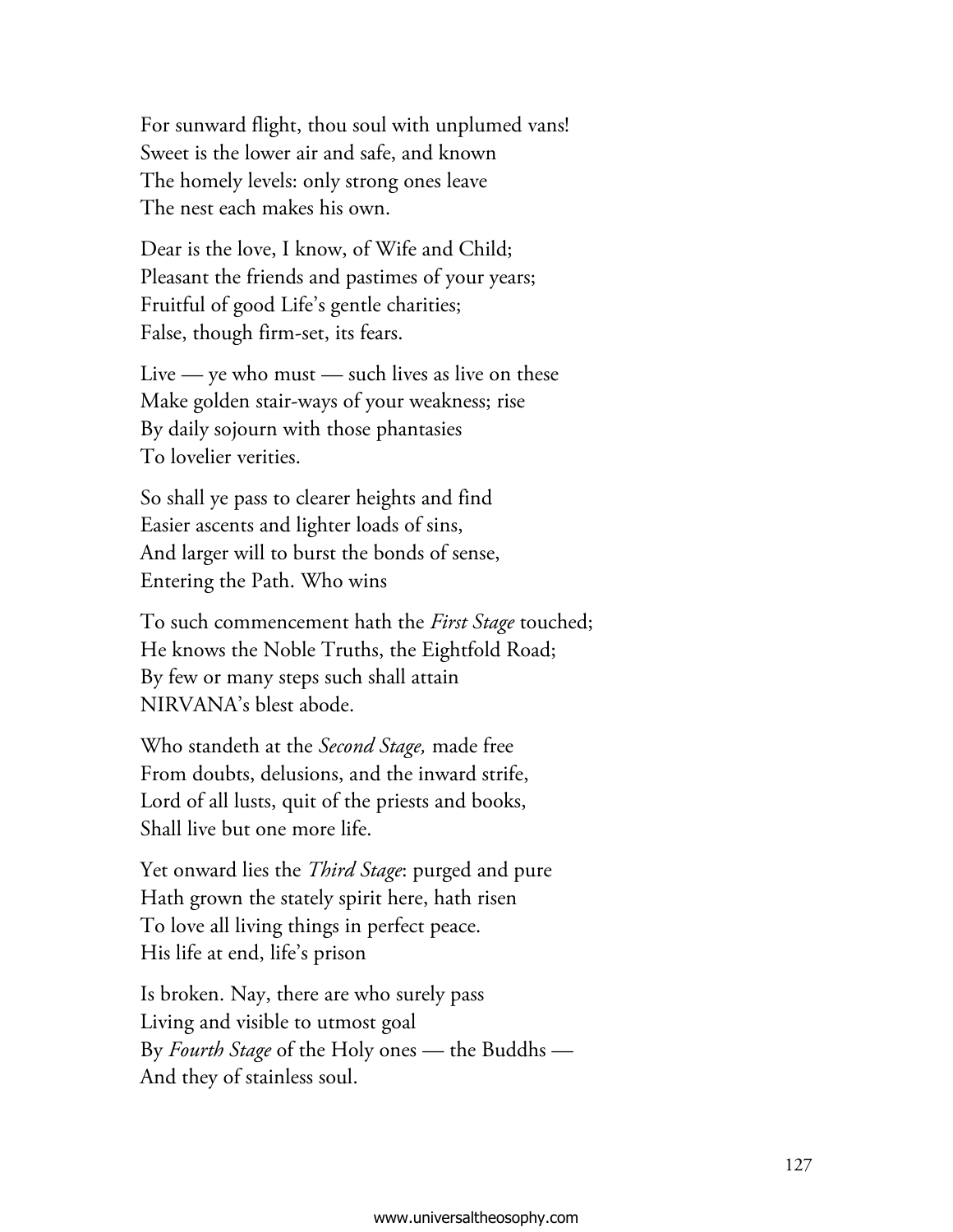Lo! like fierce foes slain by some warrior, Ten sins along these Stages lie in dust, The Love of Self, False Faith, and Doubt are three, Two more, Hatred and Lust.

Who of these Five is conqueror hath trod Three stages out of Four: yet there abide The Love of Life on earth, Desire for Heaven, Self-Praise, Error, and Pride.

As one who stands on yonder snowy horn Having nought o'er him but the boundless blue, So, these sins being slain, the man is come NIRVANA'S verge unto.

Him the Gods envy from their lower seats; Him the Three Worlds in ruin should not shake; All life is lived for him, all deaths are dead; Karma will no more make

New houses. Seeking nothing, he gains all; Foregoing self, the Universe grows "I": If any teach NIRVANA is to cease, Say unto such they lie.

If any teach NIRVANA is to live, Say unto such they err; not knowing this, Nor what light shines beyond their broken lamps, Nor lifeless, timeless bliss.

Enter the Path! There is no grief like Hate! No pains like passions, no deceit like sense! Enter the Path far hath he gone whose foot Treads down one fond offence.

Enter the Path! There spring the healing streams Quenching all thirst! there bloom th' immortal flowers Carpeting all the way with joy! there throng Swiftest and sweetest hours!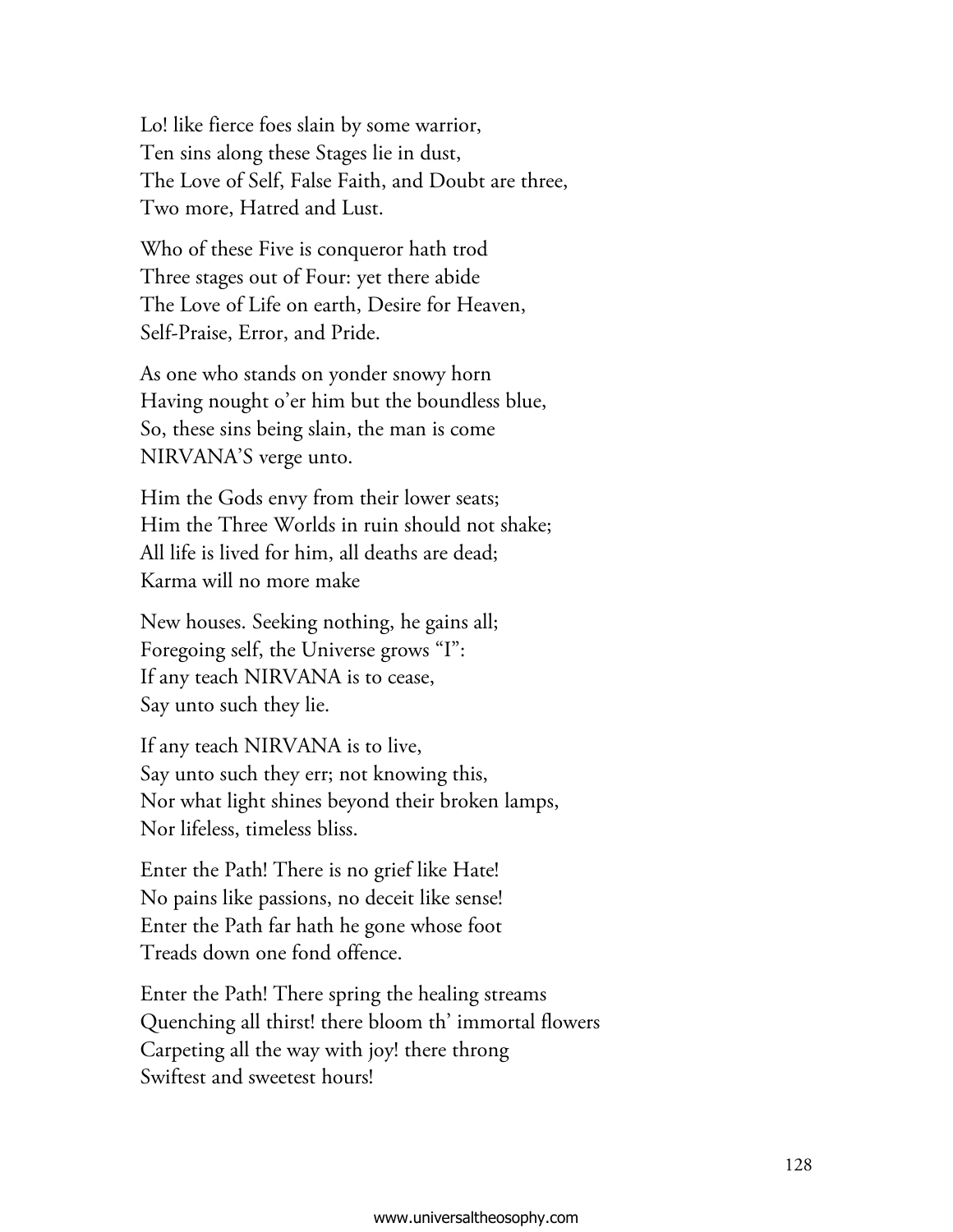More is the treasure of the Law than gems; Sweeter than comb its sweetness; its delights Delightful past compare. Thereby to live Hear the *Five Rules* aright: —

Kill not — for Pity's sake — and lest ye slay The meanest thing upon its upward way.

Give freely and receive, but take from none By greed, or force or fraud, what is his own.

Bear not false witness, slander not, nor lie; Truth is the speech of inward purity.

Shun drugs and drinks which work the wit abuse; Clear minds, clean bodies, need no Soma juice.

Touch not thy neighbor's wife, neither commit Sins of the flesh unlawful and unfit.

These words the Master spake of duties due To father, mother, children, fellows, friends; Teaching how such as may not swiftly break The clinging chains of sense — whose feet are weak To tread the higher road — should order so This life of flesh that all their hither days Pass blameless in discharge of charities And first true footfalls in the Eightfold Path; Living pure, reverent, patient, pitiful, Loving all things which live even as themselves; Because what falls for ill is fruit of ill Wrought in the past, and what falls well of good; And that by howsomuch the householder Purgeth himself of self and helps the world, By so much happier comes he to next stage, In so much bettered being. This he spake, As also long before, when our Lord walked By Rajagriha in the bamboo-grove: For on a dawn he walked there and beheld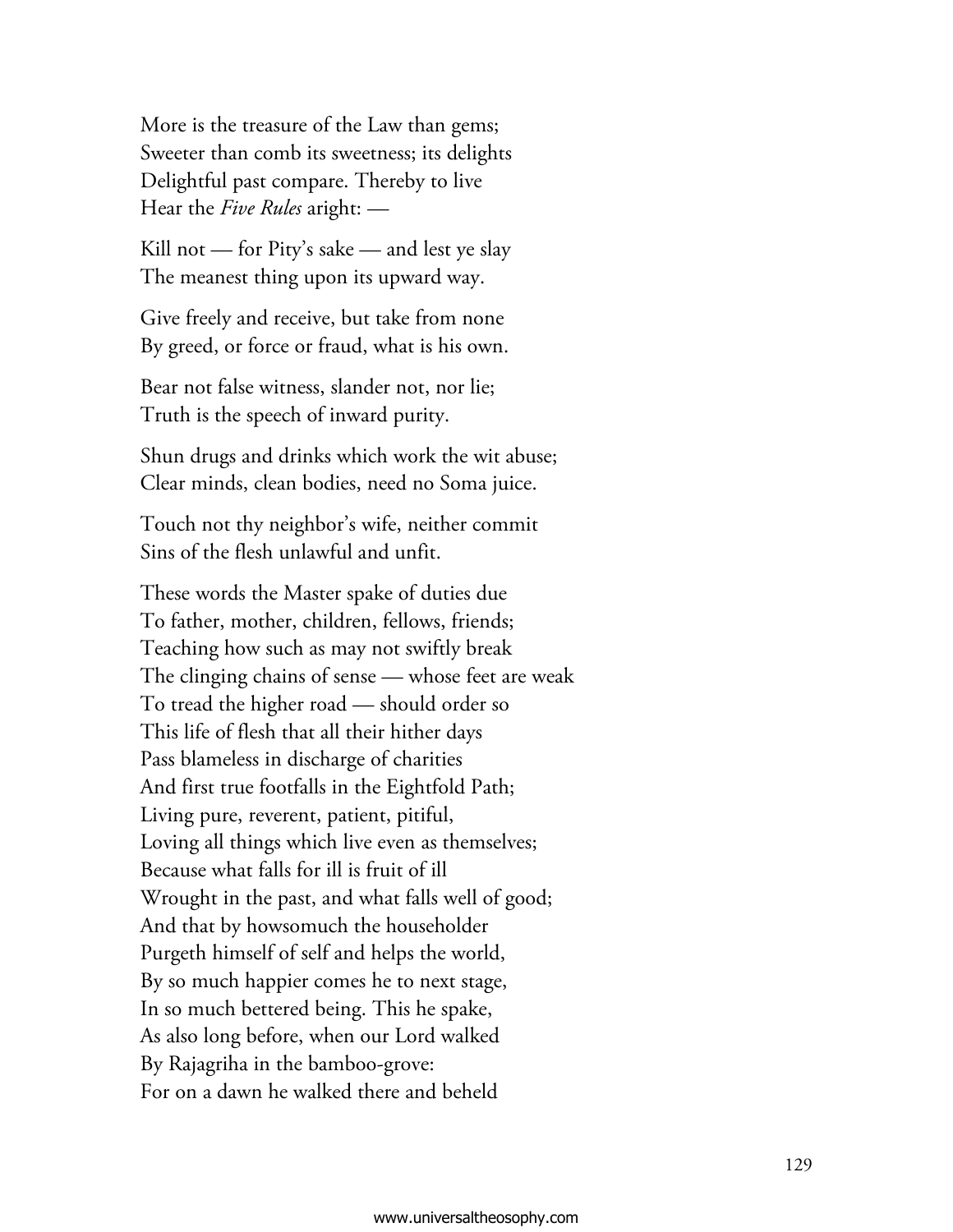The householder Singala, newly bathed, Bowing himself with bare head to the earth, To Heaven, and all four quarters; while he threw Rice, red and white, from both hands. "Wherefore thus Bowest thou, Brother?" said the Lord; and he, "It is the way, Great Sir! our fathers taught At every dawn, before the toil begins, To hold off evil from the sky above And earth beneath, and all the winds which blow." Then the World-honored spake: "Scatter not rice, But offer loving thoughts and acts to all. To parents as the East where rises light; To teachers as the South whence rich gifts come; To wife and children as the West where gleam Colors of love and calm, and all days end; To friends and kinsmen and all men as North; To humblest living things beneath, to Saints And Angels and the blessed Dead above: So shall all evil be shut off, and so The six main quarters will be safely kept."

But to his own, them of the yellow robe — They who, as wakened eagles, soar with scorn From life's low vale, and wing towards the Sun  $-$ To these he taught the Ten Observances The *Dasa-Sîl,* and how a mendicant Must know the *Three Doors* and the *Triple Thoughts*; The *Sixfold States of Mind*; the *Fivefold Powers*; The *Eight High Gates of Purity*; the *Modes Of Understanding*; *Iddhi*; *Upekshâ* The *Five Great Meditations,* which are food Sweeter than Amrit for the holy soul; The *Jhâna's* and the *Three Chief Refuges.* Also he taught his own how they should dwell; How live, free from the snares of love and wealth; What eat and drink and carry — three plain cloths, — Yellow, of stitched stuff, worn with shoulder bare -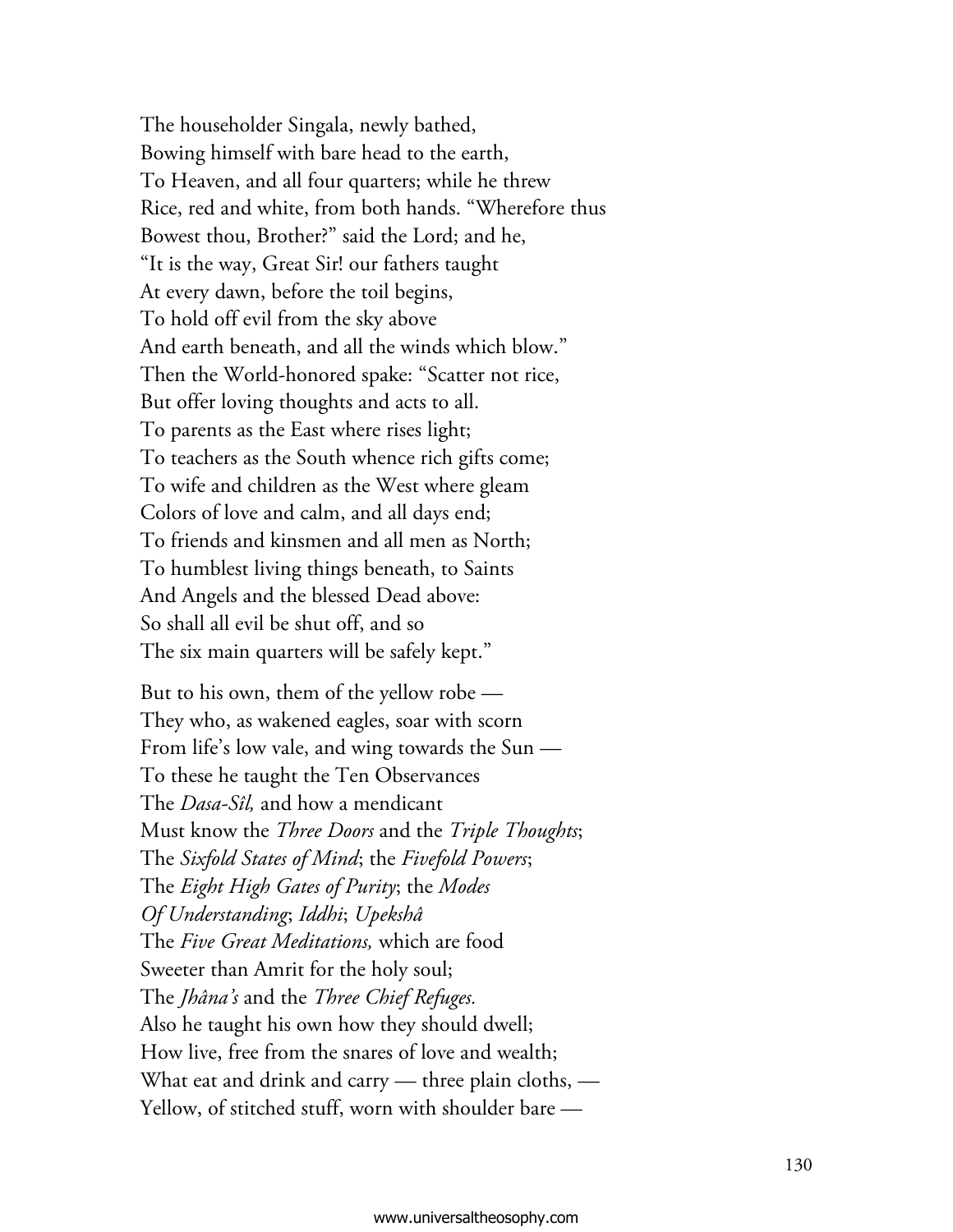A girdle, almsbowl, strainer. Thus he laid The great foundations of our Sangha well, That noble Order of the Yellow Robe Which to this day standeth to help the World.

So all that night he spake, teaching the Law: And on no eyes fell sleep — for they who heard Rejoiced with tireless joy. Also the King, When this was finished, rose upon his throne And with bared feet bowed low before his Son Kissing his hem; and said, "Take me, O Son! Lowest and least of all thy Company." And sweet Yasôdhara, all happy now, — Cried "Give to Rahula — thou Blessed One! The Treasure of the Kingdom of thy Word For his inheritance." Thus passed these Three Into the Path

Here endeth what I write Who love the Master for his love of us. A little knowing, little have I told Touching the Teacher and the Ways of Peace. Forty-five rains thereafter showed he those In many lands and many tongues and gave Our Asia light, that still is beautiful, Conquering the world with spirit of strong grace: All which is written in the holy Books, And where he passed and what proud Emperors Carved his sweet words upon the rocks and caves: And how — in fulness of the times — it fell The Buddha died, the great Tathâgato, Even as a man 'mongst men, fulfilling all: And how a thousand thousand crores since then Have trod the Path which leads whither he went Unto NIRVANA where the Silence lives.